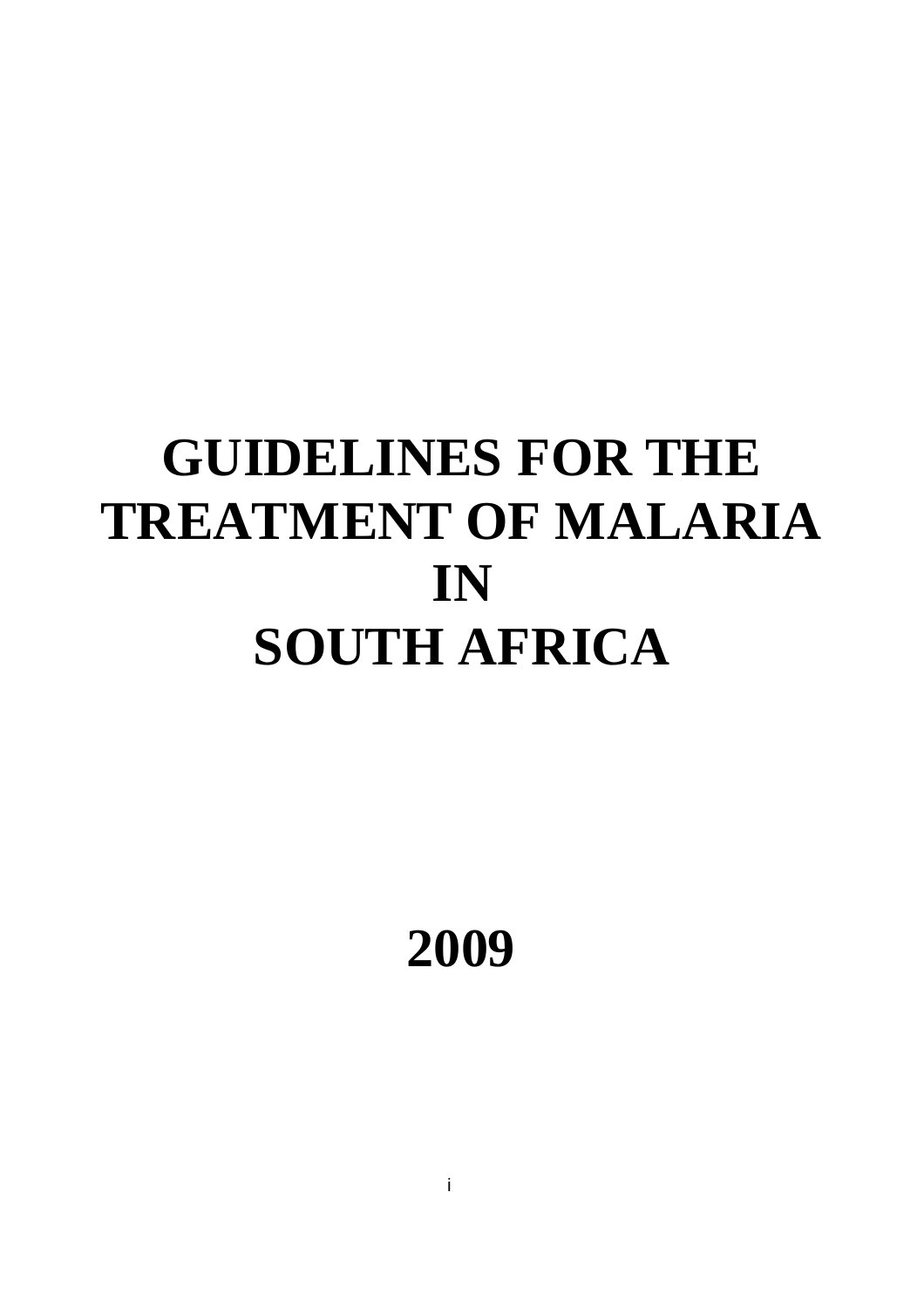# **TABLE OF CONTENTS**

| Preface                                                                                                                                                                                                                                                                                                                                                                                                                                                                                                                                                                                                                                                                                                                                                                                                                                   | Ϊİ                                                                                                   |
|-------------------------------------------------------------------------------------------------------------------------------------------------------------------------------------------------------------------------------------------------------------------------------------------------------------------------------------------------------------------------------------------------------------------------------------------------------------------------------------------------------------------------------------------------------------------------------------------------------------------------------------------------------------------------------------------------------------------------------------------------------------------------------------------------------------------------------------------|------------------------------------------------------------------------------------------------------|
| Acknowledgements                                                                                                                                                                                                                                                                                                                                                                                                                                                                                                                                                                                                                                                                                                                                                                                                                          |                                                                                                      |
| Abbreviations                                                                                                                                                                                                                                                                                                                                                                                                                                                                                                                                                                                                                                                                                                                                                                                                                             |                                                                                                      |
| Summary                                                                                                                                                                                                                                                                                                                                                                                                                                                                                                                                                                                                                                                                                                                                                                                                                                   | Vİ                                                                                                   |
| Treatment of Malaria in South Africa - Summary Flowchart 2007                                                                                                                                                                                                                                                                                                                                                                                                                                                                                                                                                                                                                                                                                                                                                                             | vii                                                                                                  |
| 1. Introduction                                                                                                                                                                                                                                                                                                                                                                                                                                                                                                                                                                                                                                                                                                                                                                                                                           | 1                                                                                                    |
| 2. Objectives                                                                                                                                                                                                                                                                                                                                                                                                                                                                                                                                                                                                                                                                                                                                                                                                                             | 2                                                                                                    |
| 3. Parasite species                                                                                                                                                                                                                                                                                                                                                                                                                                                                                                                                                                                                                                                                                                                                                                                                                       | 2                                                                                                    |
| 4. Risk groups                                                                                                                                                                                                                                                                                                                                                                                                                                                                                                                                                                                                                                                                                                                                                                                                                            | 2                                                                                                    |
| 5. Clinical presentation and diagnosis<br>5.1 Symptoms and signs<br>5.2 Laboratory diagnosis<br>5.2 Referral criteria                                                                                                                                                                                                                                                                                                                                                                                                                                                                                                                                                                                                                                                                                                                     | 3<br>3<br>5<br>6                                                                                     |
| 6. Treatment<br>6.1 Uncomplicated Plasmodium falciparum malaria<br>6.1.1 Chemotherapy<br>6.1.2 General management<br>6.1.3 Drugs used in the treatment of Plasmodum falciparum malaria<br>6.1.3.1 Artem is in in-based combination therapy<br>6.1.3.2 Quinine<br>6.1.4 Treatments not recommended for falciparum malaria<br>6.2 Treatment of non-Plasmodium falciparum infections<br>6.3 Treatment of mixed Plasmodium species infections<br>6.4 Treatment during pregnancy<br>6.4.1 Diagnosis of malaria in pregnancy<br>6.4.2 Management of uncomplicated malaria in pregnancy<br>6.4.3 Management of severe malaria in pregnancy<br>Treatment of infants and young children<br>6.5<br>6.5.1 Managing uncomplicated (non-severe) malaria in young children<br>6.5.2 Managing severe malaria in young children<br>Malaria and HIV<br>6.6 | 8<br>8<br>8<br>9<br>11<br>11<br>12<br>13<br>14<br>15<br>15<br>16<br>16<br>17<br>18<br>18<br>19<br>20 |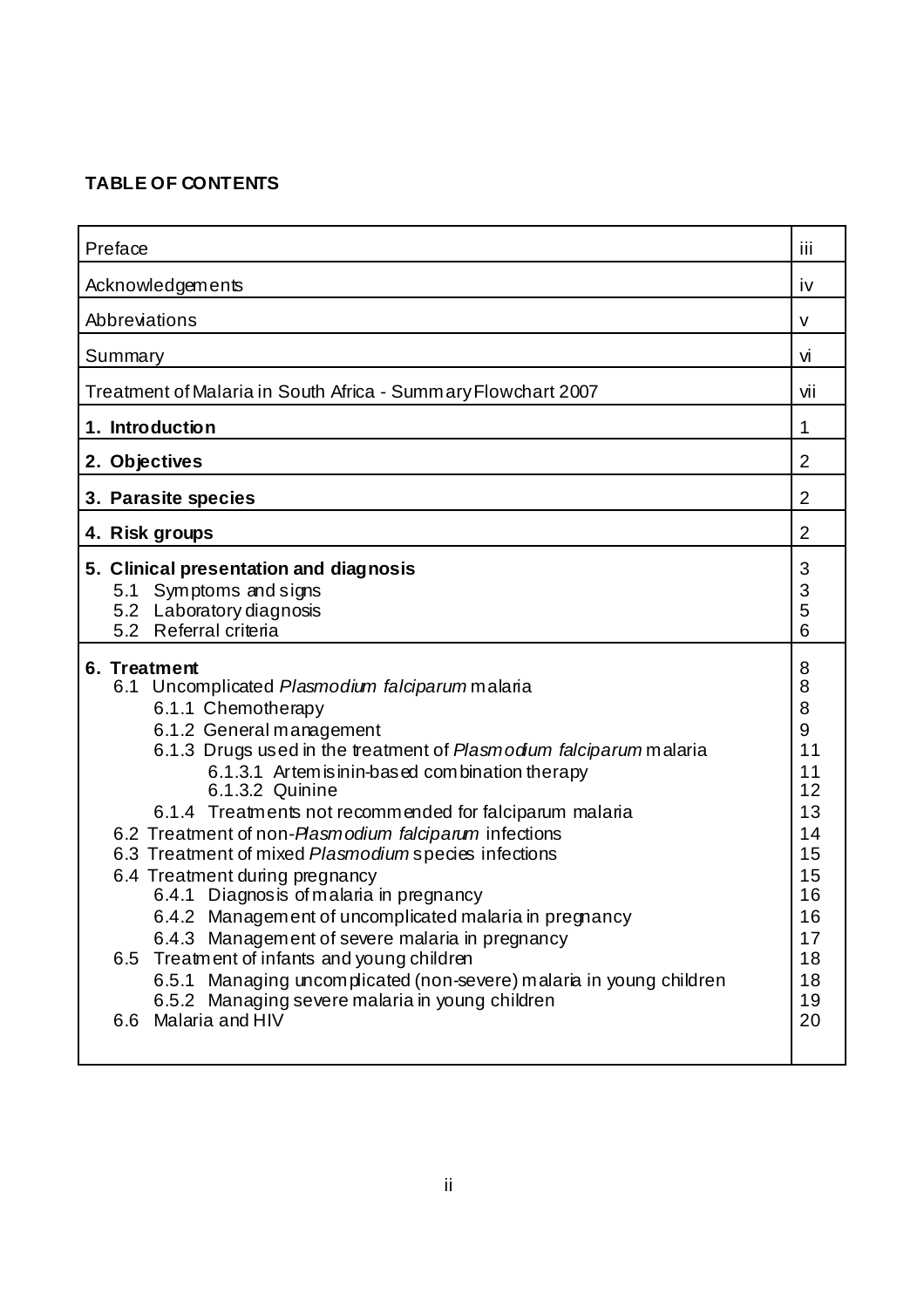| 7. Severe malaria                                  |    |  |
|----------------------------------------------------|----|--|
| 7.1 Features indicating severe malaria             | 22 |  |
| 7.2 Treatment                                      | 24 |  |
| 7.3 Chemotherapy                                   | 24 |  |
| 7.4 Loading doses                                  | 25 |  |
| 7.5 Maintenance doses                              | 25 |  |
| 7.6 Other chemotherapeutic options                 | 26 |  |
| 7.7 General management pf severe malaria           | 26 |  |
| 7.8 Complications                                  | 28 |  |
| 7.8.1 Anaemia                                      | 28 |  |
| 7.8.2 Hypoglycaemia                                | 28 |  |
| 7.8.3 Cerebral malaria                             | 29 |  |
| 7.8.4 Renal failure                                | 30 |  |
| 7.8.5 Circulatory collapse                         | 30 |  |
| 7.8.6 Metabolic acidosis                           | 31 |  |
| 7.8.7 Respiratory complications                    | 32 |  |
| 7.8.8 Hepatic dysfunction                          | 33 |  |
| 7.8.9 Disseminated intravascular coagulation (DIC) | 33 |  |
| 7.8.10 Secondary infections                        | 33 |  |
| 7.8.11 Hyperparasitaemia                           | 34 |  |
| 7.8.12 Malarial haemoglobinuria                    | 35 |  |
| 7.8.13 Exchange transfusion                        | 35 |  |
| 7.8.14 Splenic rupture                             | 35 |  |
| 8. References<br>37                                |    |  |
| 9. Dosage guidelines for the treatment of malaria  |    |  |
| 10. Summary of malaria treatment guidelines        |    |  |
| 11. Malaria risk map for South Africa              |    |  |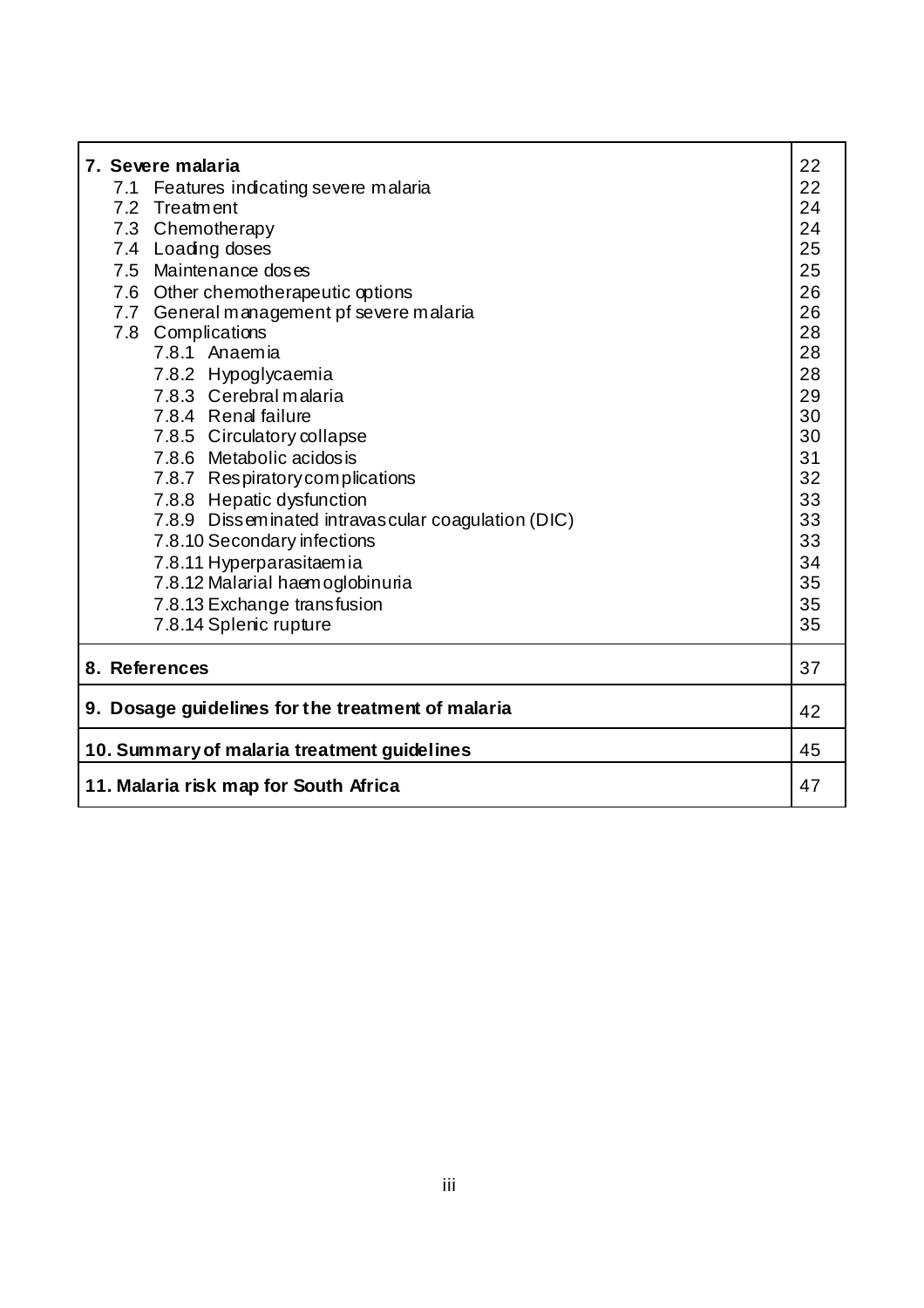#### **PREFACE**

Considerable success has been achieved in the control and management of malaria in South Africa in recent years. This is despite the ongoing development of parasite and vector resistance to drugs and insecticides, respectively.

It gives me great pleasure to introduce these guidelines on the treatment of malaria in South Africa.

The **objectives** of these publications are to provide all those involved in the management of malaria with clear and practical guidelines for the diagnosis and appropriate treatment of malaria.

The intended treatment **outcomes** are the prevention of malaria morbidity and mortality. In addition the recommendations are intended to contribute to a reduced malaria transmission and to limit resistance to anti-malarial drugs.

These guidelines are based on the World Health Organization's guidelines for the treatment of malaria. Additional literature surveys have been undertaken. Factors that were considered in the choice of therapeutic options included: effectiveness, safety, and impact on malaria transmission and on the emergence and spread of anti-malarial resistance.

The previous guidelines were compiled in August 2002. Advances in the availability of antimalarial drugs and changes in respect of transmission, intensity, drug resistance and health care delivery in South Africa have prompted revision of these guidelines.

It is hoped these guidelines will facilitate effective, appropriate and timeous treatment of malaria, thereby reducing the burden of this disease in our communities and in South Africa.

---------------------------------------

Ms B Hogan, MP Minister of Health Date: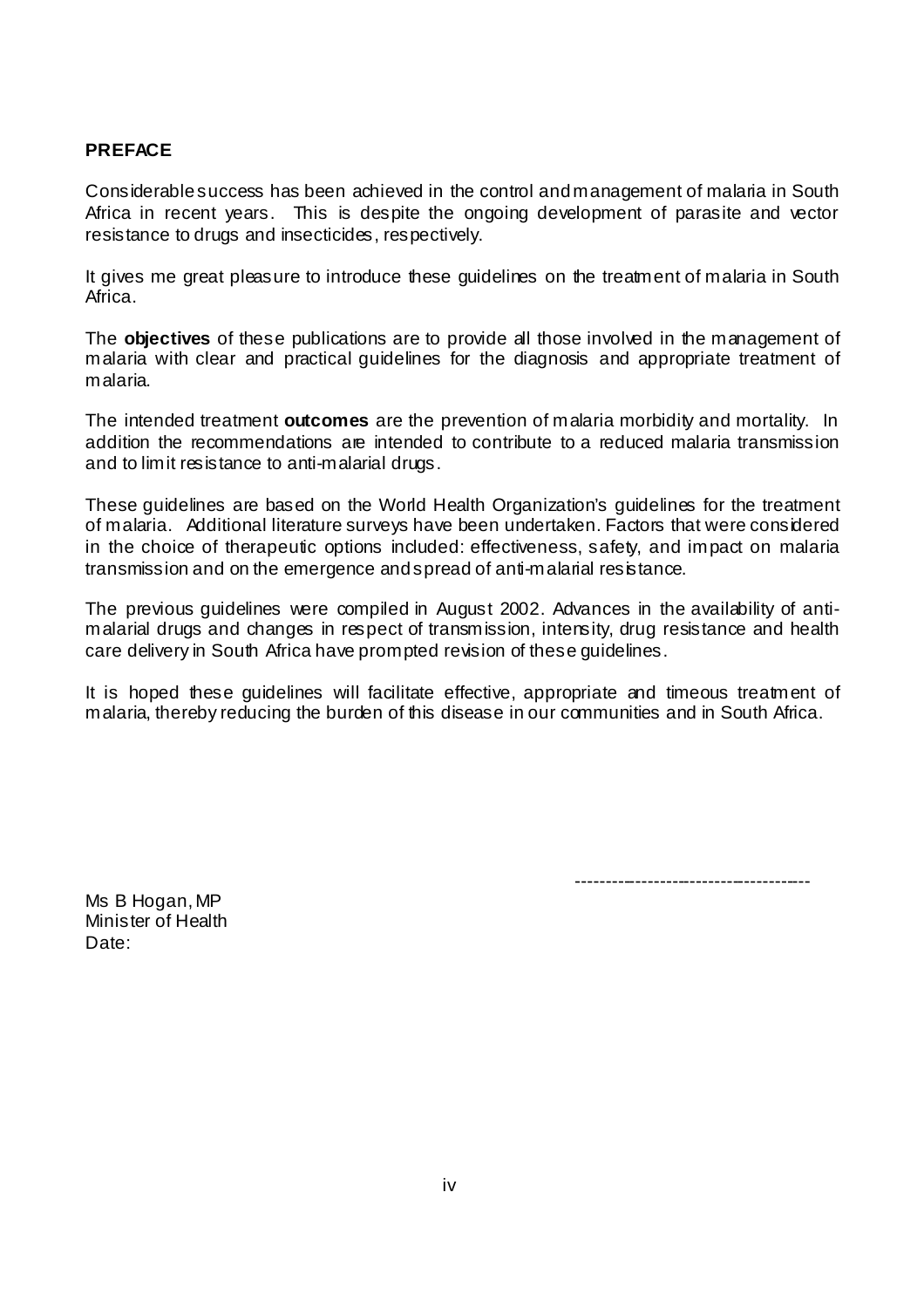#### **ACKNOWLEDGEMENTS**

The National Department of Health (DOH) and the National Malaria Advisory Group (MAG) initiated these revised treatment guidelines. Without the contribution of the key persons mentioned below, these updated guidelines would not have become a reality. These persons include:

Dr Lucille Blumberg, National Institute for Communicable Diseases, National Health Laboratory Services; Prof Karen Barnes, Department of Clinical Pharmacology, University of Cape Town, Dr Cornelia Duvenage, Department of Internal Medicine, 1 Military Hospital; Dr Jan van den Ende (MAG Chairperson), Drs Martin and Sim Inc and Toga Laboratories; Dr Etienne Immelman, Department of Health, KwaZulu Natal, Dr Gerhard Swart, Department of Health and Social Services, Mpumalanga Province, Dr Frank Hansford, Department of Health (SCAT Chairperson); Mrs Lee Baker, Medicines Information Consultant, Amayeza Information Centre.

DOH officials: Dr Bonnie Maloba, Communicable Disease Control (CDC), Mr Devanand Moonasar (CDC), Ms Tsakani Furumele (CDC), Dr. Eunice Misiani (CDC), Dr. Frew Benson (CDC), Ms Helecine Zeeman (Pharmacy Programmes and Planning), Mrs Nerine Willers (CDC) and Ms Mary Anne Groepe (WHO, South Africa)

Furthermore, I would like to express my gratitude to those persons who reviewed the guidelines. These persons include: Associate Professor John Frean, National Institute for Communicable Diseases, National Health Laboratory Services and Professor Gary Maartens, Department of Clinical Pharmacology, University of Cape Town.

----------------------------------------------------

Mr T Mseleku Director-General: Department of Health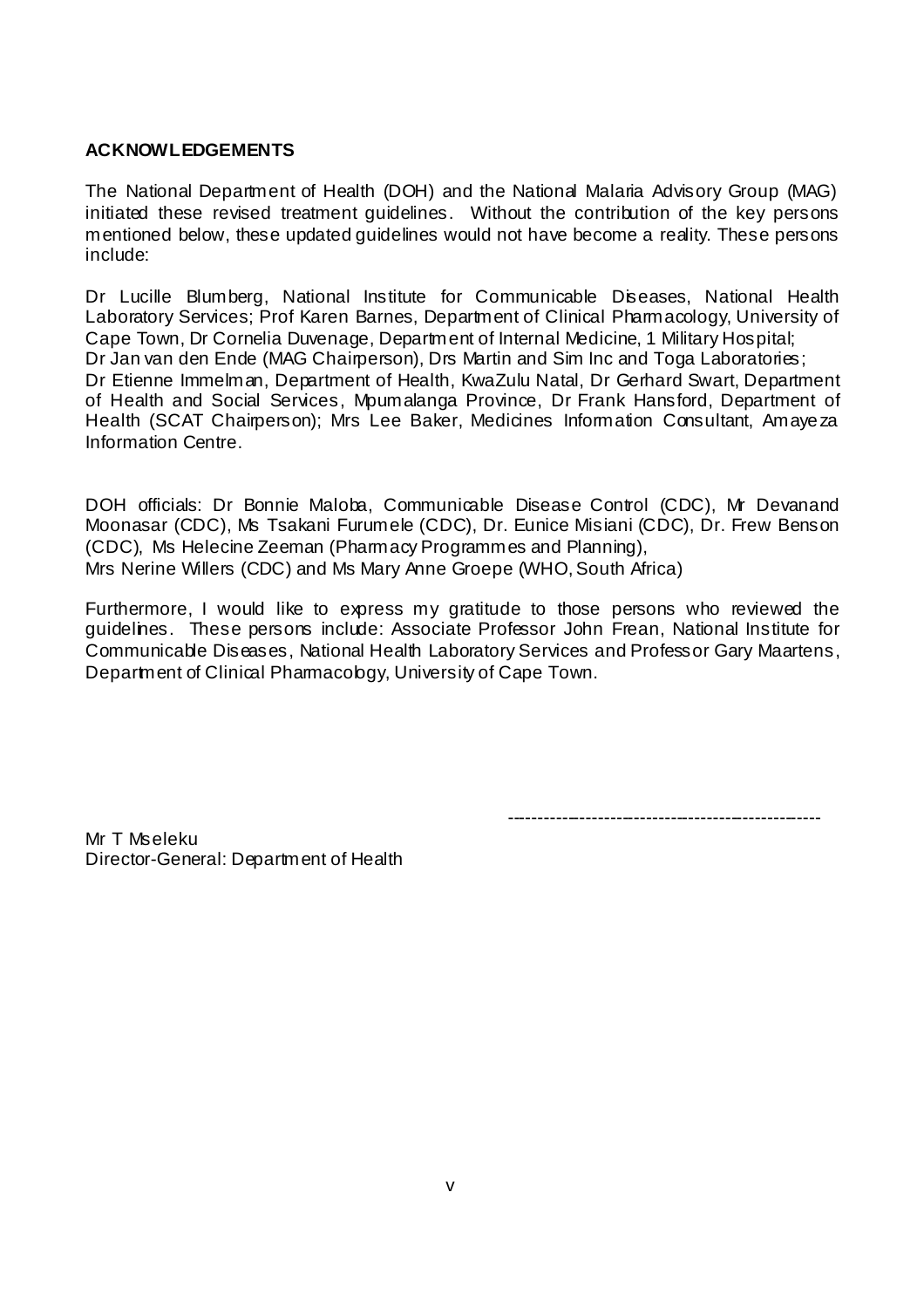# **ABBREVIATIONS**

| <b>ACT</b>    | Artemisinin-based combination therapy  |
|---------------|----------------------------------------|
| <b>ARDS</b>   | Acute respiratory distress syndrome    |
| <b>CDC</b>    | Communicable Disease Control           |
| <b>CNS</b>    | Central nervous system                 |
| <b>CVP</b>    | Central venous pressure                |
| <b>DIC</b>    | Disseminated intravascular coagulation |
| <b>KZN</b>    | KwaZulu-Natal                          |
| <b>NSAIDS</b> | Non-steroidal anti-inflammatory drugs  |
| <b>RDT</b>    | Rapid diagnostic tests                 |
| <b>SP</b>     | Sulphadoxine-pyrimethamine             |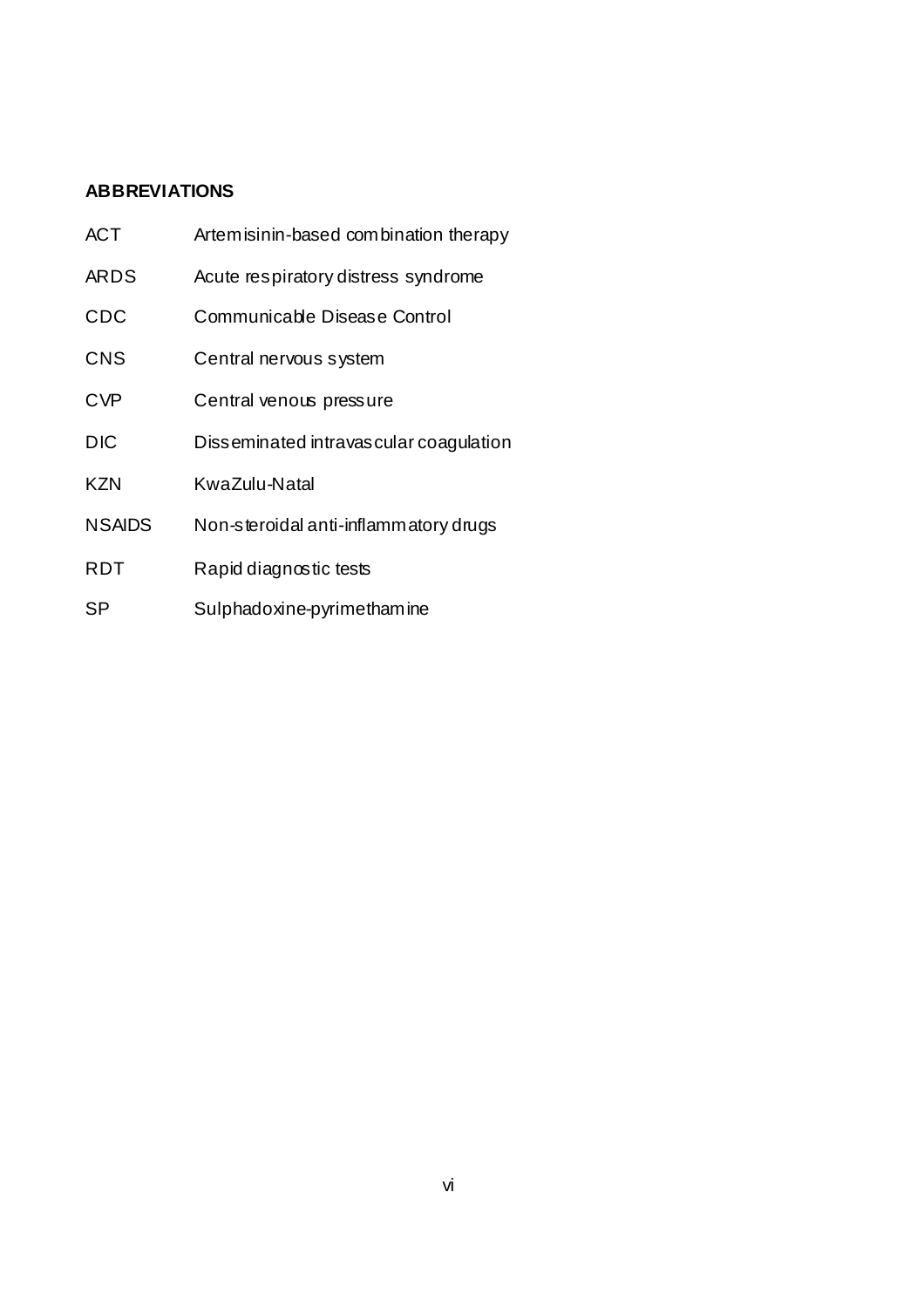#### **SUMMARY**

**Plasmodium falciparum** accounts for the majority of malaria cases in Southem Africa and may be associated with **severe and fatal disease.** Almost all South Africans are nonimmune, including residents of seasonal malaria transmission areas, and are therefore at risk for developing severe malaria.

**The diagnosis and management of malaria is urgent. Delayed diagnosis and inappropriate treatment are associated with significantly increased morbidity and mortality. Classically, malaria presents with fever, rigors, headache and body pains, but the clinical features are non-specific and may be confused with many other diseases, especially influenza. A definitive diagnosis should be made promptly by demonstrating the parasite on microscopy of a blood smear or by using a rapid malaria antigen test.** 

**The choice of anti-malarial agents is dependent on the severity of illness and the pattern of drug resistance of the parasite in the geographical area where malaria was acquired. In keeping with the WHO recommendations, using anti-malarial drugs in combination is essential, and artemisinin-based combinations are preferred.** For uncomplicated malaria acquired in South Africa, artemether-lumefantrine (Coartem®) or alternatively quinine plus either doxycycline or clindamycin is recommended. High-level resistance precludes the use of chloroquine for falciparum malaria. Sulfadoxinepyrimethamine (SP) is no longer recommended.

For severe malaria, quinine (with the addition of doxycycline or clindamycin) is currently recommended. Patients with severe malaria will require hospital admission. All patients with malaria require careful clinical and parasitological follow-up. The major complications of malaria include: cerebral malaria, hypoglycaemia, anaemia, renal failure, acute respiratory distress syndrome (ARDS) and metabolic acidosis, and these carry high mortality rates especially in children, pregnant woman and in those living with HIV and AIDS. These complications require specific management.

#### **DISCLAIMER**

This material is intended for use by healthcare professionals. It has been compiled from information currently available, and although the greatest care has been taken the Department of Health and its Malaria Advisory Group do not accept responsibility for errors or omissions. Readers are referred to the reference articles for further information and should exercise their own professional judgement in confirming and interpreting the findings presented in the publication. These guidelines were issued in 2008 by the National Department of Health, and replace all previous guidelines.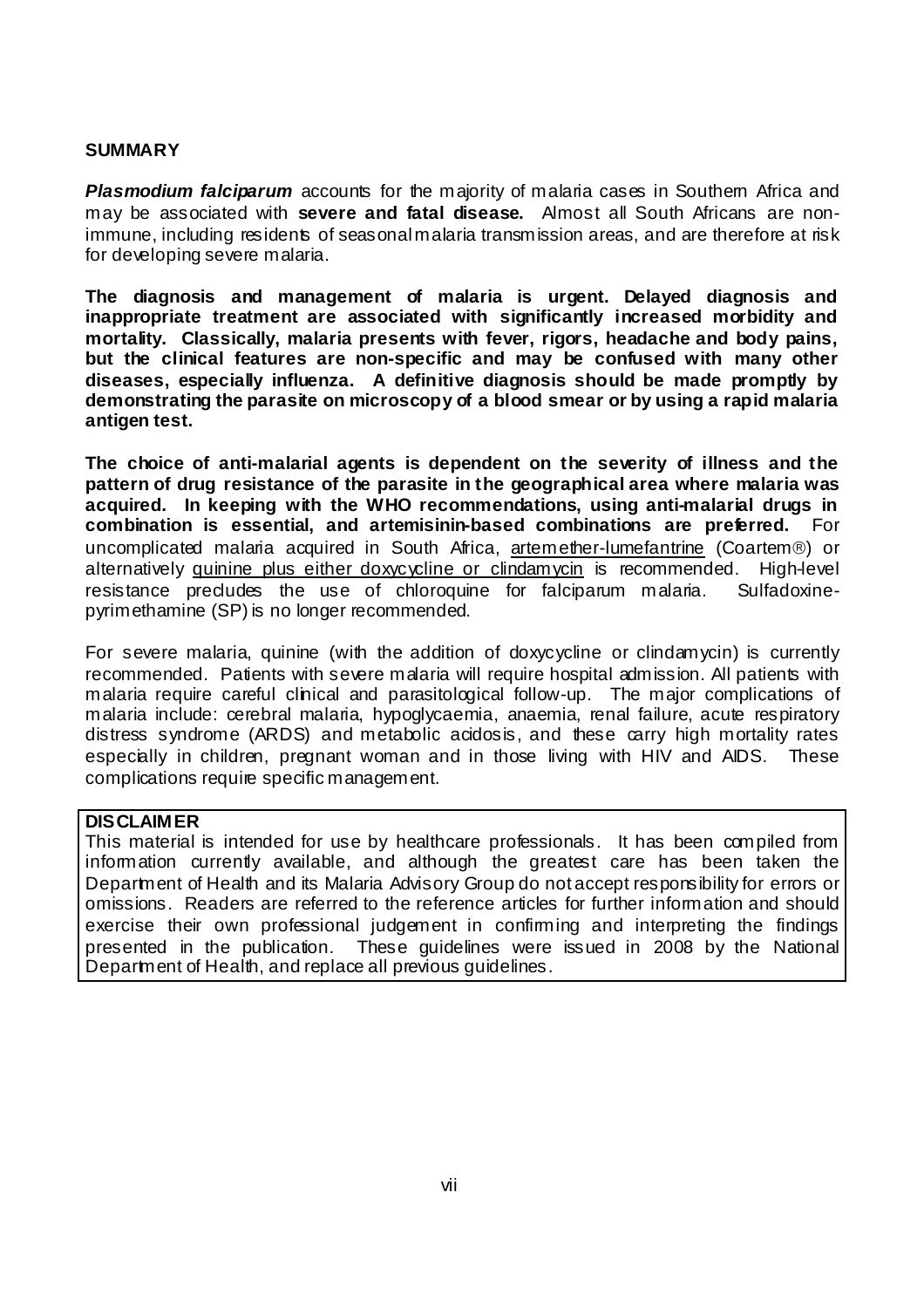

# **Treatment of Malaria in South Africa- Summary Flowchart 2006**

- \* Add clindamycin or doxycycline as soon as can be tolerated **after** quinine is started. Clindamycin is preferred in children <8 years and pregnant women.
- \*\* If unsure of species, treat as for *P. falciparum.* If mixed infection of *P. falciparum* plus *P. vivax / ovale*, treat as for *P. falciparum* plus follow with primaquine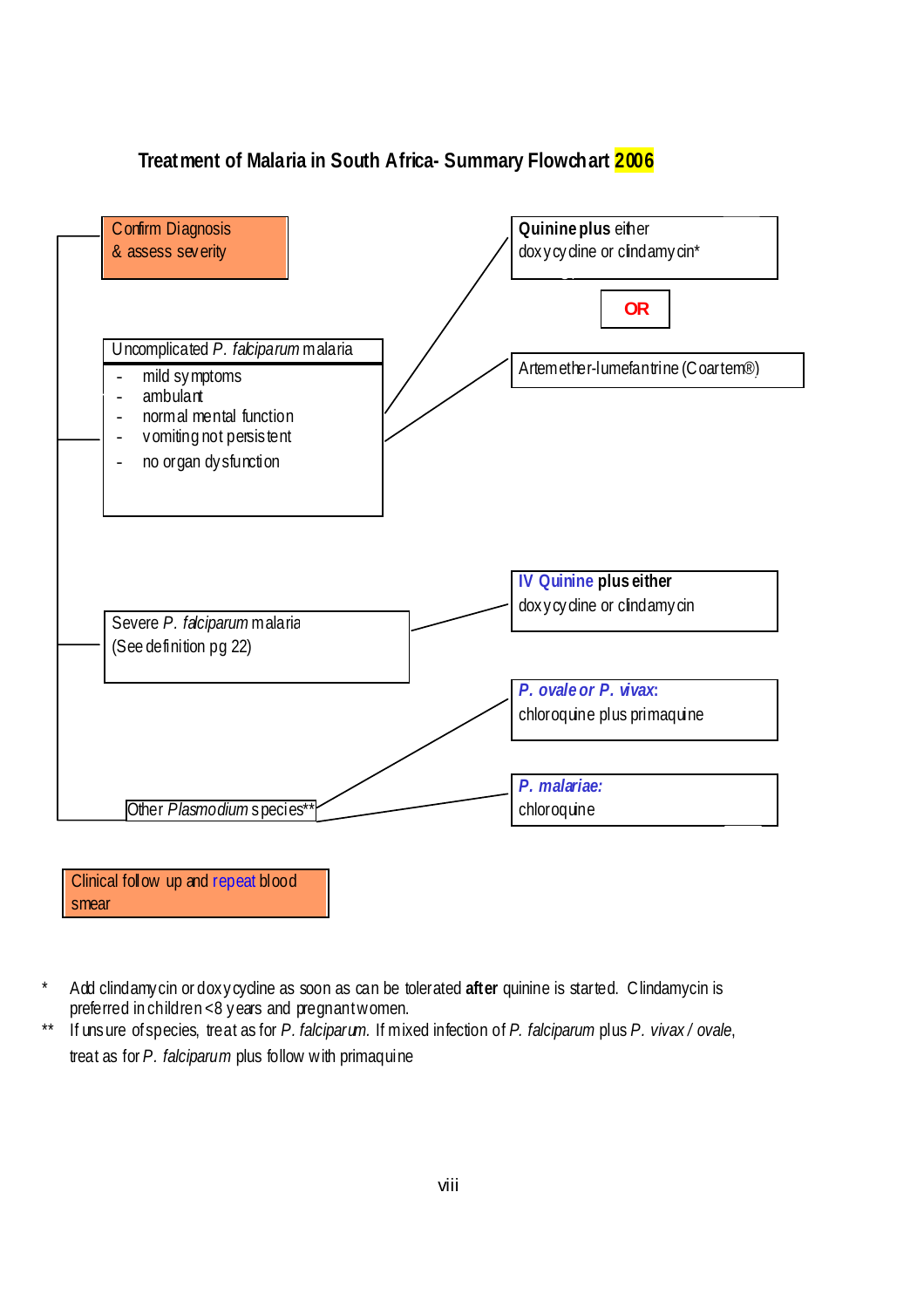## **1. INTRODUCTION**

The relentless development of drug resistance in malaria parasites (notably *P. falciparum*), has necessitated ongoing updates of chemoprophylaxis and treatment policies globally.

In South Africa, chloroquine resistance was first demonstrated in KwaZulu-Natal (KZN), and later in Mpumalanga. This prompted a policy change from chloroquine to sulphadoxine-pyrimethamine (SP) as first line treatment for uncomplicated malaria in KZN in 1988 and in Mpumalanga and Limpopo provinces in 1997.

The development of significant SP resistance in KZN led to a further policy change in 2001, with artemether-lumefantrine replacing SP as first line treatment for uncomplicated *P. falciparum* infections. Subsequently, in December 2004, Limpopo Province also replaced SP with artemether-lumefantrine. Mpumalanga Province used SP-artesunate in the public sector from 2001 to end of 2005, but moved to an artemether-lumefantrine policy in January 2006.

In order to combat the pattern of continued drug resistance of sequential single drug therapy, combination chemotherapy, preferably using an artemisinin derivative, is the decided policy. Additional benefits indude improved treatment outcomes and a decrease in malaria transmission, resulting in greater costeffectiveness.

These guidelines have been compiled using both international and local information. In South Africa there is ongoing monitoring of malaria prevalence and distribution, and the therapeutic efficacy of anti-malarial drugs. New information arising from such monitoring activities will inform future quidelines.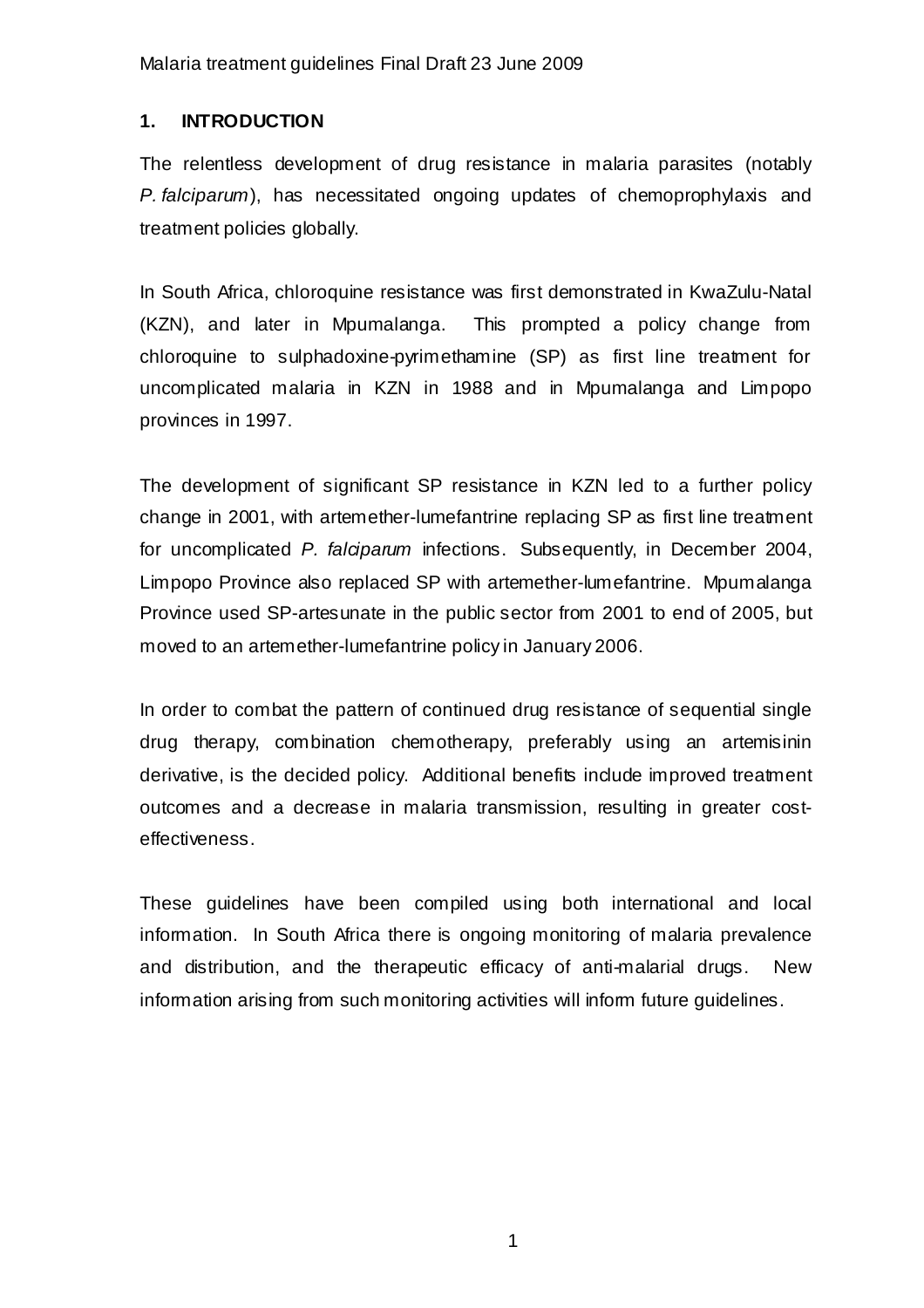# **2. OBJECTIVES**

The objectives of malaria treatment are:

- To prevent mortality
- To prevent disease progression and development of severe malaria
- To reduce morbidity
- To eliminate parasitaemia to minimise transmission, and
- To limit the emergence and spread of drug resistance

# **3. PARASITE SPECIES**

More than 90% of human malaria infections in sub-Saharan Africa are due to *Plasmodium falciparum* while the rest are due to *Plasmodium ovale, Plasmodium vivax,* or *Plasmodium malariae.* Occasionally mixed infections occur. Infections due to *P. falciparum* may be severe and complicated. These complications occur almost invariably as a result of delay in diagnosis and/or treatment of an uncomplicated infection, the use of ineffective therapy or under dosing with effective drugs.

# **4. RISK GROUPS**

South Africans are non-immune, including residents in areas where malaria transmission occurs. Partial immunity may be acquired after long-term, repeated exposure to *P. falciparum* infection, a situation that occurs in residents of high transmission areas, such as parts of Mozambique, Malawi, Tanzania and some other southern African countries.

Particular high-risk groups for the development of severe *P. falciparum* malaria in South Africa indude: non-immune travellers to malaria areas and residents (of all age groups) in malaria areas. Pregnant women, young children, the elderly, splenectomised and immuno-compromised individuals are particularly vulnerable.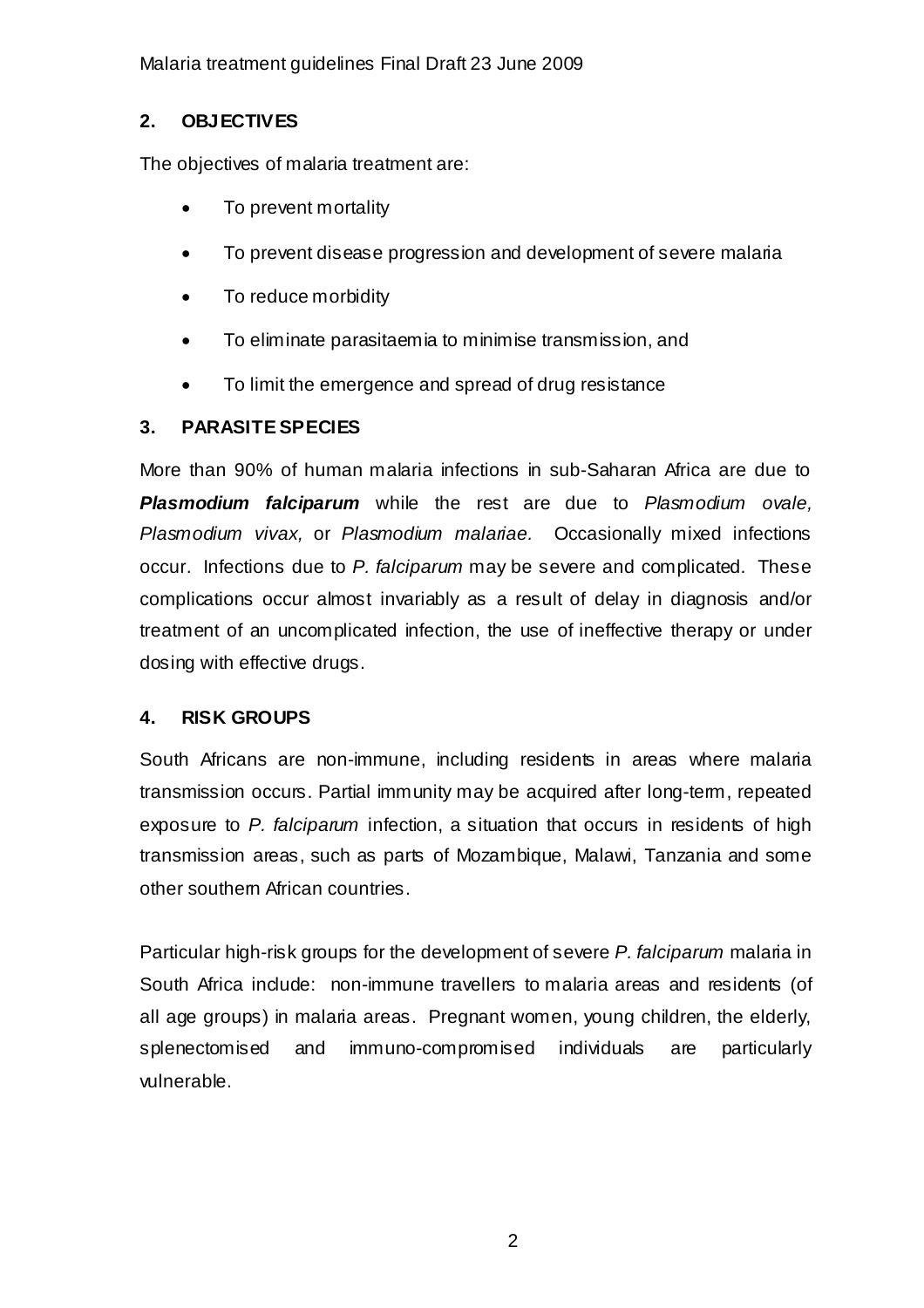There is increasing data on the interaction between HIV and malaria, showing increased clinical attacks of malaria and higher parasite densities in semiimmune adults who are HIV infected. There is also evidence that non-immune patients co-infected with HIV have a higher risk of severe malaria and malariarelated mortality.

# **5. CLINICAL PRESENTATION AND DIAGNOSIS**

A high index of suspicion is the most important element in the diagnosis of malaria. Malaria areas in South Africa indude north-eastern KwaZulu-Natal, and low altitude areas of Mpumalanga and Limpopo provinces, particularly those bordering Zimbabwe, Mozambique and Swaziland (see map). Very rarely, malaria is contracted in the North-West and Northem Cape provinces adjacent to the Molopo and Orange rivers respectively.

Malaria transmission occurs in almost all countries in sub-Saharan Africa with the exception of Lesotho. Within each country, geographical distribution of malaria will vary, and year-round transmission with seasonal disease peaks is usual. In southern Africa these peaks are typically from September to May.

# **5.1 SYMPTOMS AND SIGNS**

Symptoms and signs of malaria may present as early as 7 days after exposure, with an average of 10 - 21 days elapsing after being bitten by an infected mosquito. Longer incubation periods may occur in patients who have been on chemoprophylaxis or selected antibiotics e.g. cotrimoxazole, tetracycline, macrolides, chloramphenicol and quinolones. Very rarely, incubation periods for *P. falciparum* of 6 - 18 months have been recorded. Malaria due to infections with *P. vivax, P. ovale* or *P. malariae* can take up to 12 months to first manifest clinically.

**As signs and symptoms of malaria are very non-specific, a high index of suspicion is critical.**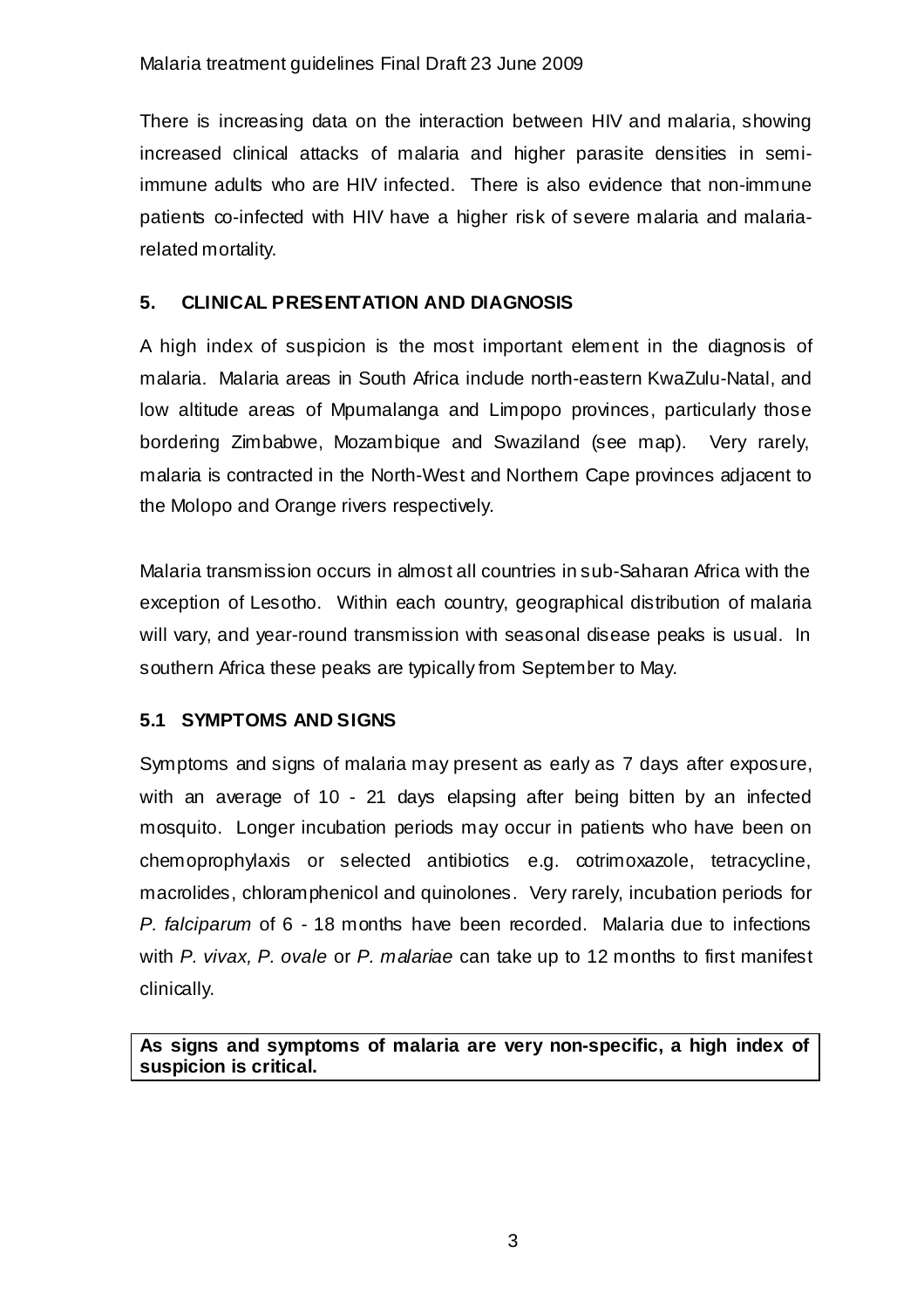## **Signs and symptoms could include the following:**

## **Symptoms in Adults**

Fever Headache Rigors (cold shivers and hot sweats) Myalgia **Weakness Dizziness** Loss of appetite **Diarrhoea** Nausea and vomiting Sore throat

| <b>Symptoms in children</b> |
|-----------------------------|
| Fever                       |
| Vomiting                    |
| Weakness                    |
| Lethargy                    |
| Diarrhoea                   |
| Cough                       |
| Poor feeding                |
|                             |

| Clinical signs in adults and children        |                                                                                                                                                             |  |  |
|----------------------------------------------|-------------------------------------------------------------------------------------------------------------------------------------------------------------|--|--|
| <b>Uncomplicated Malaria</b>                 | Severe Malaria                                                                                                                                              |  |  |
| Fever<br>Splenomegaly and/or<br>hepatomegaly | Fever<br>Severe prostration<br>Splenomegaly and/or hepatomegaly<br>Pallor<br>Jaundice<br>Increased respiratory rate<br>Change in the level of consciousness |  |  |
|                                              | Reduced urine output<br><b>Bleeding</b><br><b>Shock</b>                                                                                                     |  |  |

**Presentation of** *P. falciparum* **malaria is very variable and may mimic many other diseases** (and vice versa) including **influenza,** viral hepatitis, meningitis, septicaemia, typhoid, tick bite fever, gastroenteritis, viral haemorrhagic fever, trypanosomiasis, HIV seroconversion illness, urinary tract infection and relapsing fever.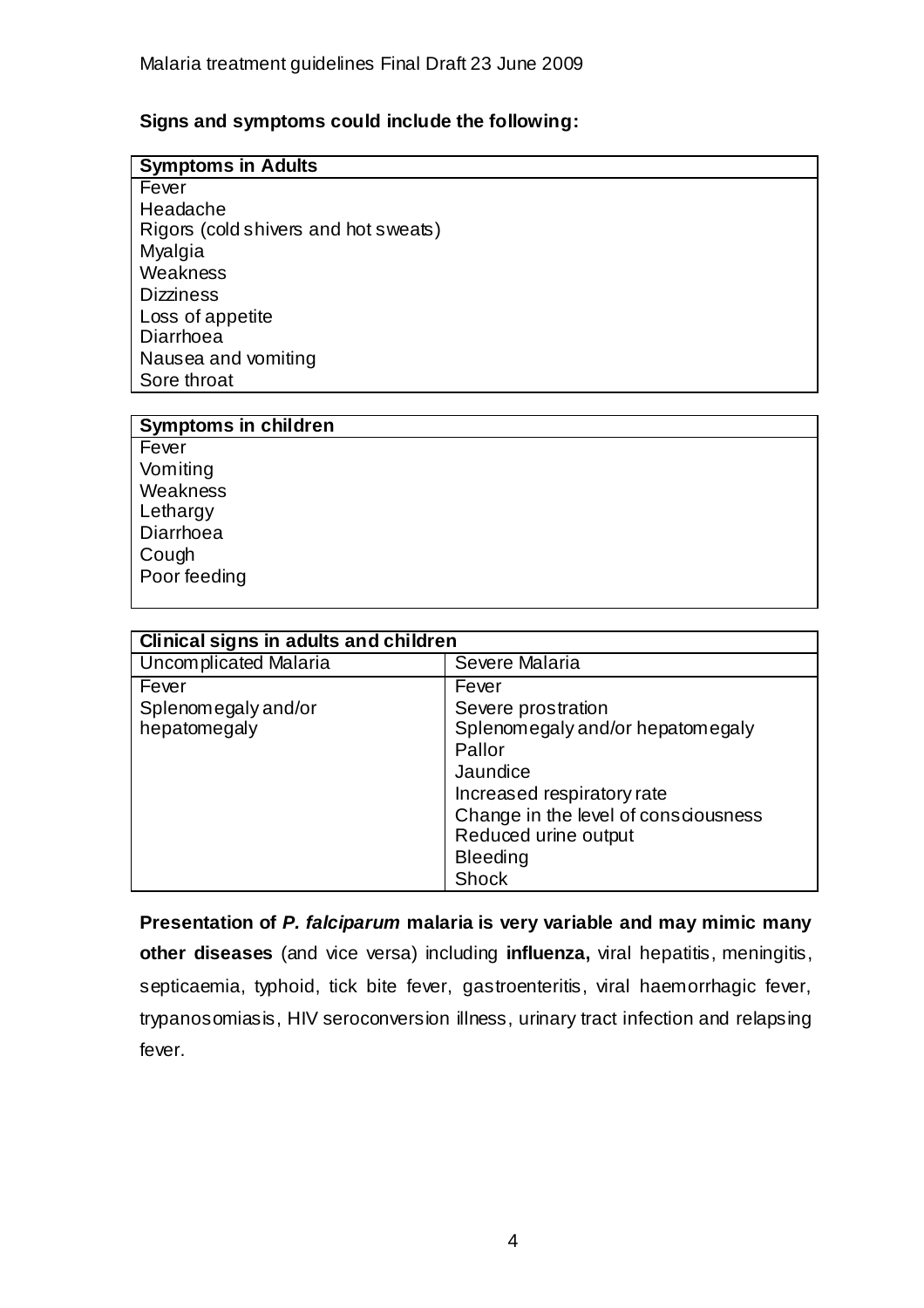**Non-immune patients with uncomplicated malaria are at increased risk of disease progression to severe** *P. falciparum* **malaria. Life-threatening complications can develop rapidly in these patients. Malaria should be suspected in any person presenting with any of the above symptoms who has a history of travel to, or residence in, a malaria transmission area** (See malaria risk map).

In a febrile patient in South Africa where there is no other obvious cause of fever and a recent history of visiting or living in a malaria area is not forthcoming, malaria should still be considered as infected mosquitoes have been occasionally documented to travel long distances by road, rail and air transport.

# **5.2 LABORATORY DIAGNOSIS**

j

**A diagnosis of malaria cannot be confirmed or excluded clinically. Since the clinical presentation is non-specific and may mimic many other diseases, patient's blood should be examined immediately to confirm or exclude the diagnosis. A blood test for parasites should be done irrespective of the time of the year or whether the patient has or has not taken chemoprophylaxis.**

In the majority of malaria cases, examination of correctly stained blood smears will reveal malaria parasites. However, a **negative smear does not exclude the diagnosis**; repeat specimens should be examined regularly and urgently without waiting for fever peaks, until the diagnosis is confirmed, the patient has recovered or another definitive diagnosis is made. Examination of the peripheral blood smear will give an indication of the species of parasite as well as the parasite density. High levels of parasitaemia (>4% or ≥3+)<sup>\*</sup> should be treated as severe malaria in non-immune patients. Importantly, the converse may not be true, with severe disease also occurring with low parasitaemias in the peripheral blood. The interpretation of a low parasite count must always be considered in conjunction with the patient's clinical condition and other laboratory results (See 7.1: Severe malaria).

A number of commercial rapid diagnostic tests (RDTs) are available for early diagnosis in health facilities where microscopy is not immediately available. These kits detect parasite antigen namely histidine-rich protein 2 (or lactate

<sup>\*</sup> The parasite density refers to the parasite load in the peripheral blood expressed semi-quantitatively (1 to 5+) or as a percentage of infected red blood cells. Quantification is often inaccurate and does not necessarily reflect the total parasite load in the patient.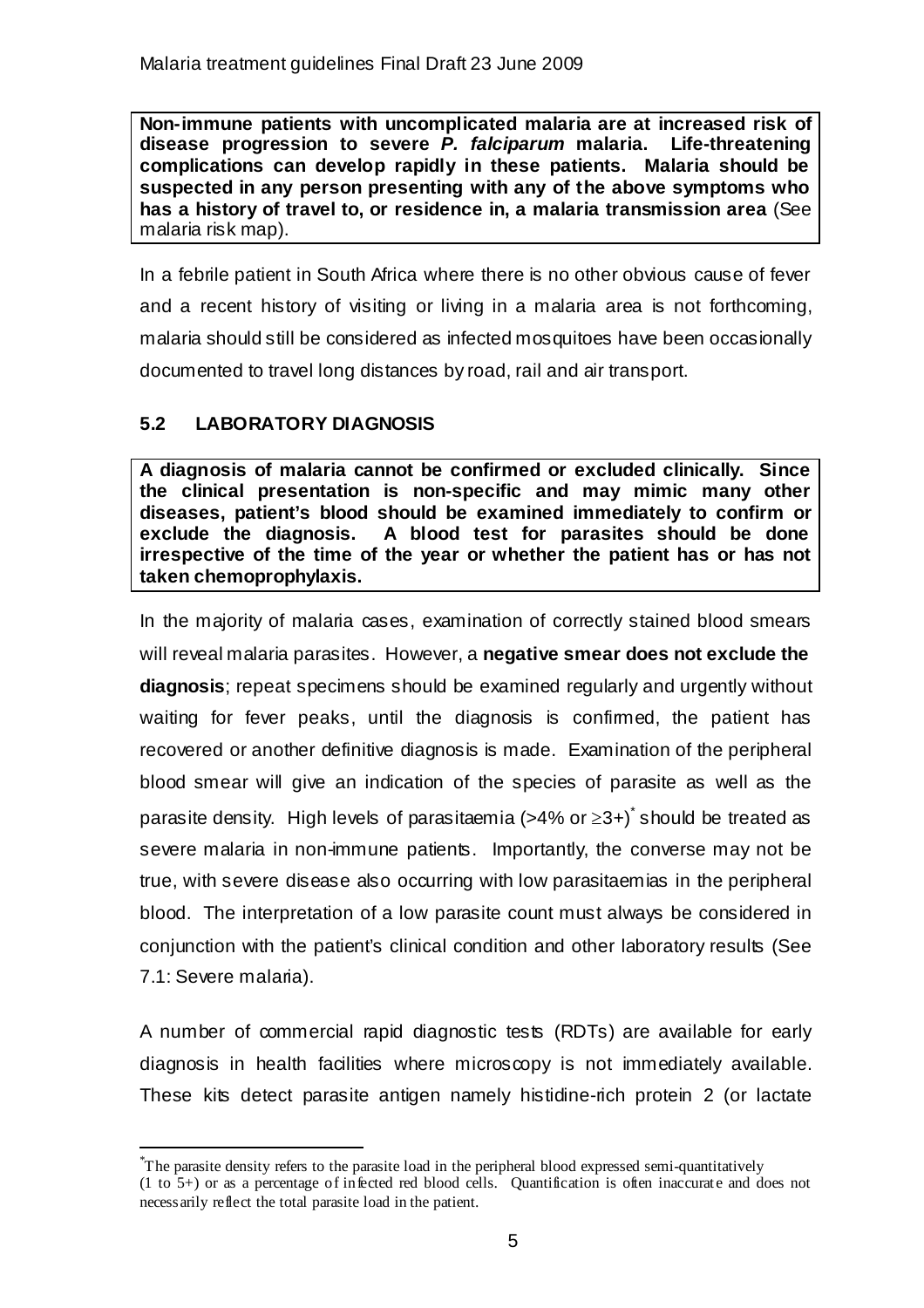dehydrogenase or aldolase). The majority of the tests will only detect *P. falciparum*; while a few will detect the other malaria species but are less sensitive for these. The rapid tests for P*. falciparum* are generally highly sensitive. Performance is, however, dependent on the correct storage, usage and interpretation of results and the quality of the particular test used. These tests should be used only for diagnosis of acute malaria infections, and **not for followup**, as they may remain positive for several weeks even after successful treatment. The test may be negative early in the disease, and false positives may be encountered rarely.

If the diagnosis of malaria cannot be confirmed (unavailability of laboratory tests, or negative tests), the decision to commence malaria therapy should be made on clinical grounds, based on whether exposure to malaria parasites was possible and the severity of the clinical features. In cases of severe malaria a blood smear or rapid malaria test is likely to be positive. However, some patients with severe malaria may rarely have a negative smear due to sequestration of parasitized red blood cells. In patients who are treated empirically for malaria, it is imperative to continue to look for alternative diagnoses and to follow-up patients very carefully.

Thrombocytopenia is a common finding in patients with malaria. A blood smear should be checked for malaria parasites or an RDT performed whenever this laboratory finding is made unexpectedly. A malaria smear is indicated in patients with recurrent symptoms and a negative RDT, to exclude non-falciparum malaria.

## **5.3 REFERRAL CRITERIA**

## NOTE: Clinical judgement must be applied

Ideally all patients with malaria should be treated in hospital. Definite indications for hospital admission:

- o All children ≤ 1 year (and consider admitting children up to 5 years where possible)
- o All pregnant patients
- o All patients ≥ 65 years
- o Immuno-compromised patients where possible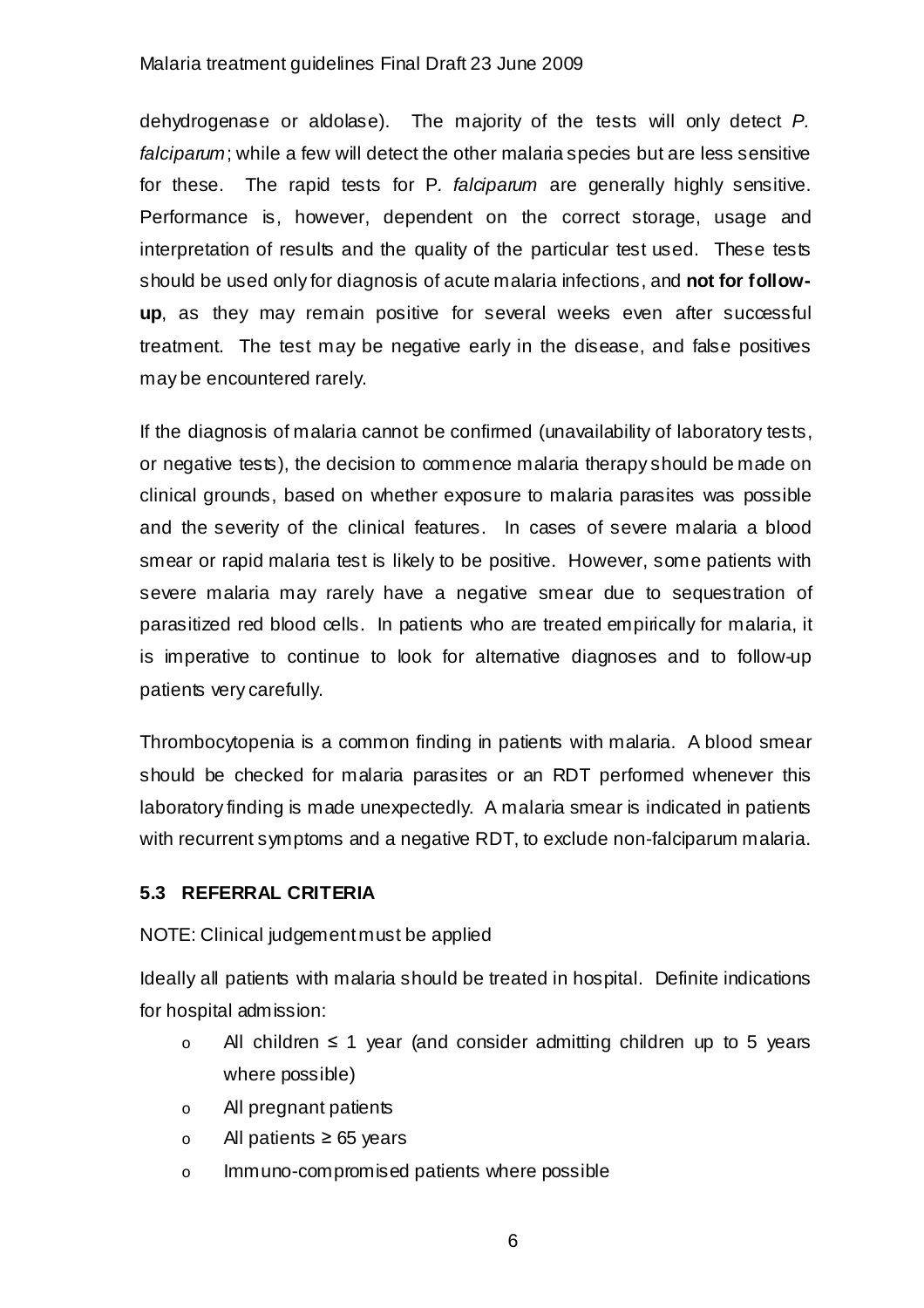- o All patients with features of severe malaria or danger signs:
- o Confusion
- o Decreased level of consciousness
- o Convulsions
- o Extreme weakness (prostration)
- o Jaundice
- o Decreased urine output
- o Haemoglobinuria
- o Severe anaemia (Hb ≤ 6 g/dl)/ HCT ≤ 20%)
- o Persistent vomiting (unable to tolerate oral medication)
- o Respiratory distress
- o Shock
- o Suspected treatment failure (including reappearance of parasites within 6 weeks of treatment).

## **Malaria is a notifiable disease**

The notification of all malaria cases is mandatory. The procedure to follow for notifiable medical conditions:

- 1. **Healthcare worker** (not necessarily a medical doctor): Diagnose (preferably a definitive diagnosis) and notify the malaria case using GW17/5 or applicable notification form, **immediately**, as some of the important information required on the notification form may not be available after the patient has left the healthcare facility. If possible, the malaria species should be specified in the notification form.
- 2. **Local authority**/hospital/district (whoever is responsible for disease containment) submits the GW17/3 summary of cases and GW17/4 summary of deaths forms weekly.
- 3. **Regional/district office health information unit** will collate and use this information to plan and monitor the impact of malaria control and case management interventions.

NOTE: As thousands of malaria cases present in non-malaria areas in South Africa each year, it is critical that these cases also get notified to the local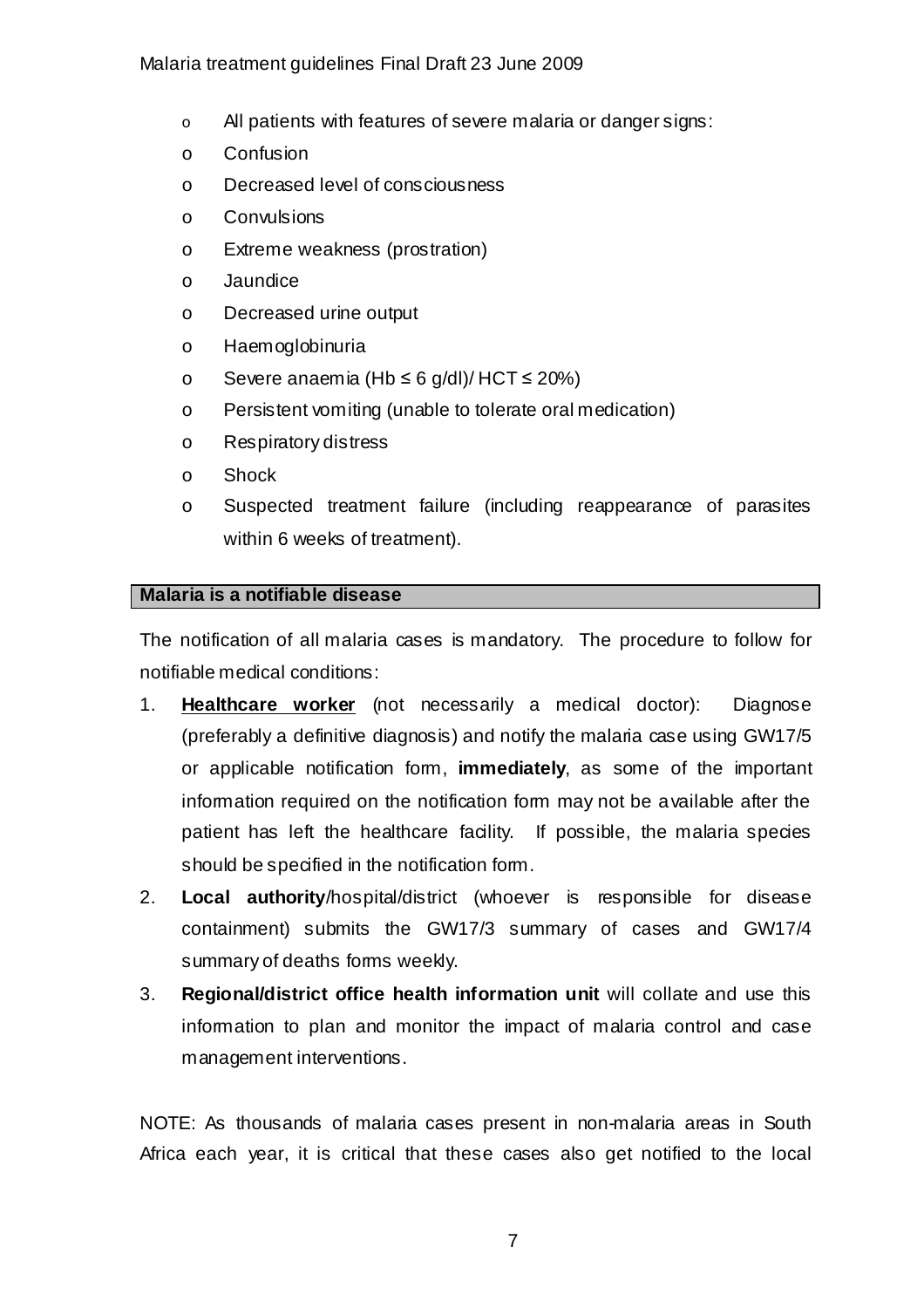authority to facilitate adequate provision of malaria diagnosis and management resources to healthcare facilities in these areas.

# **6. TREATMENT**

**Patients should receive prompt treatment with the most effective regimen available.** Where patients present in non-malaria areas, treatment should ideally be initiated in hospital. In malaria areas the majority of patients with uncomplicated malaria can be treated at primary health care level.

The choice of chemotherapy for malaria is dependent on the severity of disease, the known or suspected resistance pattern of the parasite in the area where the malaria infection was acquired, the species of parasite, patient characteristics (age, pregnancy, co-morbidity, allergies, concomitant medications) and the presence or absence of vomiting.

Drug choices may change over time with the development of parasite resistance or the availability of new anti-malarial treatments.

# **6.1. UNCOMPLICATED** *PLASMODIUM FALCIPARUM* **MALARIA**

# **6.1.1 Chemotherapy**

It is important to attempt to differentiate between uncomplicated and severe malaria. Patients with uncomplicated malaria indude: those who have mild symptoms, are ambulant and have no evidence of organ dysfunction either clinically or on laboratory tests and in whom the parasite count is less than 5% (see section 7: Severe malaria, for details). However, uncomplicated malaria may rapidly progress to severe malaria if the patient is not treated appropriately.

For patients with uncomplicated malaria, the recommended chemotherapy is the fixed dose artemisinin-based combination, artemether-lumefantrine (Coartem®) in all patients over 1 year of age and non-pregnant patients. In children ≤ 1 year and all pregnant patients, the recommended chemotherapy is **quinine plus clindamycin.**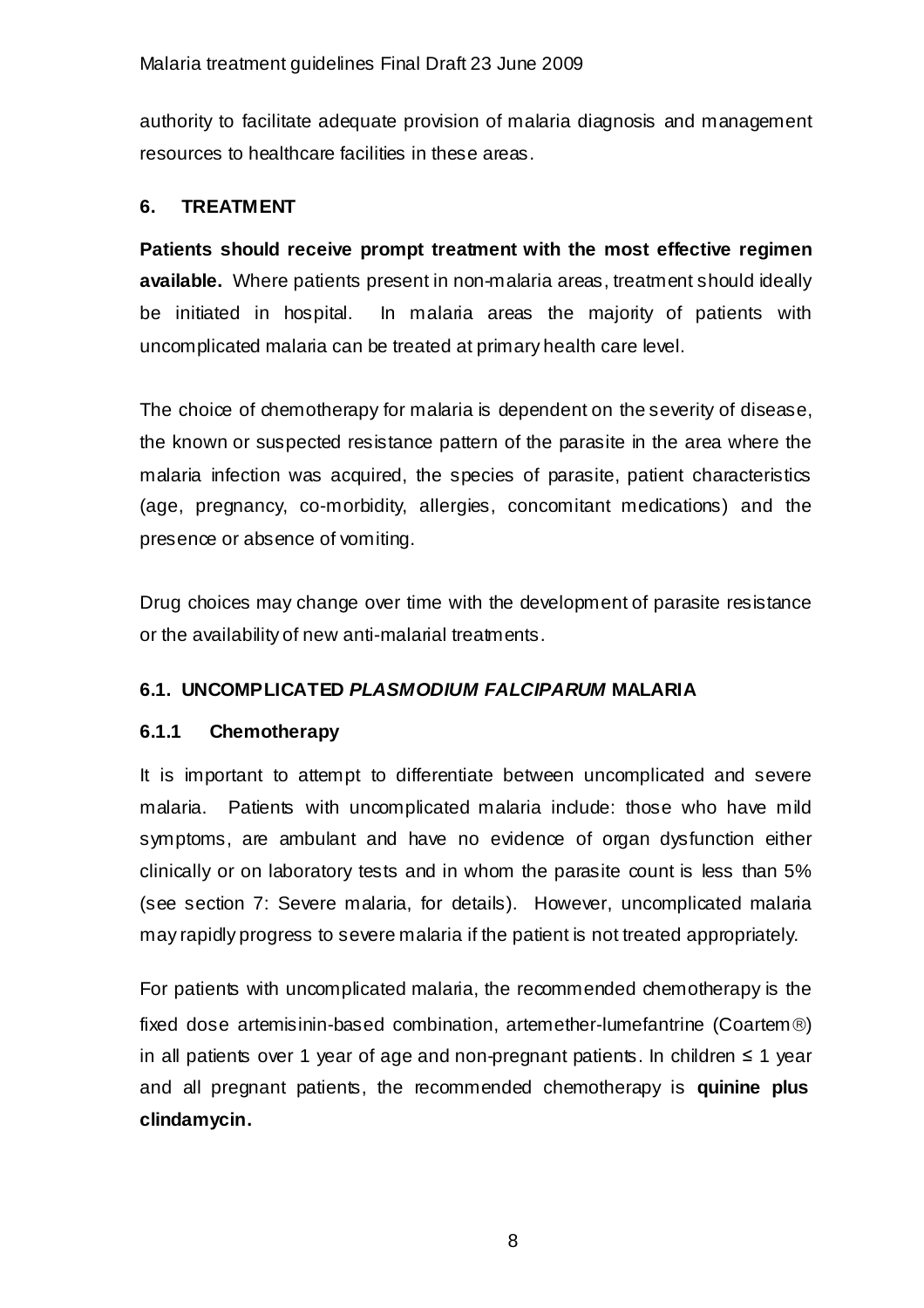When artemether-lumefantrine (Coartem®) is not available, uncomplicated malaria can also be treated with quinine plus either doxycycline or clindamycin. It is advisable that quinine only be used as observed treatment of inpatients, due to the possibility of adverse drug reactions and the poor tolerability of this 7-day regimen.

**All first doses of drugs must be given under supervision and patients must be observed for at least an hour** as vomiting is common in patients with malaria and treatment must be repeated if the patient vomits within the first hour. Vomiting oral treatment is one of the commonest reasons for treatment failure.

## **6.1.2 General management**

**It is easy to underestimate the severity of disease and complications may arise despite apparent appropriate chemotherapy. Patients with malaria should be carefully assessed and closely monitored.** The clinical and parasitological response of patients to treatment should be monitored regularly; in particular, the mental state, respiratory rate and urine output. Adequate fluids should be given, and antipyretics (paracetamol) administered when needed. Ibuprofen has been used but there is less experience with this compound. Other non-steroidal anti-inflammatory drugs (NSAIDS) should be avoided as they may increase the risk of renal failure in patients with malaria.

If patients with uncomplicated malaria cannot be admitted to hospital for treatment, they (or their caregivers) should be warned of the symptoms and signs of severe malaria and advised of the urgency of then returning for hospitalisation and appropriate treatment.

Patients should experience a clinical response to therapy within 24 - 48 hours. A repeat peripheral blood smear should be performed where possible after 72 hours of treatment: a decrease of at least 75% of the initial parasite count is expected with effective treatment.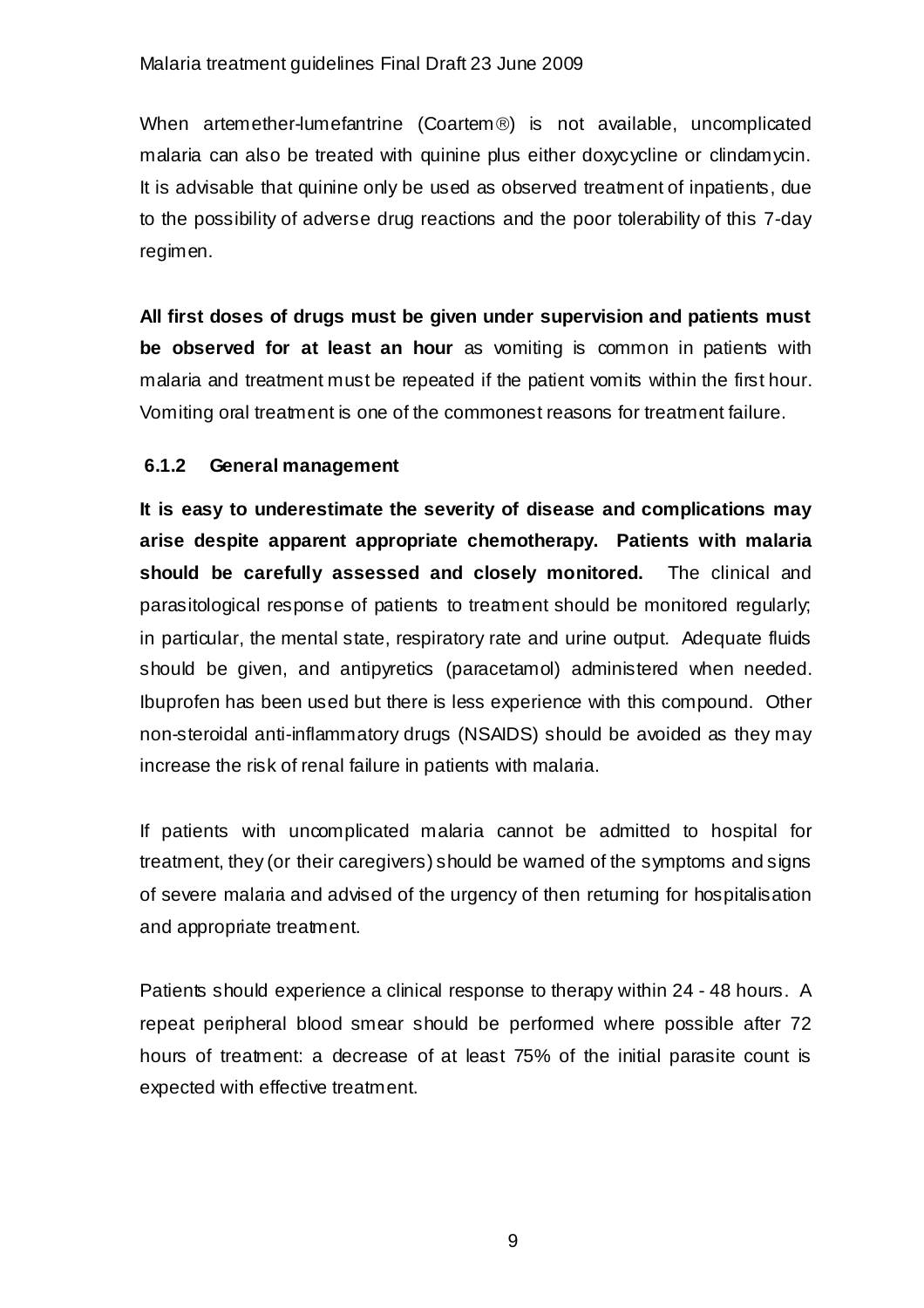Treatment failure in malaria may manifest as:

Early treatment failure:

- Failure to respond clinically and/or achieve  $\geq 75\%$  decrease in parasite count by 72 hours
- No decrease or an increase in asexual/erythrocytic forms of the parasites in peripheral blood 48 hours after starting treatment

Late treatment failure

- Recurrence of parasitaemia within 6 weeks of treatment (which could be either from recrudescence of the original infection or, if in a malaria transmission area, a new infection)
- Presence of parasites 7 days after treatment (excluding presence of gametocytes)

Treatment failure may be due to:

- Parasite resistance to the anti-malarial drug used
- Vomiting of oral medication
- Non-compliance with medication
- Failure to take fat/food with artemether-lumefantrine leading to poor absorption of lumefantrine component
- Re-infection (apparent treatment failure)

• Relapse due to *P. ovale* or *P. vivax* due to failure to treat hypnozoites NOTE: On a malaria peripheral blood smear, the presence of gametocytes, the stage of malaria parasite's lifecycle responsible for malaria transmission, does not indicate treatment failure, as these may be present for several weeks after successful treatment.

Treatment failures after completing a full course current first-line therapy of either 7-days of quinine (plus doxycycline or clindamycin) or a 3-day artemetherlumefantrine regimen are rare, as both these treatments have very high cure rates. Patients who have failed first-line treatment with artemether-lumefantrine should then be given a course of quinine with either doxycycline or clindamycin. Treatment failures following quinine treatment of uncomplicated malaria could be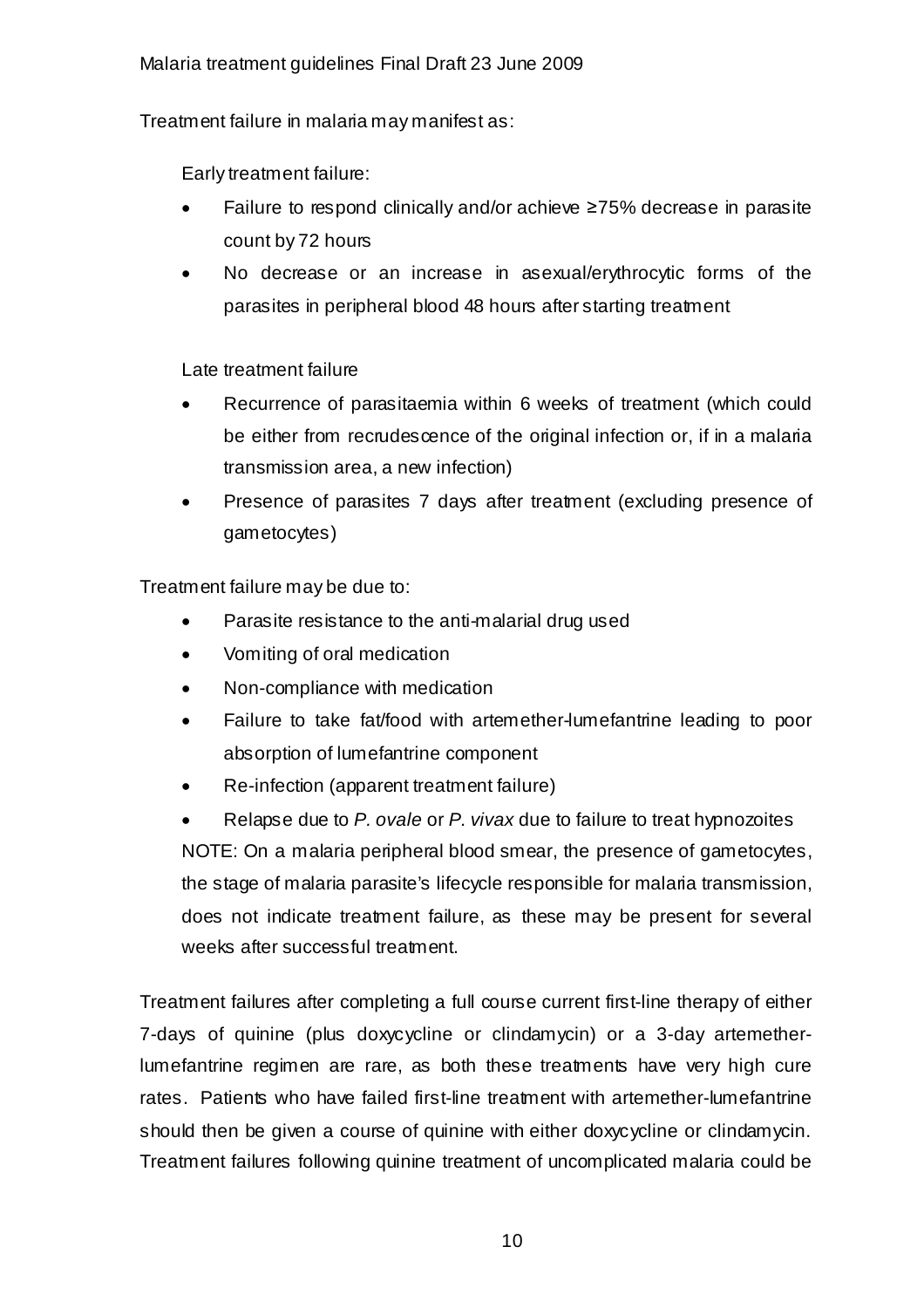treated with artemether-lumefantrine, provided malaria complications are carefully excluded.

#### **6.1.3 Drugs used in the treatment of P***lasmodium falciparum* **malaria**

## 6.1.3.1 Artemisinin-based combination therapy

Artemisinin-based combination therapies (ACTs) are now generally considered as the best current treatment for uncomplicated falciparum malaria (WHO 2006). ACTs have the advantages of rapid clinical and parasitological response, improved cure rate, decreased malaria transmission and the potential to delay anti-malarial resistance. A number of artemisinin derivatives have been used successfully in the treatment of *P. falciparum* malaria including multi-drug resistant malaria and for the blood stages of *P. vivax* infections. The most evidence of efficacy and safety is currently available for the derivatives artemether and artesunate. This class of anti-malarial has a favourable safety profile*.* When used as single-drug therapy (monotherapy) for less than 7 days recrudescence is common. **Therefore the artemisinin derivatives should always be used in combination with an effective, longer-acting antimalarial.** Combination therapy is essential for delaying development of resistance to this crucial class of drugs. The choice of the second drug will depend on resistance, cost, side effect profile and efficacy. The only artemisinin derivative currently registered in South Africa is the combination of artemether with lumefantrine (Coartem). In patients with severe malaria, parenteral artemisinins are effective and intravenous artesunate reduced malaria related deaths by 32%.

## Artemether-lumefantrine (Coartem®)

This fixed dose combination containing 20mg artemether plus lumefantrine 120mg is the recommended first line treatment for uncomplicated malaria in all malaria transmission areas in South Africa. It has the advantages of a shorter treatment course (6 doses over 3 days) and far better tolerability than the only effective alternative, quinine. However, its indication is limited to the treatment of uncomplicated malaria as there is no evidence of its efficacy in more severe disease. Artemether-lumefantrine is contra-indicated in pregnancy and in those patients who have a history of allergy to artemether or lumefantrine. Data in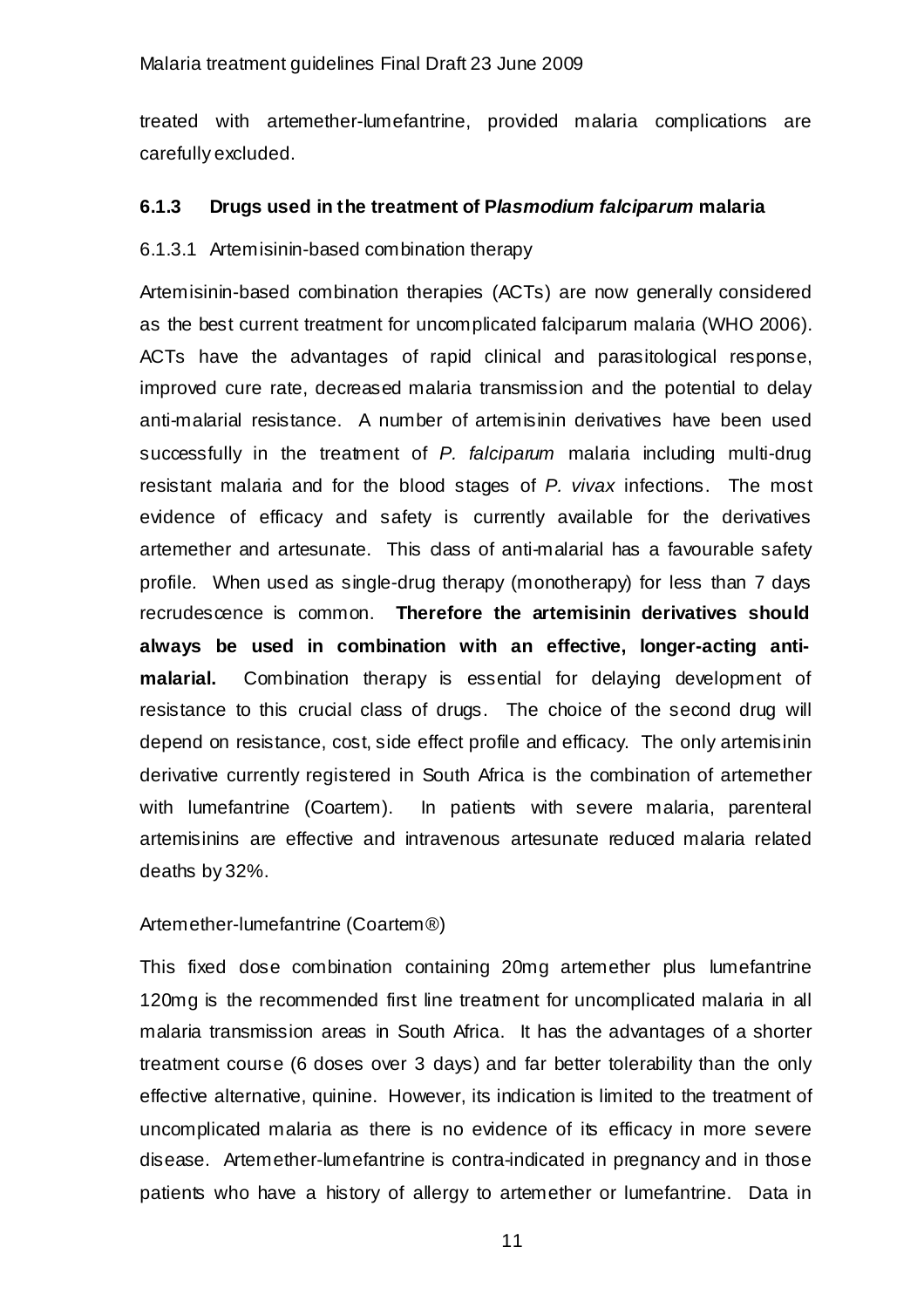children less than 1 year of age is limited. **Adequate absorption of the lumefantrine component is critically dependent on co-administration with food or drink containing 1.3 g of fat (e.g. 100 ml milk).** This drug has been best studied in patients weighing less than 65 kg and thus is not yet registered for use in patients weighing greater than 65 kg, although initial results in this group are encouraging. As this is a relatively new drug, no drug interactions or contra-indications other than pregnancy and allergy have been identified. Adverse effects identified include: sleep disturbances, headaches, dizziness, palpitations, abdominal pain, anorexia, cough, arthralgia, myalgia, asthma and fatigue. Rarely, hypersensitivity reactions have been reported. Adverse events or potential drug interactions should be reported to the National Adverse Drug Event Monitoring Centre [021- 4486181 (fax) or 021- 4066234 (tel)].

#### Intravenous artesunate

Parenteral artemisinin derivatives, notably artemether and artesunate, have been successfully used for treating severe malaria. In a randomized controlled trial of severe malaria in adults living in areas of low malaria transmission in Asia, the death rate was one-third lower among the adults who received intravenous artesunate compared to those who received quinine. **Patients treated with IV artesunate have a 1/20 to 1/11 better survival rate than those getting IV quinine.** This is the first published study on severe malaria, which showed a clear difference in mortality between the two treatments. **Artesunate is also easier to use and is not associated with hypoglycemia, which can be caused or exacerbated by quinine.** Similar studies are now being conducted in children in Africa. Until these results are available, and an intravenous parenteral artesunate is registered in South Africa, quinine remains the recommended treatment for severe malaria in South Africa.

## **6.1.3.2 Quinine**

Quinine is a rapidly acting, effective anti-malarial drug used for both uncomplicated and severe malaria acquired in sub-Saharan Africa. Quinine resistance is rare in this area, although increasing slowly in Southeast Asia. Oral quinine therapy is an alternative option recommended in uncomplicated malaria but the initial doses of quinine should be administered intravenously if the patient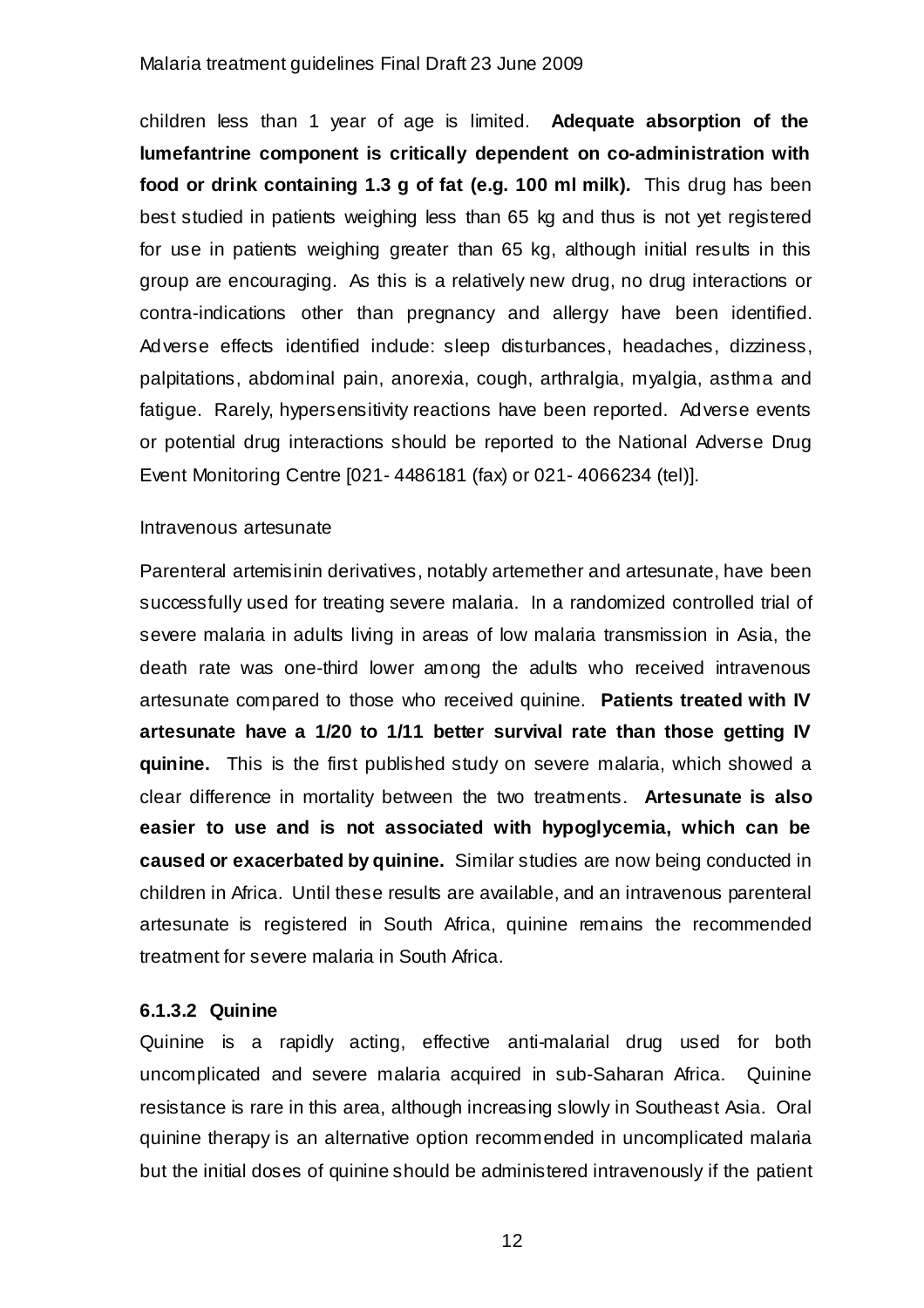is vomiting repeatedly. Quinine therapy should be continued for 7-10 days. The addition of a second, effective, anti-malarial drug, i.e. doxycycline or clindamycin, is indicated to ensure complete parasite clearance and improve cure rates. One of these agents should be added as soon as can be tolerated (usually 2 - 3 days after commencement of the quinine), to ensure that possible adverse effects from the quinine are not confused with those of the second agent. In patients less than 8 years old or during pregnancy, clindamycin should be used rather than doxycycline or other tetracyclines. Shortened courses of quinine (3 days) cannot be recommended for treatment. Patients initially treated for severe malaria with quinine should complete the course of treatment with the same drug, as completion of therapy initiated with quinine with a course of artemetherlumefantrine has not been adequately evaluated.

It is most important that patients (or caregivers) understand that it is essential to complete the course of 7-10 days of quinine (with doxycycline or clindamycin) as adherence with this poorly tolerated treatment is generally low. Minor adverse effects, causing a syndrome known as cinchonism, are frequent during the treatment of malaria with quinine. Mild hearing impairment (notably high tone deafness), tinnitus, headache, nausea and slight visual disturbances occur in up to 70% of patients during quinine therapy and are not an indication to discontinue therapy. Major side effects include arrhythmias, hypersensitivity and hypoglycaemia. Hypoglycaemia is the most frequent serious adverse reaction.

Quinine toxicity presents with central nervous system (CNS) disturbances (primarily visual and auditory) and cardiovascular abnormalities (hypo tension, heart block, ventricular arrhythmias), and can be confused with severe malaria. Cardio toxicity is particularly related to rapid infusion of quinine.

## **6.1.4 Treatments not recommended for falciparum malaria**

**Monotherapies** (anti-malarial agents used on their own) are no longer recommended for the treatment of falciparum malaria. **Artemisinin derivatives** should never be used as monotherapy as this could select for resistance and compromise the value of artemisinin-based combination treatments (ACTs); taking artemisinin monotherapies for less than 7 days is strongly associated with treatment failure (recrudescence of infection). **Chloroquine** is not recommended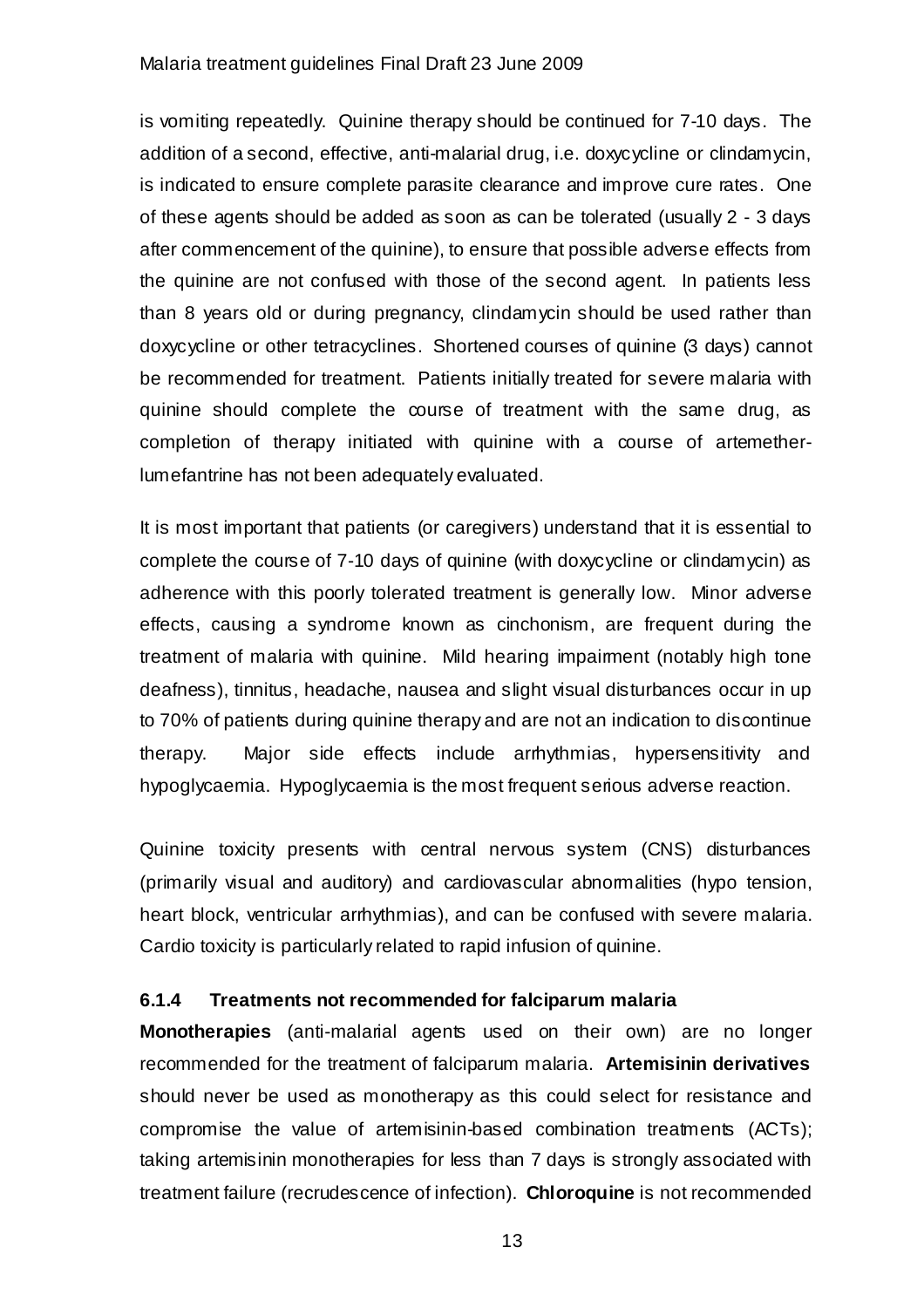following the emergence of high-level resistance in most parts of the world including South Africa. **Sulphadoxine-pyrimethamine** is no longer recommended in South Africa, due to the availability of more effective combination therapy, coupled with high-level resistance in some parts of the country.

**Mefloquine** is registered only for prophylaxis but not treatment, given the higher incidence of severe psychiatric adverse effects associated with treatment doses. **Halofantrine** treatment is not advisable given the associated cardio toxicity, variable bioavailability and drug interactions in patients who have taken mefloquine prophylaxis. **Clindamycin** and **doxycycline** are slow acting antimalarials and should never be used as monotherapy, but are added to quinine treatment regimens to improve cure rates.

## **6.2 TREATMENT OF NON-***PLASMODIUM FALCIPARUM* **INFECTIONS**

In sub-Saharan Africa, a minority of the malaria infections are due to one of the other *Plasmodium* species, namely *P. vivax, P. ovale or P. malariae*. Infections contracted in the Caribbean and some countries in Central America and the Middle East are mostly due to *P. vivax.* Generally, disease due to infection with the non-falciparum malarias is uncomplicated, although *P. vivax* has rarely caused severe malaria and *P malariae* may be associated with the nephrotic syndrome in children. The parasite species should be reliably confirmed microscopically. **If unsure of the species, standard treatment for**  *P. falciparum* **should be administered.** *P. ovale* and *P. malariae* are currently chloroquine-sensitive, but rare cases of chloroquine-resistant *P. vivax* have been documented in Oceania, Brazil, and Indonesia.

In South Africa *P. ovale* is the most common of the non-falciparum malarias. Anaemia may complicate chronic *P. ovale* infection. Pure infections of *P. malariae* can be treated with chloroquine monotherapy, while the extra-hepatic phases of infections with *P. vivax* or *P. ovale* can be treated with chloroquine (or quinine or artemether-lumefantrine). **For** *P. vivax* **or** *P. ovale* **a follow-up course of primaquine is essential to eradicate the residual hepatic phase to prevent relapse.** 

 $\sim$  14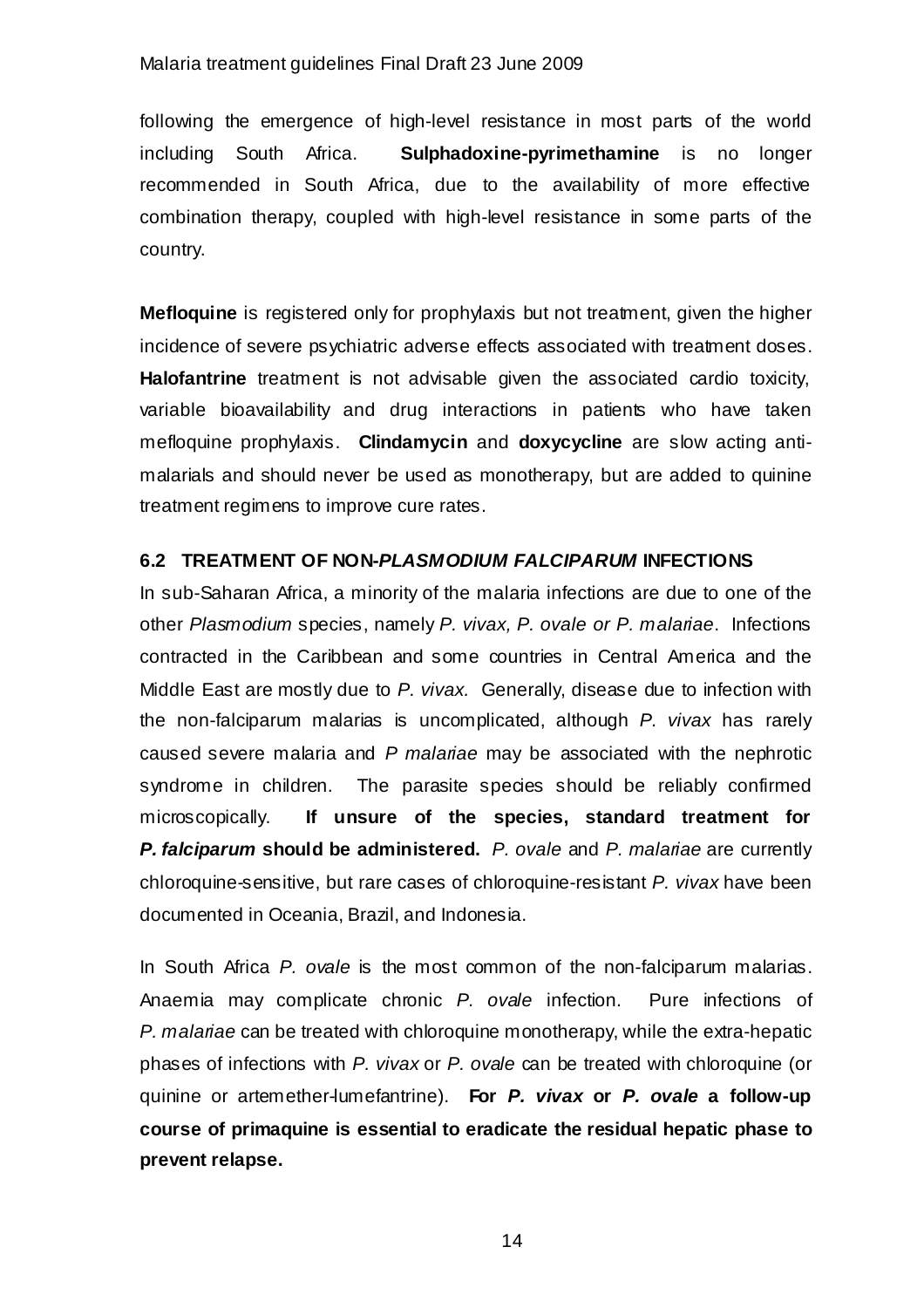Primaquine must be given for 14 days at the recommended dosages. Primaquine is **contra-indicated** in children less than 1 year of age and during pregnancy. In pregnant women eradication of the hepatic stage must be delayed until after delivery. Patients with severe **glucose-6-phosphate dehydrogenase (G-6-PD) deficiency (<10% residual enzyme activity)** should not receive primaquine due to the risk of severe haemolytic anaemia. There is no proven alternative for these patients, although continuing weekly prophylactic chloroquine (usually for 3 years) may be effective*.* Primaquine may be taken by patients with mild deficiency of G-6-PD (10 - 60% residual enzyme activity) at a reduced dose of 0.5 - 0.7 mg/kg body weight once every 7 days for 8 weeks. Such patients should be evaluated for anaemia and haemoglobinuria at 3, 7, and 10 days after the start of primaquine.

# **6.3 TREATMENT OF MIXED** *PLASMODIUM* **INFECTIONS**

In patients with confirmed or suspected mixed infections i.e. *P. falciparum* with either *P. vivax or P. ovale*, the standard therapy for uncomplicated or severe *P. falciparum* malaria (either quinine or artemether-lumefantrine) plus a follow-up course of primaquine is recommended. A mixed infection of *P. falciparum* and *P. malariae* should be managed as for *P. falciparum* malaria. The severity of the *P. falciparum* infection should dictate choice of initial therapy. Doubt frequently exists about the presence of *P. falciparum* in addition to other *Plasmodium* species. The patient should then be treated for *P. falciparum,* as this is the species most frequently associated with severe infections and complications.

# **6.4 TREATMENT DURING PREGNANCY**

Pregnant women, particularly in the second and third trimesters of pregnancy, are more likely to develop severe malaria than other adults and have a higher malaria-related mortality rate. Malaria in pregnancy is particularly associated with complications such as cerebral malaria, hypoglycaemia, and pulmonary oedema/ARDS. In addition, maternal malaria increases the risk of spontaneous abortion, stillbirth, premature delivery, low birth weight (a leading cause of child mortality) and rarely, congenital malaria. Foetal distress may occur peripartum. The risk of severe malaria extends into the early postpartum period. It is important to carefully follow up pregnant women treated for malaria, and their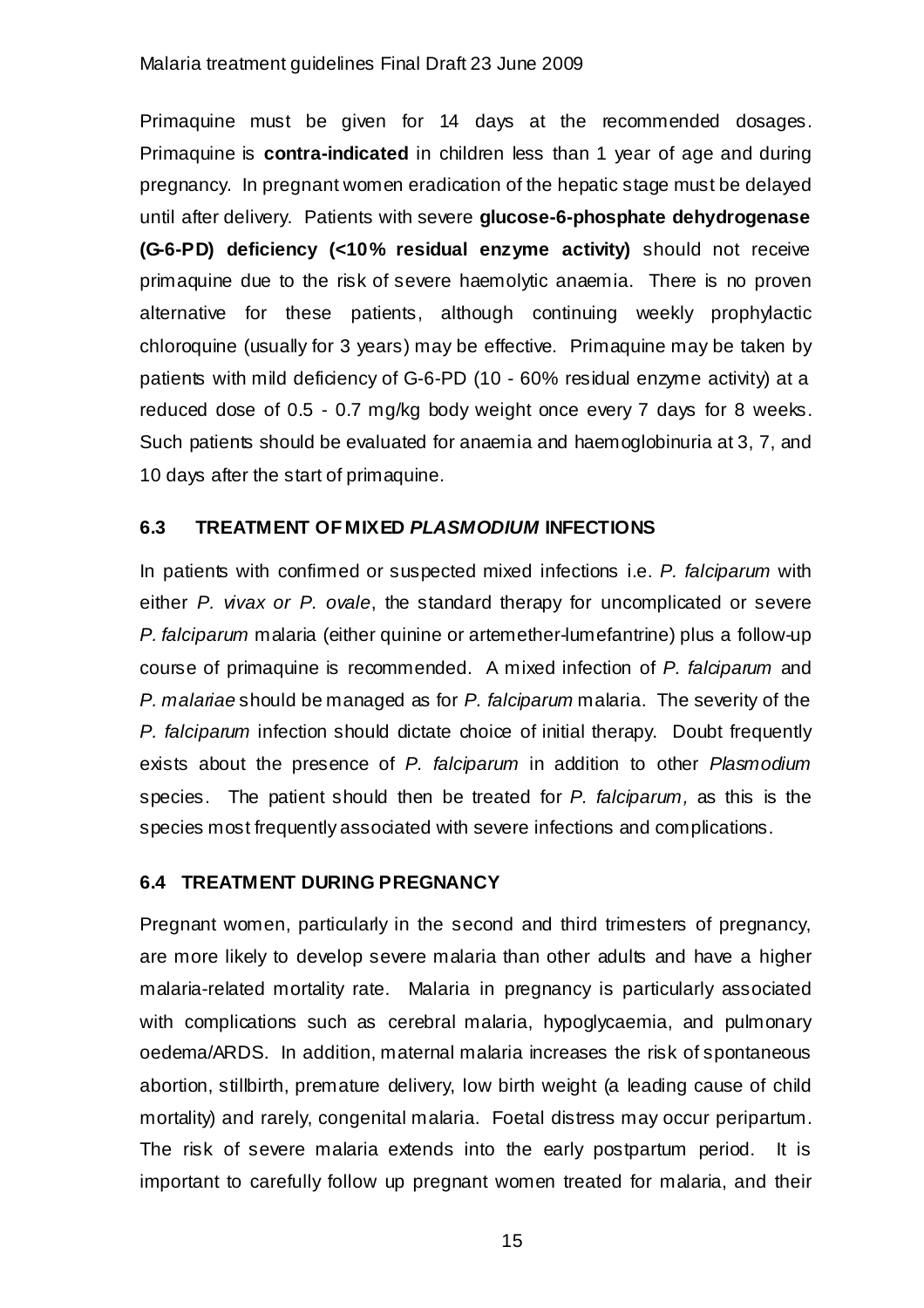infants, to promptly diagnose and adequately manage the known complications of malaria in pregnancy.

## **6.4.1 Diagnosis of malaria in pregnancy**

A high index of suspicion is the most important element in the diagnosis of malaria. Malaria is frequently missed or misdiagnosed in pregnancy and needs to be differentiated from complications of pregnancy e.g. intrauterine sepsis, eclampsia, or pyelonephritis, as signs and symptoms may be similar.

Suspect malaria if the patient is resident in or has travelled to a malaria transmission area. A history of visiting a malaria transmission area should be explored in all pregnant women with fever. A malaria smear (repeated if initially negative) or malaria antigen test is mandatory for any pregnant patient with fever and a history of malaria exposure.

Fever is common, but may be absent in some cases.

It is important to attempt to differentiate between uncomplicated and severe malaria. However, uncomplicated malaria may progress rapidly to severe malaria in pregnancy if the patient is not treated urgently and appropriately.

**All pregnant women with malaria must be admitted to hospital and those with severe malaria should be transferred to the highest level of care available (either a level 2 or level 3 hospital)** 

## **6.4.2 Management of uncomplicated malaria in pregnancy**

The treatment of choice for uncomplicated malaria is **quinine followed by a course of clindamycin.** Doxycycline is contraindicated. Quinine has proved to be safe when used in normal therapeutic doses, and since the risks of malaria are great, there is no debate about using a less effective therapy. Quinine's main adverse effect in pregnancy is **hypoglycaemia** and patients should be closely monitored for this. Quinine may be oxytocic, but this effect may also be due to the malaria itself. The incidence of teratogenesis is unknown, although congenital abnormalities, notably CNS anomalies and limb defects have been occasionally reported with quinine use in the first trimester. With the doses used to treat malaria, the benefits of quinine therapy outweigh the risks.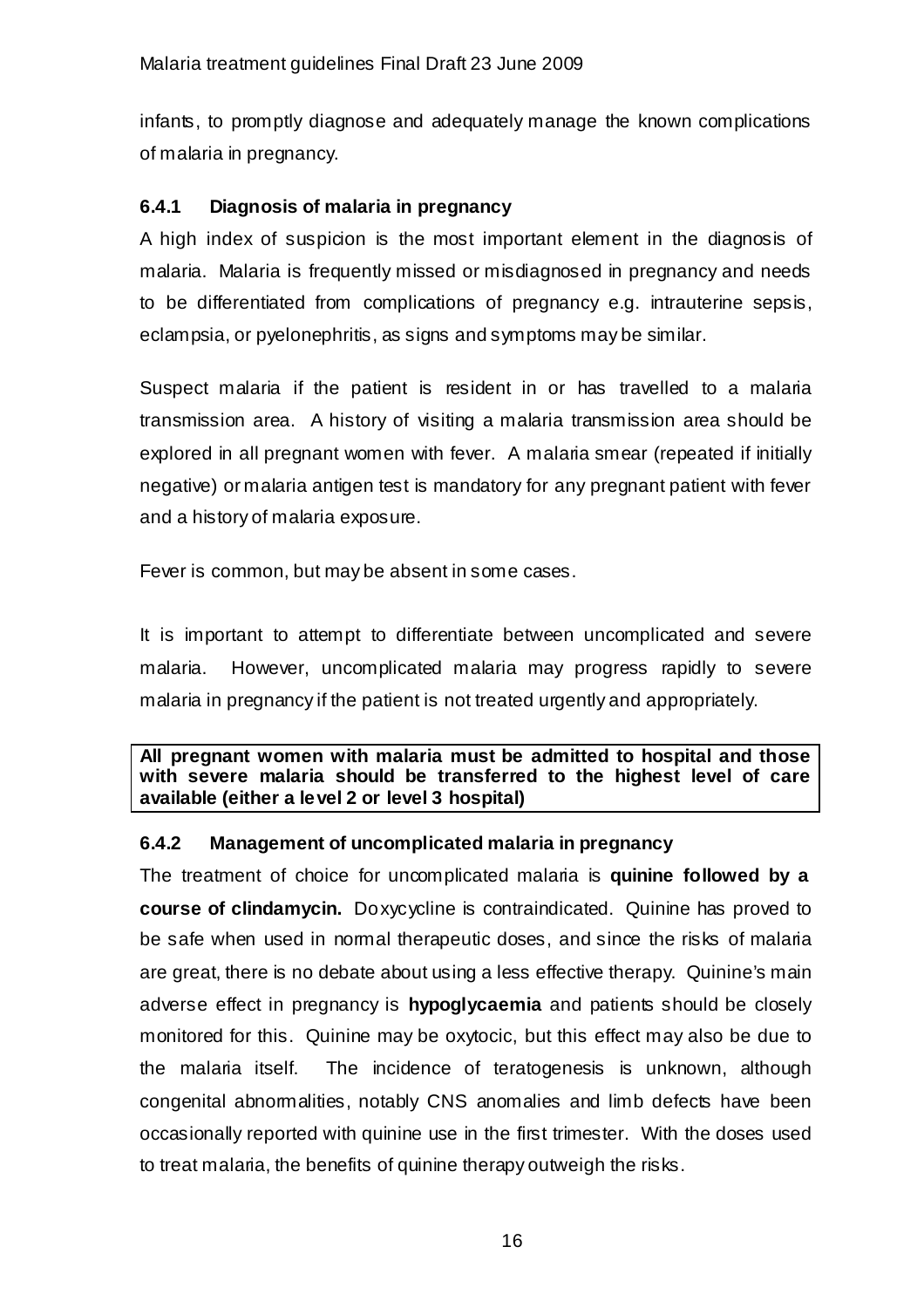Currently, the artemisinins are only recommended when no effective alternative anti-malarial is available. There is increasing experience with artemesinin derivatives in the  $2<sup>nd</sup>$  and  $3<sup>rd</sup>$  trimesters of pregnancy, and no adverse effects on the mother or human foetus have been documented to date. However, some animal studies have shown teratogenicity, particularly with high doses. Suboptimal absorption of lumefantrine (as in artemether-lumefantrine) in pregnancy has been suggested in one study. In lactating women, uncomplicated malaria should be treated with artemether-lumefantrine, and quinine and clindamycin used for severe malaria.

# **6.4.3 Management of severe malaria in pregnancy**

- In severe malaria parenteral quinine in full dosages should be given
- Obstetric advice should be sought early
- The role of early Caesarean section for the viable live fetus is unproven
- Termination of pregnancy is not generally indicated
- **Hypoglycemia** should be expected and is often recurrent if the patient is receiving quinine, and may be refractory to glucose administration. Hypoglycemia must be considered urgently in any pregnant woman with malaria who presents with convulsions, confusion or a depressed level of consciousness
- It may be difficult to differentiate cerebral malaria from eclampsia. If a pregnant woman living in a malaria area has fever, headaches or convulsions and malaria cannot be excluded, it is essential to treat the woman for both malaria and edampsia
- Respiratory failure due to ARDS is a particular problem of malaria in pregnancy and is difficult to manage and carries a high mortality rate
- It is critical therefore to **monitor fluid balance very carefully. Fluid overload may potentiate the development of ARDS.** Hypovolaemia however, may potentiate renal failure, metabolic acidosis and circulatory collapse. Accurate recording of fluid input and output is essential (CVP  $\leq$  5 cm H2O). ARDS commonly occurs several days after treatment is initiated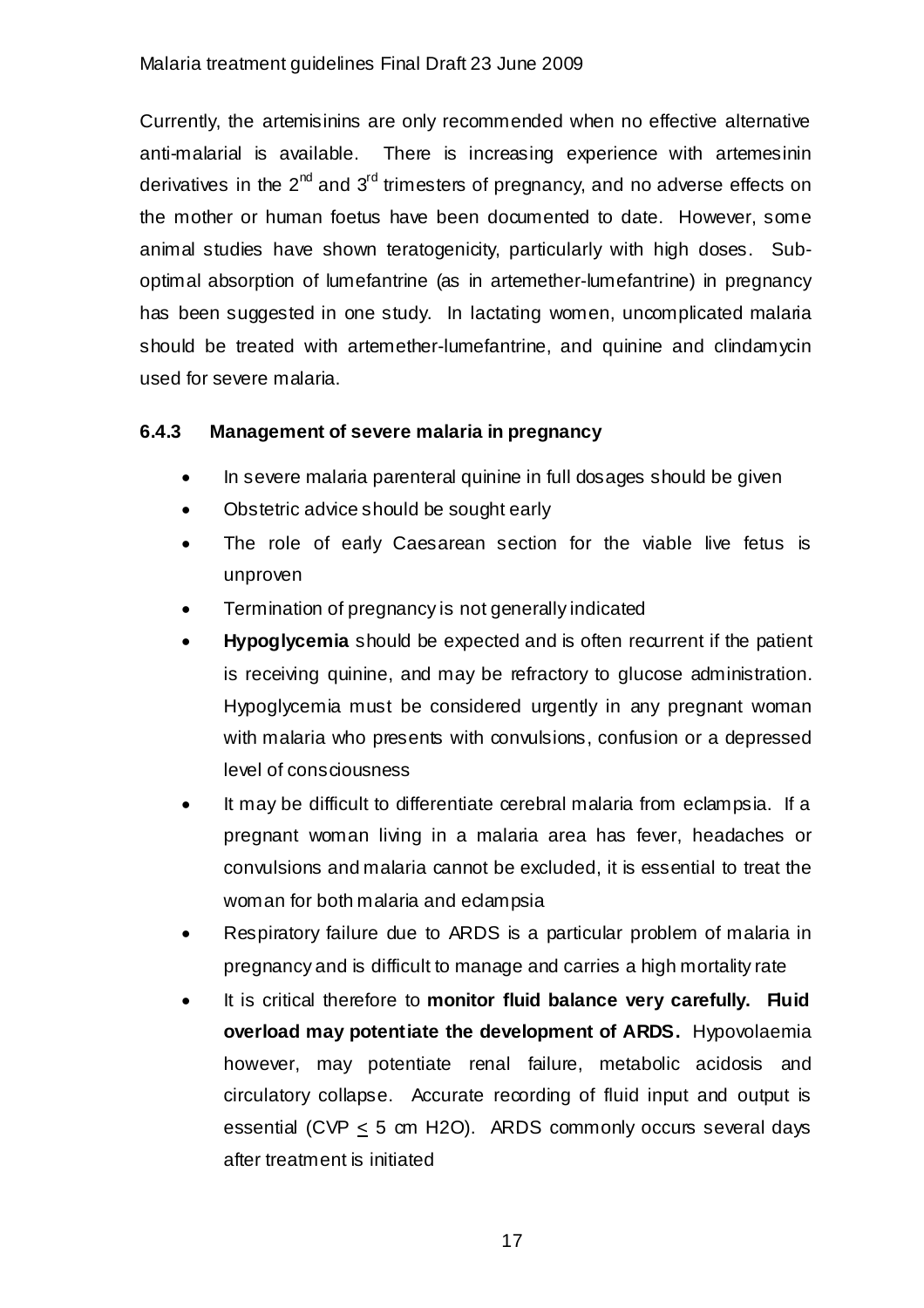• The risk of severe malaria extends into the early post partum period. Postpartum bacterial infection is a common complication in these patients

## **6.5 TREATMENT OF INFANTS AND YOUNG CHILDREN**

Infants and young children (especially those <5 years) are particularly at risk for severe malaria and complications can develop very rapidly without warning. The symptoms of malaria in children may differ from those in adults, and therefore malaria should be suspected if a child who has been in a malaria transmission area develops a febrile illness. Poor feeding, lethargy, irritability, coughing and convulsions (frequently subtle), are important presenting features. **Hypoglycaemia, cerebral malaria, anaemia, and metabolic acidosis** are important complications. Agitation and respiratory distress (as a result of metabolic acidosis) are ominous signs. Secondary bacterial infections, including septicaemia, are common and broad-spectrum antibiotics should be given to children with severe malaria. Renal failure and acute respiratory distress syndrome are rare in young children. Meningitis is important in the differential diagnosis of malaria.

# **6.5.1 Managing uncomplicated (non-severe) malaria in young children**

In children over 1 year of age with **uncomplicated malaria,** recommended treatment is artemether-lumefantrine or quinine plus clindamycin. However, children have a higher risk of developing complicated malaria so should ideally be admitted for treatment under close supervision.

For children  $\leq 1$  year of age with uncomplicated malaria the treatment of choice is **quinine plus clindamycin.** This is because of the risk of rapid development of complications. As there is no quinine syrup available, it can be difficult to administer to children. Crushed tablets mixed in mashed bananas, chocolate syrup or jam can be used to make the quinine more palatable. Pharmacists may be able to specially prepare quinine syrup.

Children who are vomiting but who have no other indications of severe malaria should be given parenteral quinine in the recommended doses (see Section 9,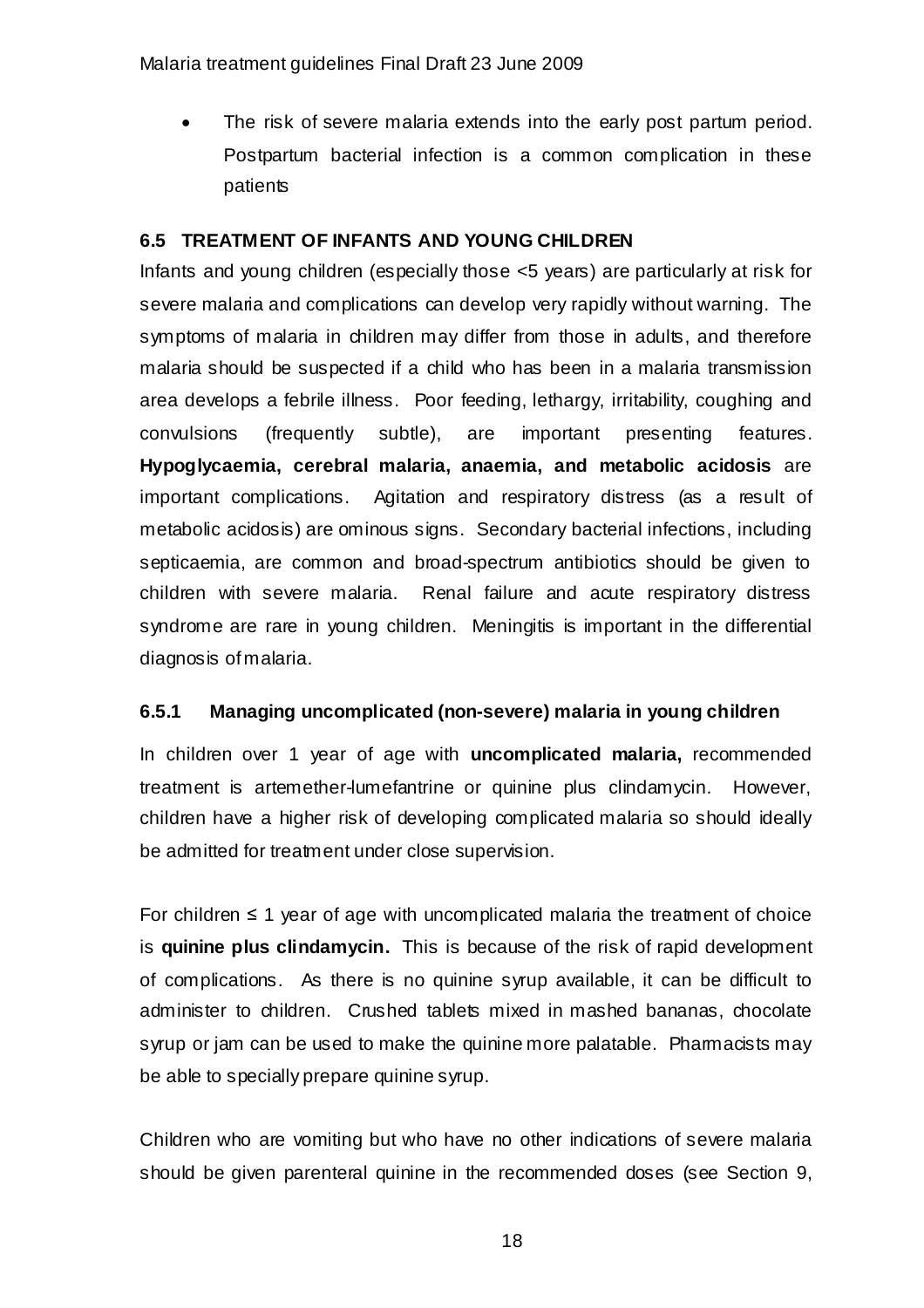Dosage Guidelines) until the child can take medication orally. Particular care must be taken to ensure that the correct dosage is administered. Once oral intake is confirmed then switch to any of the 2 regimens above (depending on the child's age).

Suspect severe malaria in any child at risk of malaria with any of the following signs:

- Unable to drink or breastfeed
- Vomits everything
- Has had convulsions
- Lethargic or unconscious
- Stiff neck or bulging fontanelle

Children with severe malaria need to be managed differently to children with uncomplicated/non-severe malaria. Section 6.5.2 explains the management of severe malaria in children.

# **6.5.2 Managing severe malaria in young children**

Intravenous (parenteral) quinine is indicated for severe malaria in children and the usual loading dose of 20mg/kg is used. Particular care must be taken to ensure that the correct dosage is administered. Where intravenous quinine is not promptly available, or cannot be given safely, initial administration of quinine by deep intra-muscular injection using scrupulous aseptic technique, should be considered prior to referral. When given intramuscularly, quinine dihydrochloride should be diluted to reduce pain and prevent sterile abscess formation. Dilutions to between **60 and 100 mg/ml** should be made.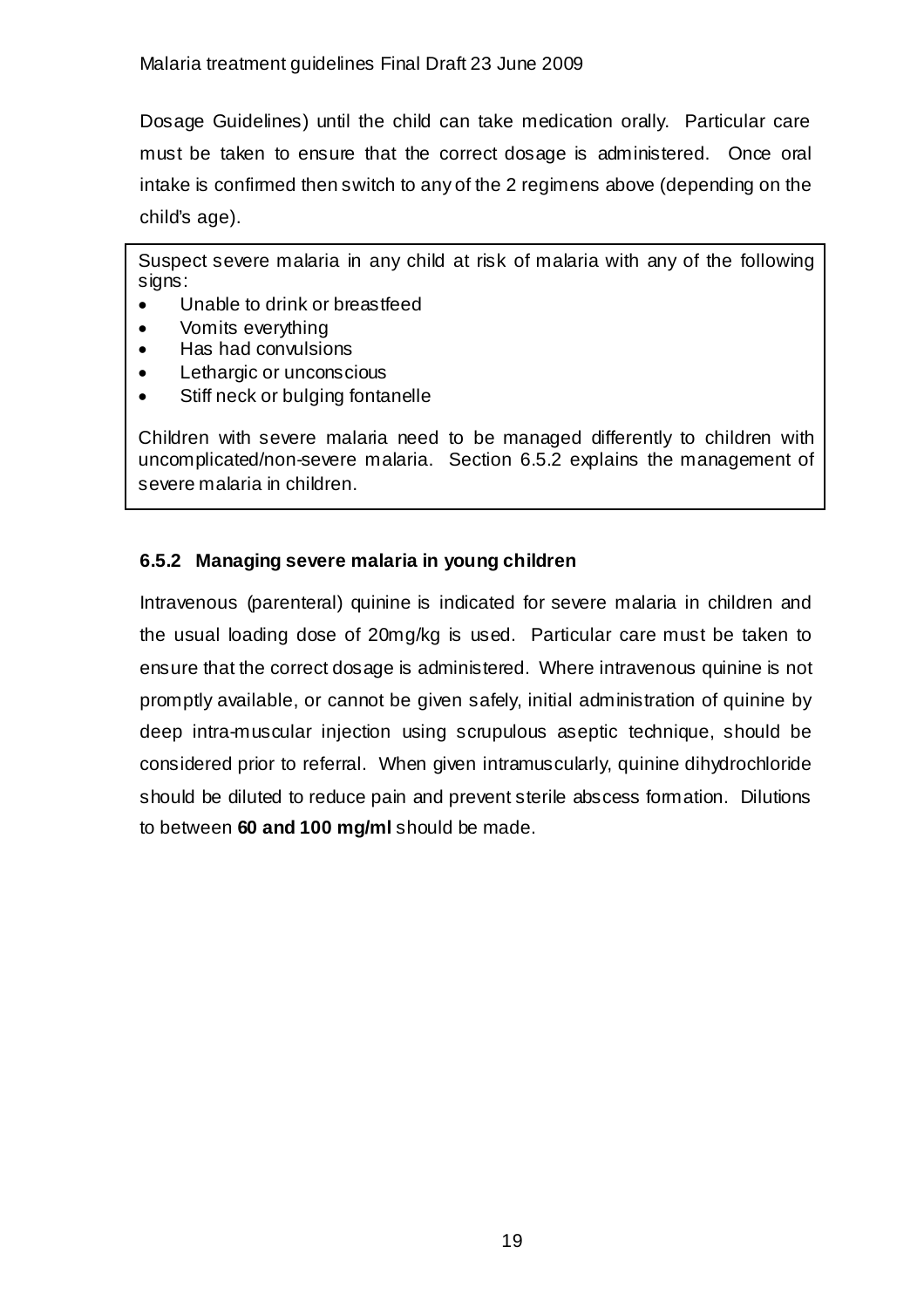| Management of severe malaria in young children                                                                                                                                                                |  |  |
|---------------------------------------------------------------------------------------------------------------------------------------------------------------------------------------------------------------|--|--|
| Check airway, breathing, circulation (ABC)<br>$\bullet$                                                                                                                                                       |  |  |
| Agitation and respiratory distress (as a result of metabolic acidosis) are<br>$\bullet$<br>ominous signs                                                                                                      |  |  |
| Children who present with shock and acidosis should be given a bolus<br>$\bullet$<br>(20 mg/kg) of fluid, either colloid (plasma) OR crystalloid (Ringers<br>lactate, or nomal saline if this is unavailable) |  |  |
| Secondary bacterial infections, induding septicaemia, are common<br>$\bullet$<br>and broad-spectrum antibiotics e.g. third generation cephalosporins<br>should be given to children with severe malaria       |  |  |
| Renal failure and acute respiratory distress syndrome are rare in<br>$\bullet$<br>young children                                                                                                              |  |  |
| Meningitis is important in the differential diagnosis of malaria with a<br>$\bullet$<br>change depressed level in the level of consciousness or convulsions                                                   |  |  |
| Convulsions in children with malaria may be due to hypoglycaemia,<br>$\bullet$<br>cerebral malaria or pyrexia                                                                                                 |  |  |

Artemisinin derivatives have been shown to be safe and highly effective in children, including cases of severe malaria and multi-drug resistant malaria. Rectal artesunate is being developed to provide anti-malarial cover while a patient is being transferred to a hospital from a primary healthcare facility where parenteral treatment is not safely available. Intra-muscular artemether and intravenous artesunate have been shown to be safe and effective in the treatment of severe malaria in children. None of rectal artesunate, intra-muscular artemether or intravenous artesunate is registered for use in South Africa, although when these products become available they are expected to provide a safer and possibly more effective alternative to quinine.

# **6.6 MALARIA AND HIV**

A large number of HIV-infected patients either live in areas where malaria transmission occurs, or travel to these areas. Overlap of symptoms of the two diseases, especially fever, may result in HIV-positive patients with malaria presenting late to health facilities and the diagnosis of malaria being missed. Although acute malaria causes a temporary increase in replication of HIV and hence in plasma viral load, there is no evidence that malaria has a substantial effect on the clinical progression of HIV infection, HIV transmission or response to antiretroviral treatment. HIV-infected individuals who live in areas of stable malaria transmission and are thus expected to be malaria semi-immune, are at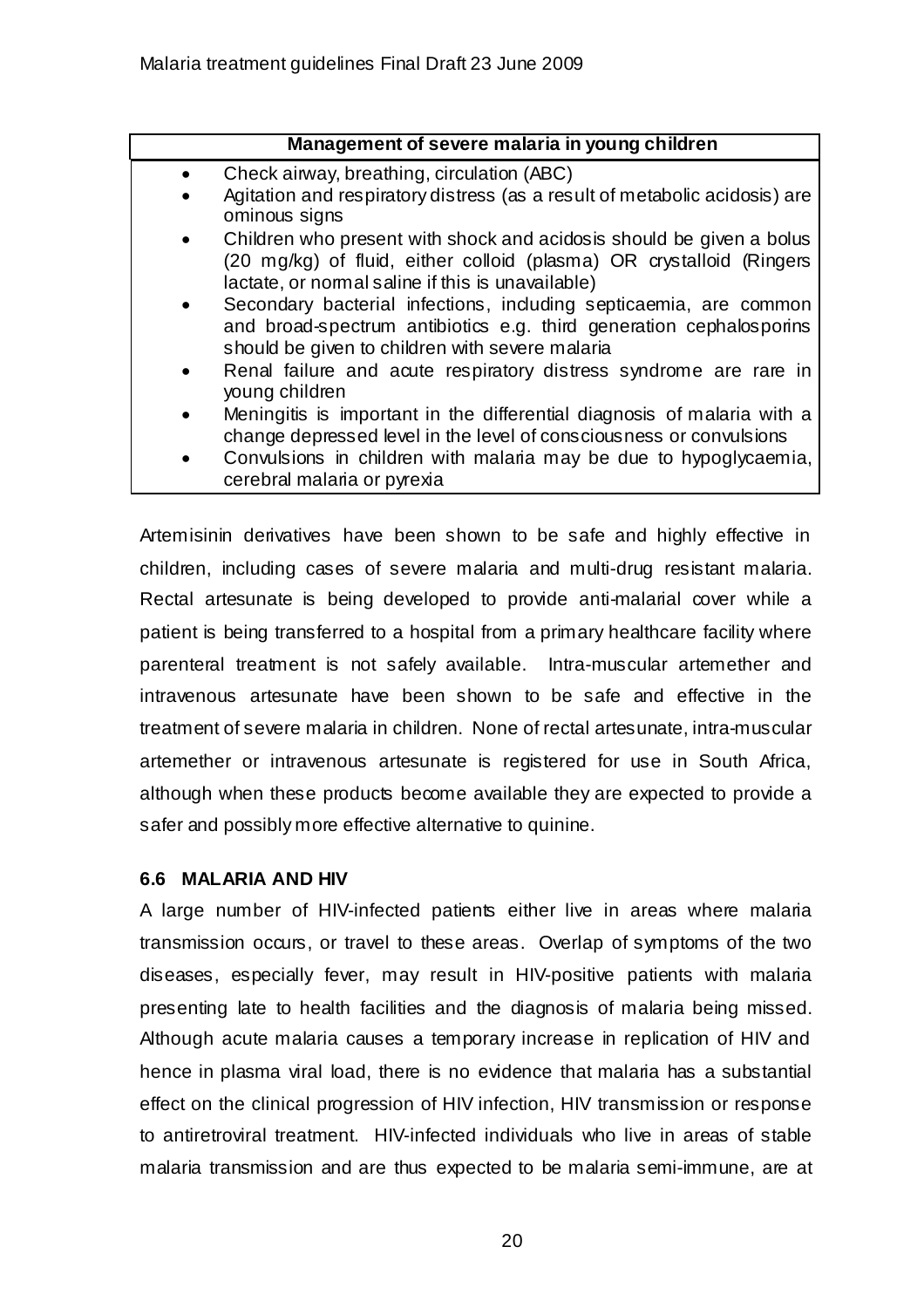increased risk of symptomatic parasitaemia and/or may exhibit higher levels of peripheral parasitaemia than semi-immune adults who are HIV-negative. HIVinfected patients who are malaria non-immune are at higher risk of severe malaria and of dying from malaria. As HIV progresses and immuno-suppression worsens, the risks of severe malaria increase. Renal failure has been identified as a particular complication in this group of patients. Secondary bacterial infection is common and empiric antibiotic treatment should be given, e.g. a third generation cephalosporin. Electrolyte disturbances are common and close monitoring is essential. Thus, patients co-infected with HIV/AIDS and malaria should be admitted for treatment and close monitoring at the highest level of care available, preferably a level 2 or level 3 hospitals.

It is undear how HIV infection modifies the therapeutic response to antimalarials. Increased parasite burdens and reduced host immunity, both of which occur with HIV infection, may be associated with delayed parasite clearance and increased failure rates. Patients with HIV infection who develop malaria should receive the recommended anti-malarial regimens, although more closely monitored, to ensure an adequate response. There are limited data regarding interaction of anti-malarials with antiretroviral drugs. Pharmacological interactions between certain anti-retrovirals (ARVs) and anti-malarial drugs are theoretically possible and might lead to toxicity or sub-therapeutic drug levels. However there are no documented interactions. WHO suggests that patients receiving protease inhibitors and the NNRTI delavirdine should avoid halofantrine (Note: this drug is not recommended for malaria treatment in South Africa). Since lumefantrine is related to halofantrine, the combination artemetherlumefantrine may therefore have the potential to interact with ARVs.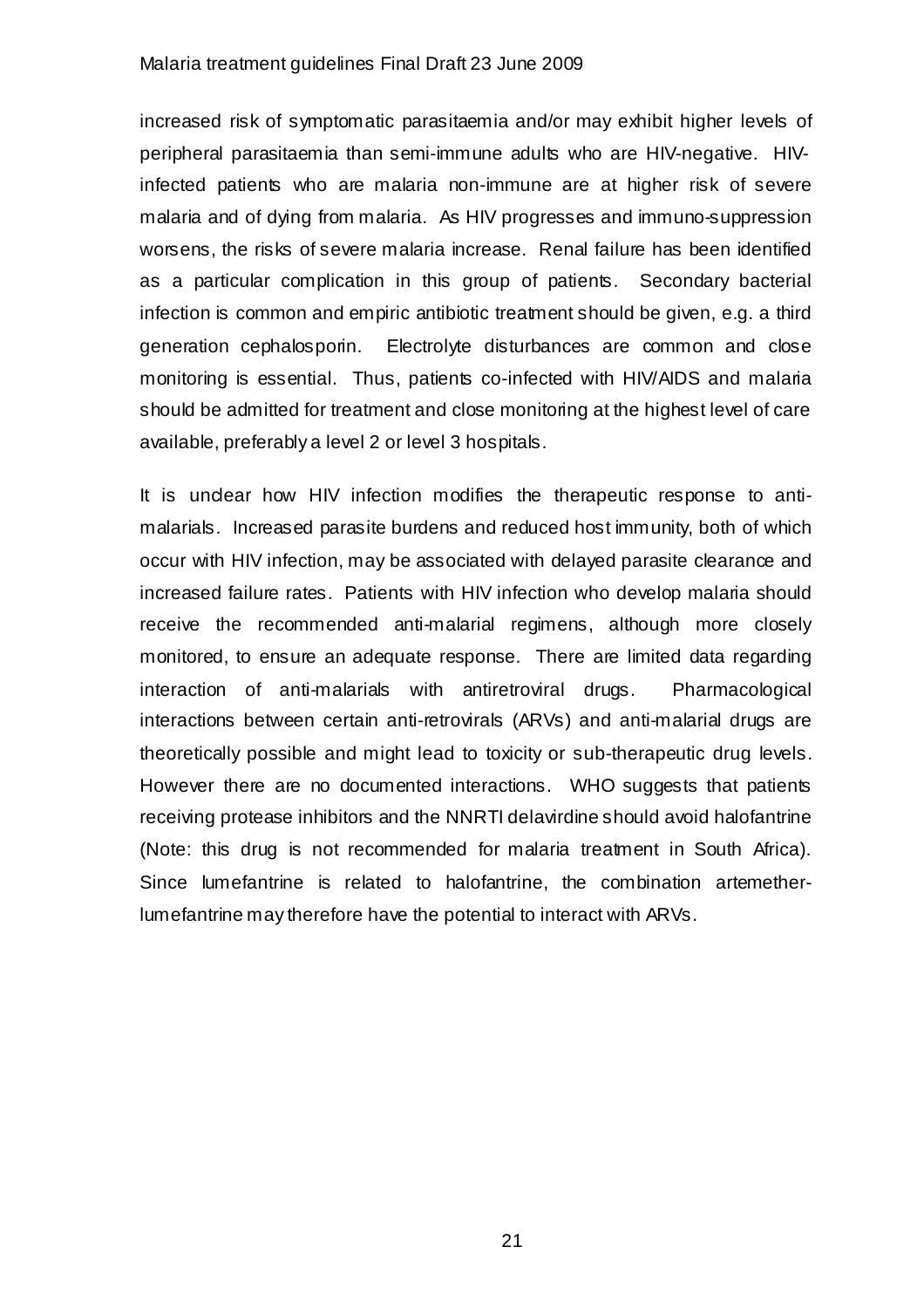# **7. SEVERE MALARIA**

Unless *P. falciparum* malaria is promptly diagnosed and treated, the clinical picture may deteriorate rapidly. Severe malaria carries a significant morbidity and mortality.

Young children, pregnant women, immuno-suppressed patients and any nonimmune persons are at risk for the development of complications. One can assume that all South Africans living in the malaria areas in this country and all South African travellers are non-immune.

# **7.1 FEATURES INDICATING SEVERE MALARIA**

# **Clinical Features**

- **Prostration**
- **Impaired consciousness (Glasgow & Blantyre coma scales)**
- **Multiple convulsions**
- **Respiratory distress (acidotic breathing)**
- **Circulatory collapse**
- **Pulmonary oedema (radiological)**
- **Acute respiratory distress syndrome (ARDS)**
- **Abnormal bleeding**
- **Jaundice**
- **Haemoglobinuria**

## **Biochemical Features**

- **Renal impairment serum creatinine >265** µ**mol/litre or rapidly rising creatinine (>2.5** µ**mol/kg/day) or urine output <400 ml/day (adult)**
- **Acidosis (plasma bicarbonate <15 mmol/litre) (serum lactate > 5 mmol/liter)**
- **Hepatic impairment (transaminases > 3 times normal)**
- **Hypoglycaemia (blood glucose <2.2 mmol/liter)**
- Hypoxia (PO<sub>2</sub> < 8 Kpa in room air)

## **Haematological Features**

- **Parasitaemia** ≥ **5% or** ≥ **3+**
- **Anaemia: haemoglobin < 6 g/dL or haematocrit <20%**
- ≥**5% neutrophils contain malaria pigment**
- **Presence of schizonts of** *P. falciparum* **in peripheral blood smear**
- **Evidence of DIC**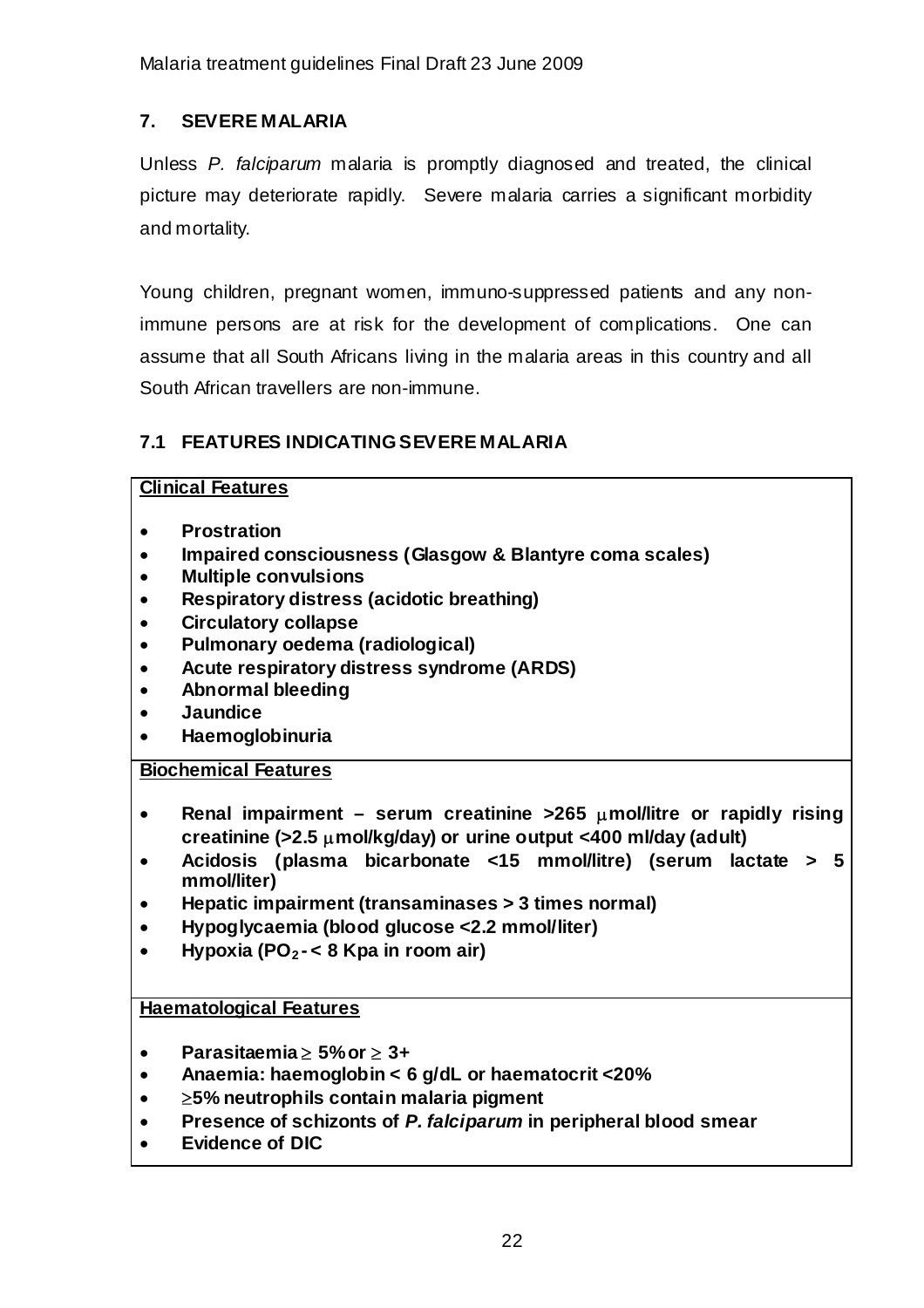| <b>Best motor response</b>             | <b>Score</b>   |
|----------------------------------------|----------------|
| Carrying out request (obeying command) | 6              |
| Localising response to pain            | 5              |
| Withdraws to pain                      | 4              |
| Flexor response to pain                | 3              |
| Extensor posturing to pain             | $\overline{2}$ |
| No response to pain                    |                |
| <b>Best verbal response</b>            |                |
| Orientated                             | 5              |
| Confused conversation                  | 4              |
| Inappropriate speech                   | 3              |
| Incomprehensible speech                | $\overline{2}$ |
| None                                   | 1              |
| Eye opening                            |                |
| Spontaneous eye opening                | 4              |
| Eye opening in response to speech      | 3              |
| Eye opening to response to pain        | $\overline{2}$ |
| No eye opening                         |                |

#### **The Glasgow Coma Scale**

**An overall scale is made by adding the score in the three areas assessed, e.g.:** 

**No response to pain + no verbalisation + no eye opening = 3 Severe injury, GCS < 8 Moderate injury GCS 9-12 Minor injury GCS 13-15** 

## **Blantyre paediatric coma scale**

| <b>Motor Response</b>       |             |  |
|-----------------------------|-------------|--|
| Localises to pain           | $\mathbf 2$ |  |
| Withdraws from pain stimuli |             |  |
| No response                 | 0           |  |
|                             |             |  |
| <b>Verbal Response</b>      |             |  |
| Appropriate cry             | $\mathbf 2$ |  |
| Inappropriate cry/moan      | 1           |  |
| No cry                      | 0           |  |
|                             |             |  |
| <b>Eye Response</b>         |             |  |
| <b>Directed</b>             |             |  |
| <b>Not Directed</b>         | 0           |  |
|                             |             |  |

4-5 normal

2-3 mild impairment

0- severe impaiment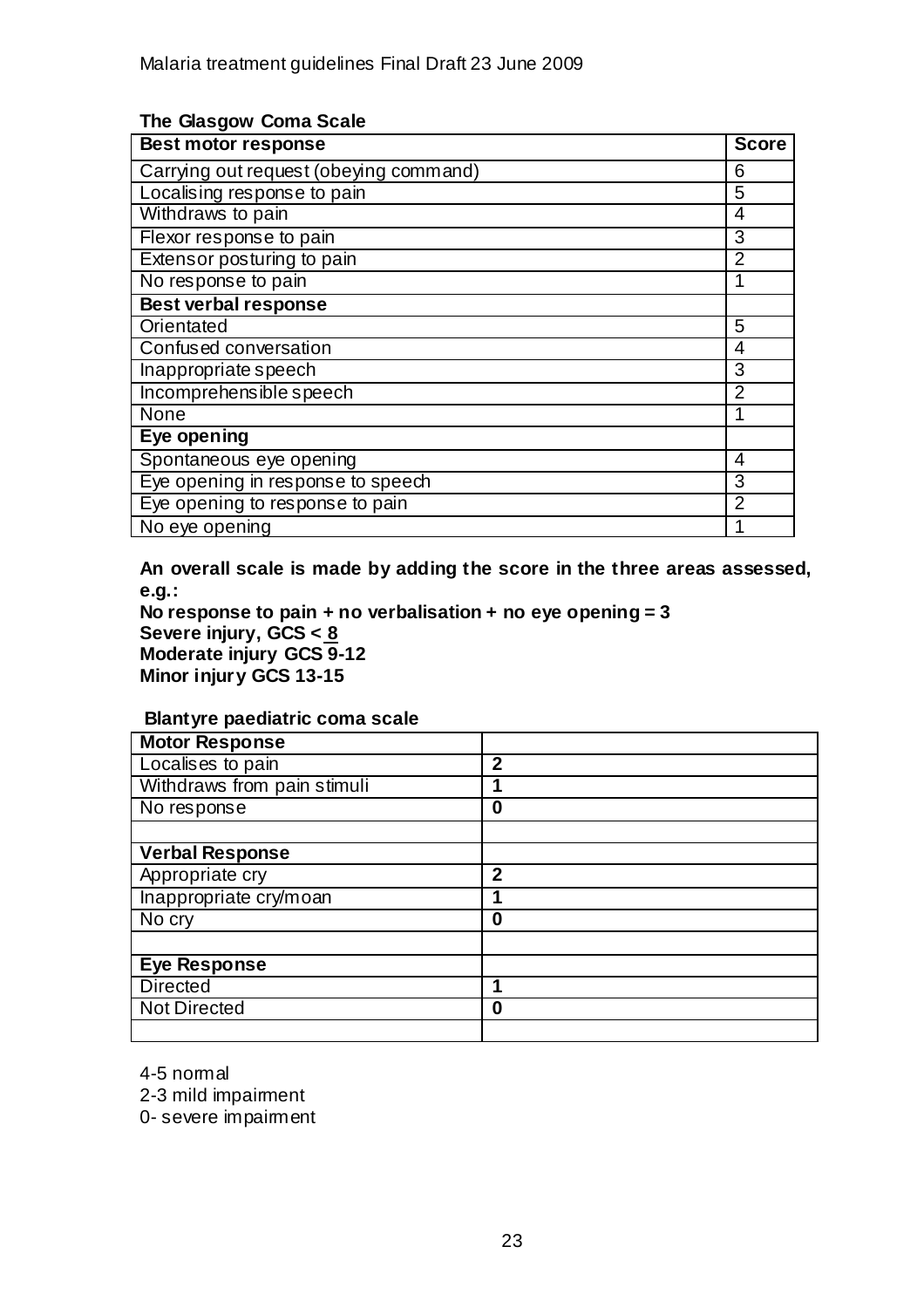# **7.2 TREATMENT**

The patient should be treated in the highest level of care available. Management of severe malaria comprises 4 main areas: clinical assessment of the patient, specific anti-malarial treatment, adjunctive therapy and supportive care.

# **SEVERE MALARIA IS A MEDICAL EMERGENCY**

# **Initial Assessment:**

- o The airway should be secured in unconscious patients and breathing and circulation assessed
- o The patient should be weighed or body weight estimated so that drugs, including anti-malarials, and fluids can be given on a body weight basis
- o An intravenous cannula should be inserted and an immediate measurement of blood glucose (rapid test) done
- o A detailed clinical examination should be conducted, with particular note of the level of consciousness and record of the coma score
- o A lumbar puncture for cerebrospinal fluid analysis to exclude bacterial meningitis should be considered in unconscious patients
- o The degree of acidosis is an important determinant of outcome; the plasma bicarbonate or venous lactate level should therefore be measured if possible. If facilities are available, arterial or capillary blood pH and gases should be measured in patients who are unconscious, hyperventilating or in shock
- o Submit blood urgently for full blood count, platelet count, and measurement of urea, creatinine and electrolytes and obtain results urgently
- o The assessment of fluid balance is critical in severe malaria. Respiratory distress, with acidotic breathing, in severely anaemic children, often indicates hypovolaemia and requires prompt rehydration and, where indicated, blood transfusion.

# **7.3 CHEMOTHERAPY**

Quinine is the drug of choice for the treatment of severe malaria in South Africa. Intravenous quinine is the preferred route of administration, especially where the patient is comatose, vomiting or severely ill. Quinine administration is always by **slow,** rate-controlled intravenous administration, **never by bolus injection.**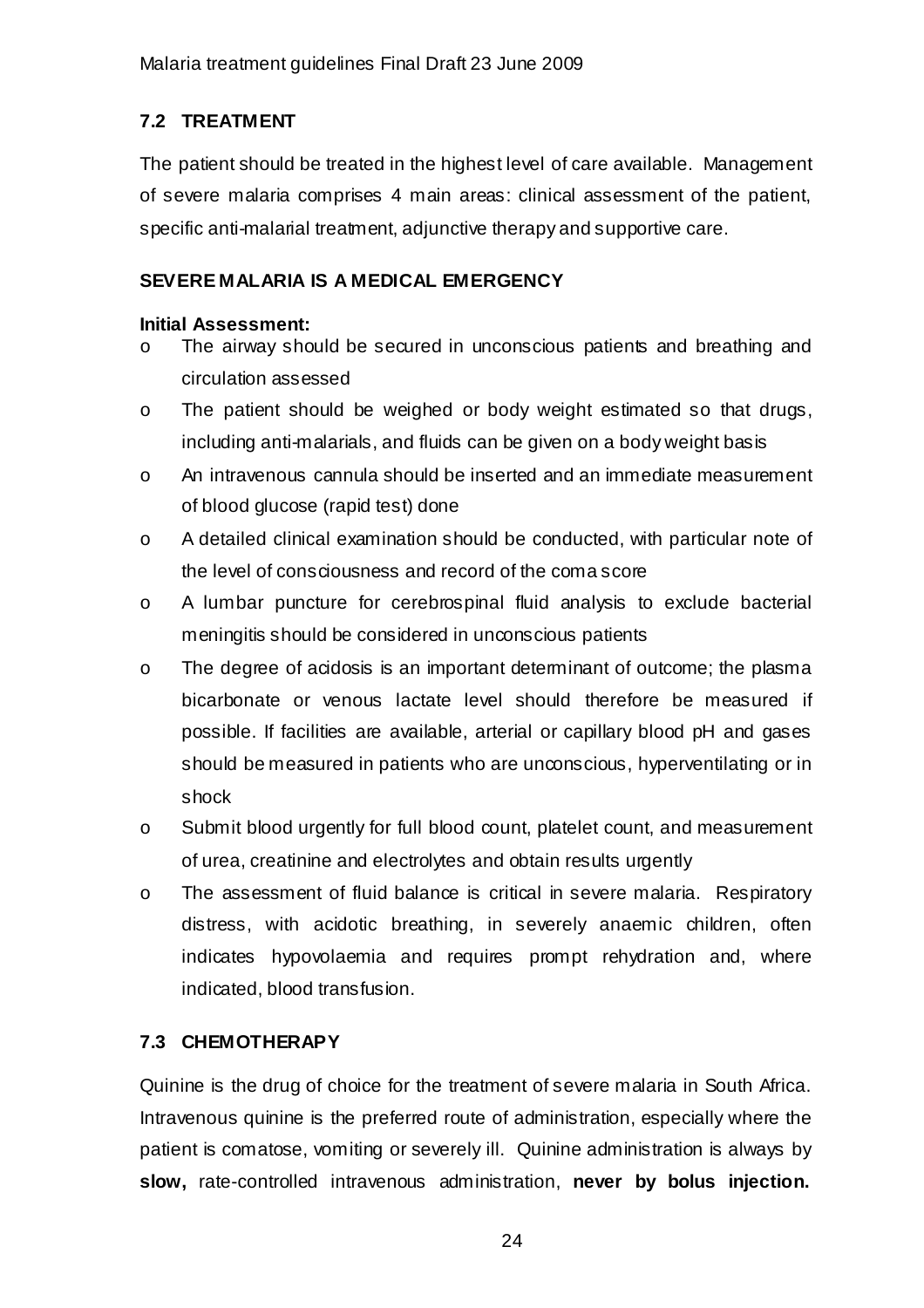Where intravenous quinine administration is not feasible, not available or considered unsafe, the intra-muscular route may be used initially.

# **7.4 LOADING DOSES**

In severe malaria **an initial loading dose must be given, by slow intravenous infusion over 4 hours.** The rationale for the loading dose is to rapidly reach a therapeutic level.

The loading dose is quinine dihydrochloride salt, **20 mg/kg** body weight diluted in 5-10 ml/kg body weight of 5% dextrose water over 4 hours. **The loading dose is given strictly according to body weight.** The disposition of quinine in very obese patients is not known. It has been suggested that there is a ceiling dose above which quinine should not be given, but there is no evidence to support this.

The loading dose should be omitted if the patient has received quinine, or mefloquine prophylaxis, in the preceding 24 hours. In these cases, ECG monitoring is necessary.

# **7.5 MAINTENANCE DOSES**

Six to eight hours after starting the loading dose, a maintenance dose of quinine dihydrochloride salt, 10 mg/kg **diluted** in 5-10 ml/kg body weight of a dextrosecontaining solution should be commenced and infused over 4-6 hours. Intravenous quinine should be administered every 8 hours until the patient can take oral medication (usually by 48 hours). For obese patients, the maintenance dose should be calculated according to ideal body weight. Ideal body weight can be calculated for adults by a formula as follows:

# **Males: IBW (Kg) = 0.9 x height in cm - 88**

# **Females: IBW (Kg) = 0.9 x height in cm - 92**

The total duration of therapy is 7-10 days.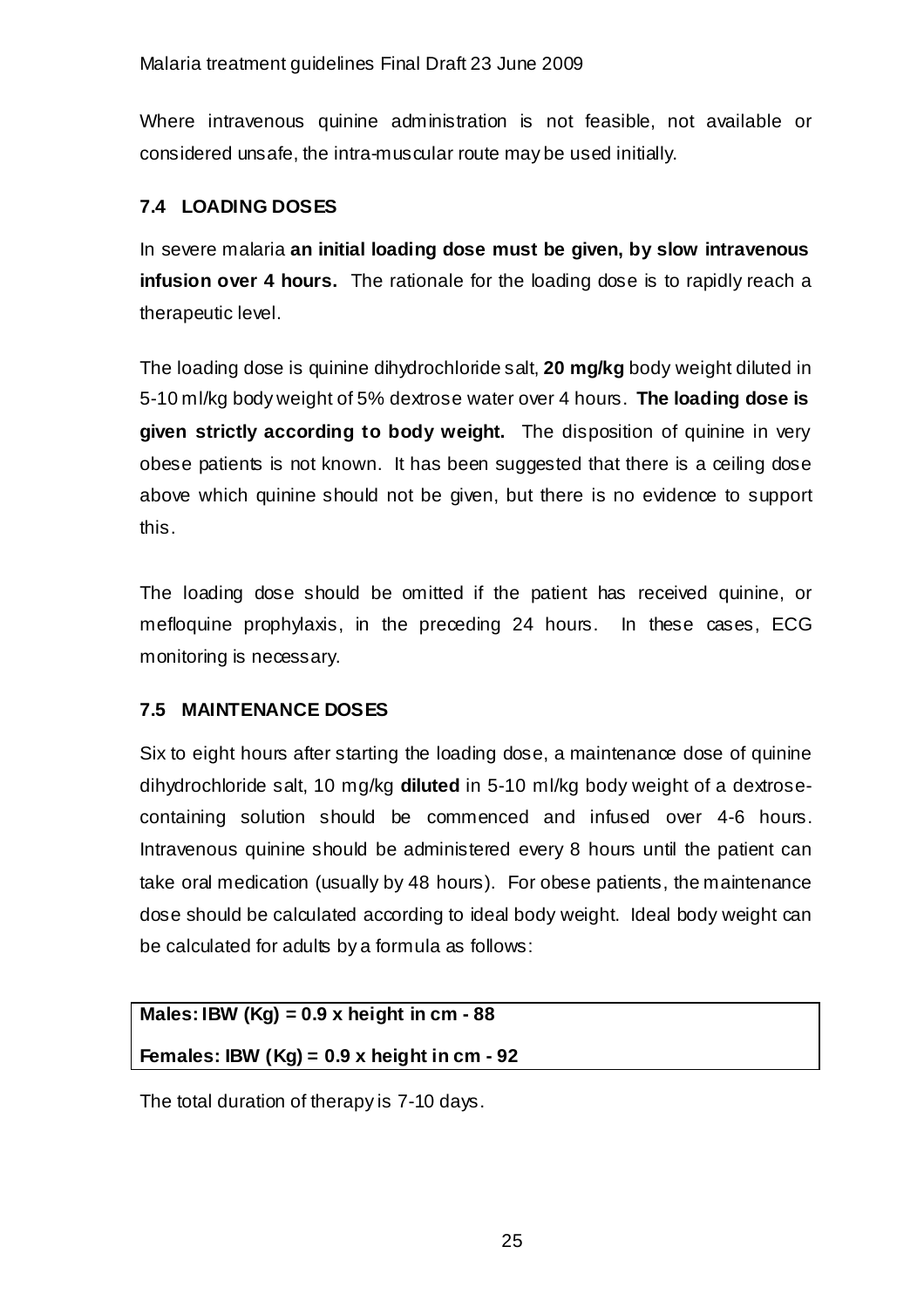The use of additional doxycycline or clindamycin does not add initial therapeutic benefit for severe malaria and may contribute to drug side effects. They should be added once the patient is improving.

Once the patient is improving, oral treatment should be continued as per the recommendations for uncomplicated malaria. The dose of quinine should be reduced in renal failure (See 7.8.4).

Quinine has a narrow therapeutic window, although serious side effects (cardiovascular or nervous system) during anti-malarial treatment are unusual. The most frequent side effect during intravenous therapy is hypoglycaemia, especially in pregnant women and children. Hypotension, heart block, ventricular arrhythmias, tinnitus and neurological problems, including convulsions and visual disturbances, occur rarely.

# **7.6 OTHER CHEMOTHERAPEUTIC OPTIONS**

In cases of suspected quinine resistance, where there has been a poor parasitological response to quinine, an artemisinin derivative (not yet registered in SA) may be considered, when available. Parenteral artemisinin derivatives, notably artemether and artesunate, have been successfully used for treating severe malaria. See Section 6.1.3.1.

# **7.7 GENERAL MANAGEMENT OF SEVERE MALARIA**

The following measures should be applied in the management of all patients with clinically diagnosed or suspected severe malaria:

- Patient should be admitted to the **highest level of care,** ideally an intensive care unit. Good nursing care is vital
- **Appropriate anti-malarial chemotherapy** must be commenced **urgently.** Ideally the drug should initially be given **intravenously**
- If parasitological confirmation of malaria is not readily available, a blood film should be made and treatment started on the basis of the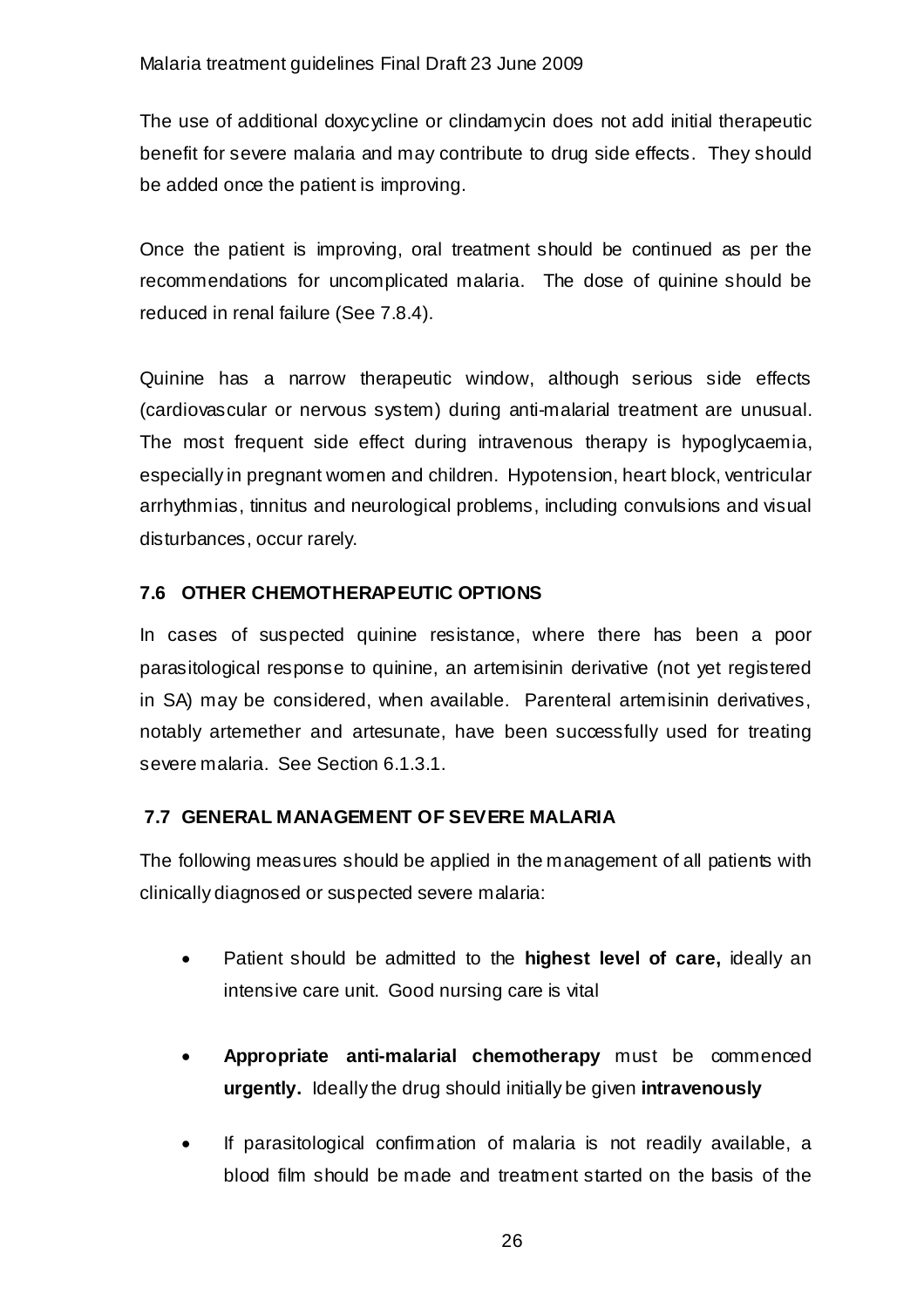clinical presentation, in very ill patients with febrile disease with no other obvious cause

- Doses must be calculated on a mg/kg of body weight basis. **A loading dose of drug should be administered immediately on diagnosis.** It is therefore important, whenever possible, to weigh the patient (see 7.5 on ideal IBW). This is particularly important for children. Do not confuse the doses of salt and base. Quinine doses are usually prescribed as salt  $(10 \text{ mg of salt} = 8.3 \text{ mg of base})$
- Other treatable causes of coma (e.g. meningitis, hypoglycaemia and severe anaemia) should be excluded
- A rapid initial check of the blood glucose level and frequent monitoring for **hypoglycaemia** are important. Where this is not possible and the patient has a depressed level of consciousness and/or convulsions, glucose should be given as 50% dextrose solution intravenously. See section 7.8.2
- Regular monitoring of the core temperature, respiratory rate, blood pressure, level of consciousness and other vital signs is mandatory
	- Laboratory measurements should include: regular checks of haemoglobin, glucose, urea and creatinine, electrolytes and liver functions, acid-base status where possible and parasite density
	- Monitor **fluid balance** carefully. Avoid over- and under-hydration. Fluid overload is extremely dangerous as it may precipitate potentially fatal respiratory failure. Hypovolaemia however, may potentiate renal failure, metabolic acidosis and circulatory collapse. Accurate recording of fluid input and output is essential as fluid balance should be according to urine output and normal and excess fluid loss. Frequent central venous pressure (CVP) monitoring is recommended; maintain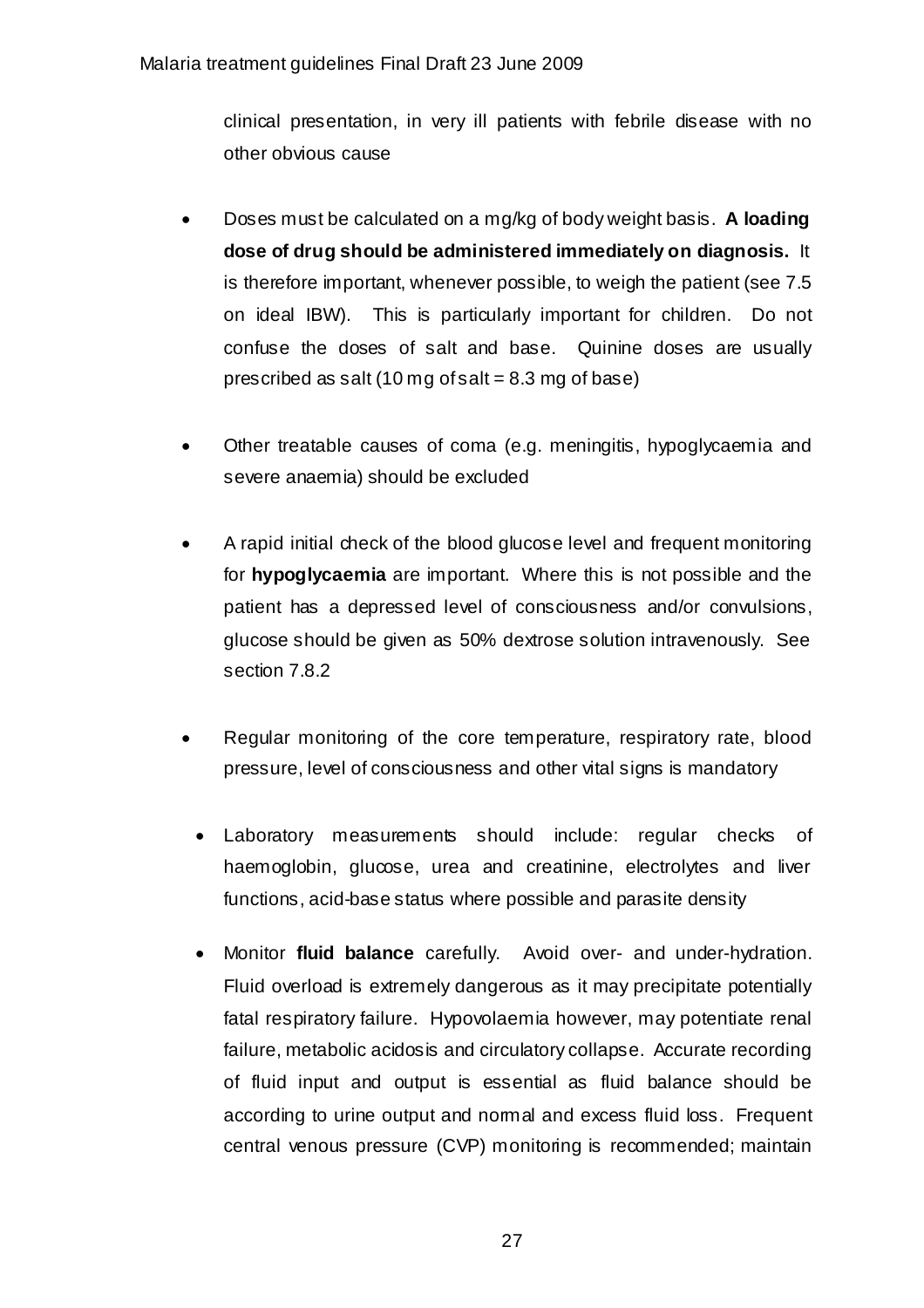the CVP at between 0-5 cm of water. Consider risk of bleeding due to thrombocytopenia when inserting CVP line

- Monitor urine output constantly and carefully observe for the appearance of haemoglobinuria
- Reduce high body temperatures  $(> 39^{\circ}C)$  by vigorous tepid sponging and fanning. Antipyretics may also be given. Avoid aspirin-containing compounds and non-steroidal anti-inflammatory drugs
- Look for and manage any complicating or associated infections. A broad-spectrum antibiotic is recommended e.g. a  $3<sup>rd</sup>$  generation cephalosporin

# **7.8 COMPLICATIONS**

# **7.8.1 Anaemia**

# **Definition**

A haemoglobin level  $\leq 6$  g/dL or a haematocrit  $\leq 20\%$ .

Anaemia is a common complication of malaria, especially in young children and pregnant women. It occurs as a result of haemolysis and/or bone marrow dysfunction. Severe anaemia may manifest as cardiac failure, shock, hypoxia or confusion. There may be other causes contributing to anaemia in some patients.

# **Management**

Blood transfusion should be considered in patients in whom the Hb is 6 g/dL or less, or the haematocrit is less than 20%, especially those with cardiovascular decompensation and shock. Caution should be exercised and fluid overload should be avoided. If no fresh blood is available packed red cell concentrate may be used.

# **7.8.2 Hypoglycaemia**

# **Definition**

A blood glucose level <2.2 mmol/l.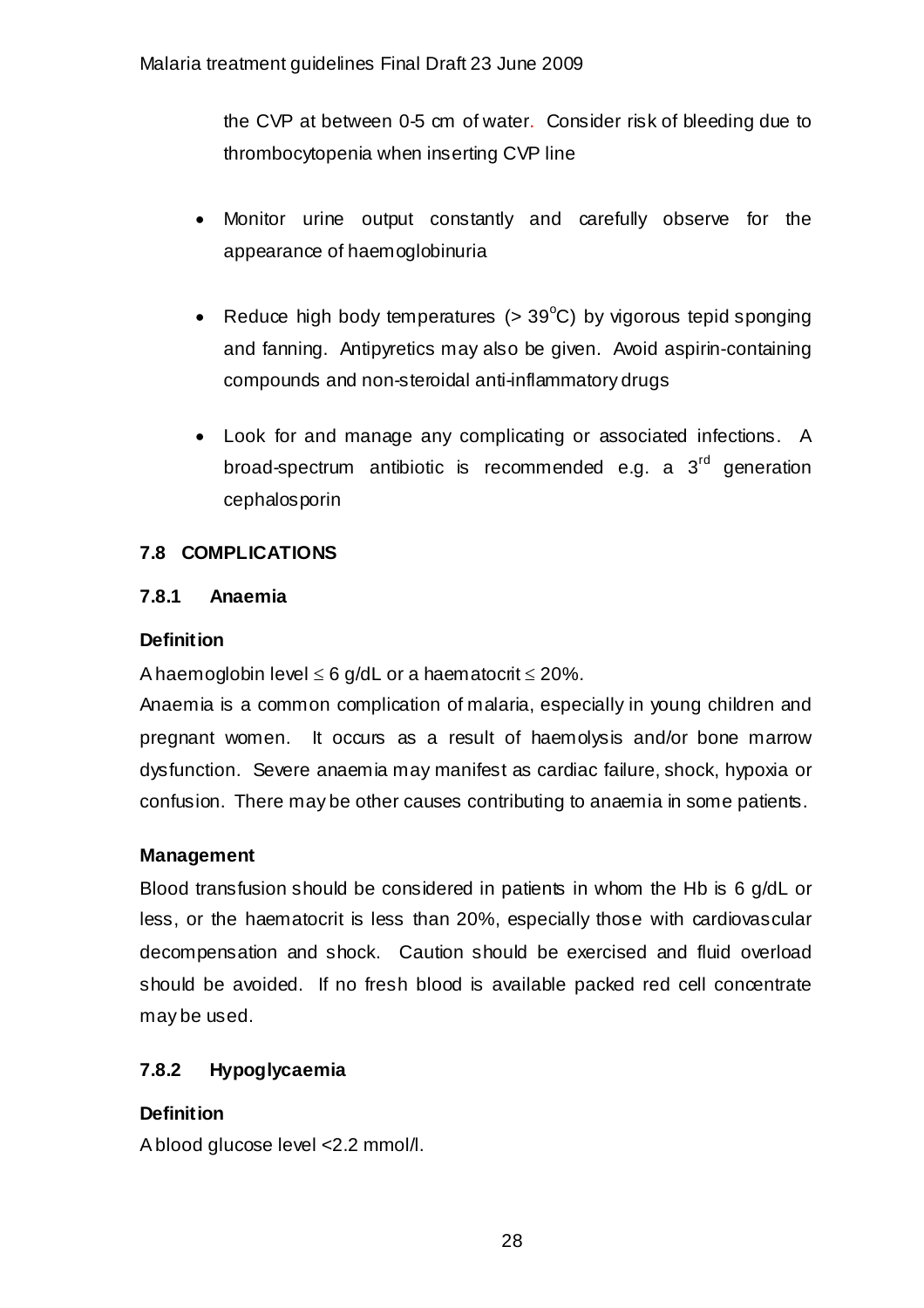Hypoglycaemia is common in severe malaria, particularly in pregnancy, in children, and in patients on intravenous quinine. Blood glucose should be monitored 4-6 hourly. Hypoglycaemia may not always present with classical symptoms of sweating, anxiety, dilatation of pupils or tachycardia. **It must always be excluded in patients with malaria who present with depressed levels of consciousness, including coma and convulsions.** 

## **Management**

**Adults**: 50 ml of 50% dextrose water given intravenously as a bolus.

**Children**: 1 ml of 50% dextrose water/kg body weight. This should be followed by continuous intravenous infusion of 5 or 10% dextrose solution. Avoid fluid overload.

# **7.8.3 Cerebral malaria**

## **Definition**

Any patient with a depressed level of consciousness, ranging from agitation or confusion, to coma.

Cerebral malaria can resemble bacterial or viral infections of the central nervous system, or any cause of raised intra-cranial pressure. The clinical features are not specific; the patient may be flaccid, spastic, exhibit meningism, photophobia or symmetrical upper motor neurone signs. Papilloedema or cerebral oedema is not usually found. It is very important to exclude **hypoglycaemia.** If meningitis is suspected, a lumbar puncture should be performed. Cerebral malaria may occur as an isolated complication, or as part of multi-organ failure.

Convulsions may occur as a result of cerebral malaria, accompanying fever or in association with hypoglycaemia.

# **Management**

Prophylactic anticonvulsants are currently not recommended. Treatment of convulsions is with standard anticonvulsant drugs and supportive measures.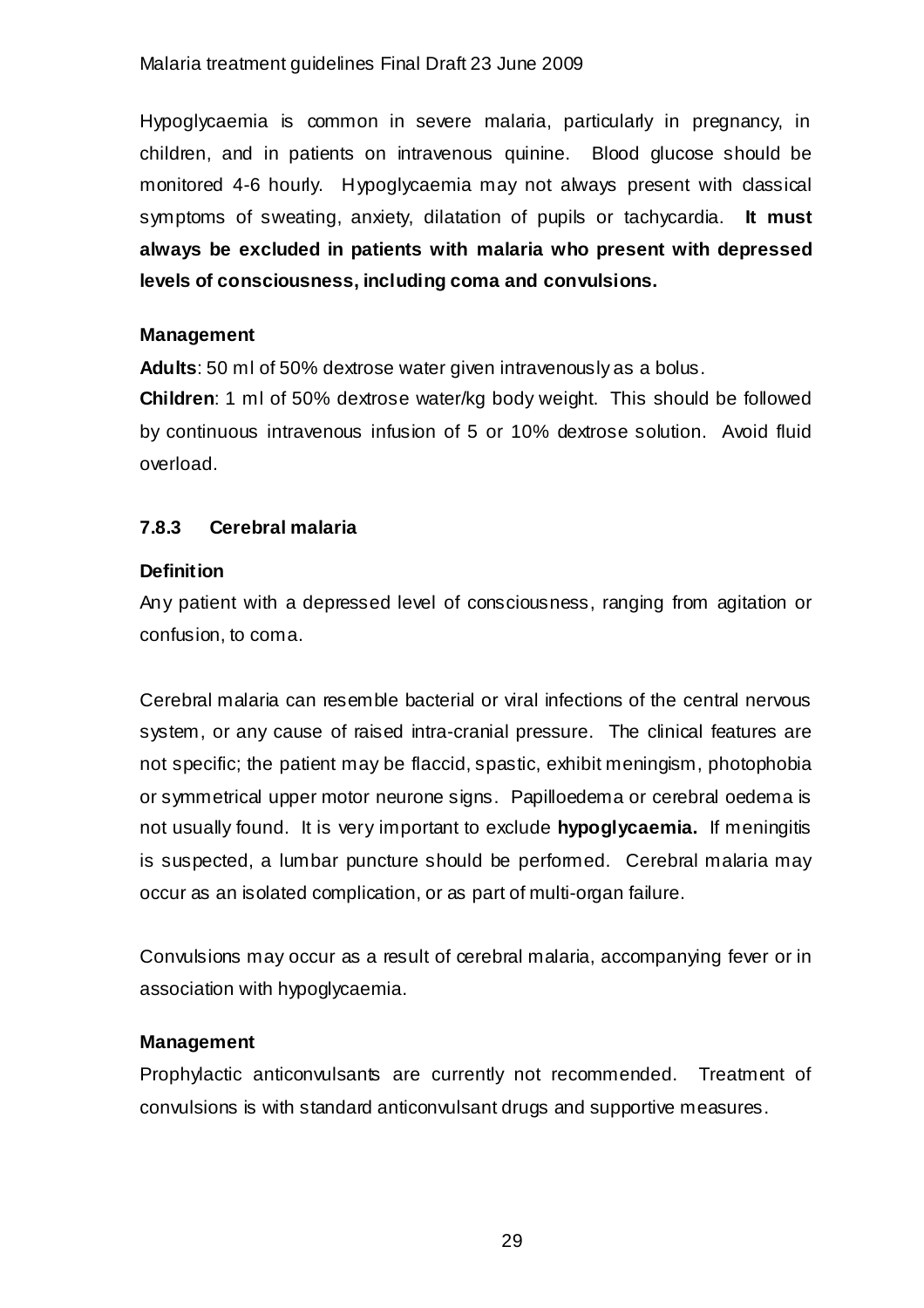Supportive treatment should include: treatment of convulsions, monitoring of level of consciousness and effective protection of the airway when the GCS <9. Dexamethasone and mannitol are not recommended.

# **7.8.4 Renal failure**

# **Definition**

A serum creatinine greater than 265 µmol/l, or a rapidly rising creatinine of more than 2.5 µmol/kg/day, and/or a urine output of less than 0.5 ml/kg/hr or less than 400 ml/day in an adult should be regarded as renal failure. When patients present in a polyuric phase it is critical to replace fluid losses adequately.

Renal failure is generally an early complication of malaria in adults, and occurs rarely in children. Hypovolaemia, sequestration of parasitized red cells in the renal vasculature, intravascular haemolysis and haemoglobinuria are incriminated in the development of renal dysfunction in malaria. This may lead to acute tubular necrosis and renal failure. Acute renal failure is usually reversible with appropriate management.

# **Management**

Dehydration, if present, must be corrected carefully. Excessive administration of fluids should be avoided to minimise the risk of pulmonary oedema. A central venous catheter should be inserted where possible and maintained between 0-5 cm of water. Meticulous attention to fluid intake and output is essential to avoid fluid overload.

Early dialysis is recommended, where available, as renal failure in malaria occurs against a background of a hypercatabolic state. Early referral for dialysis is recommended if the serum creatinine is rising by more than 2.5 µmol/kg/day. Veno-venous hemofiltration is the most effective mode of dialysis in malaria.

Patients with impaired renal function require a reduction in maintenance quinine dihydrochloride salt to 5-7 mg/kg every 8 hours, after 48 hours of treatment with the full dose. Quinine is not removed by dialysis.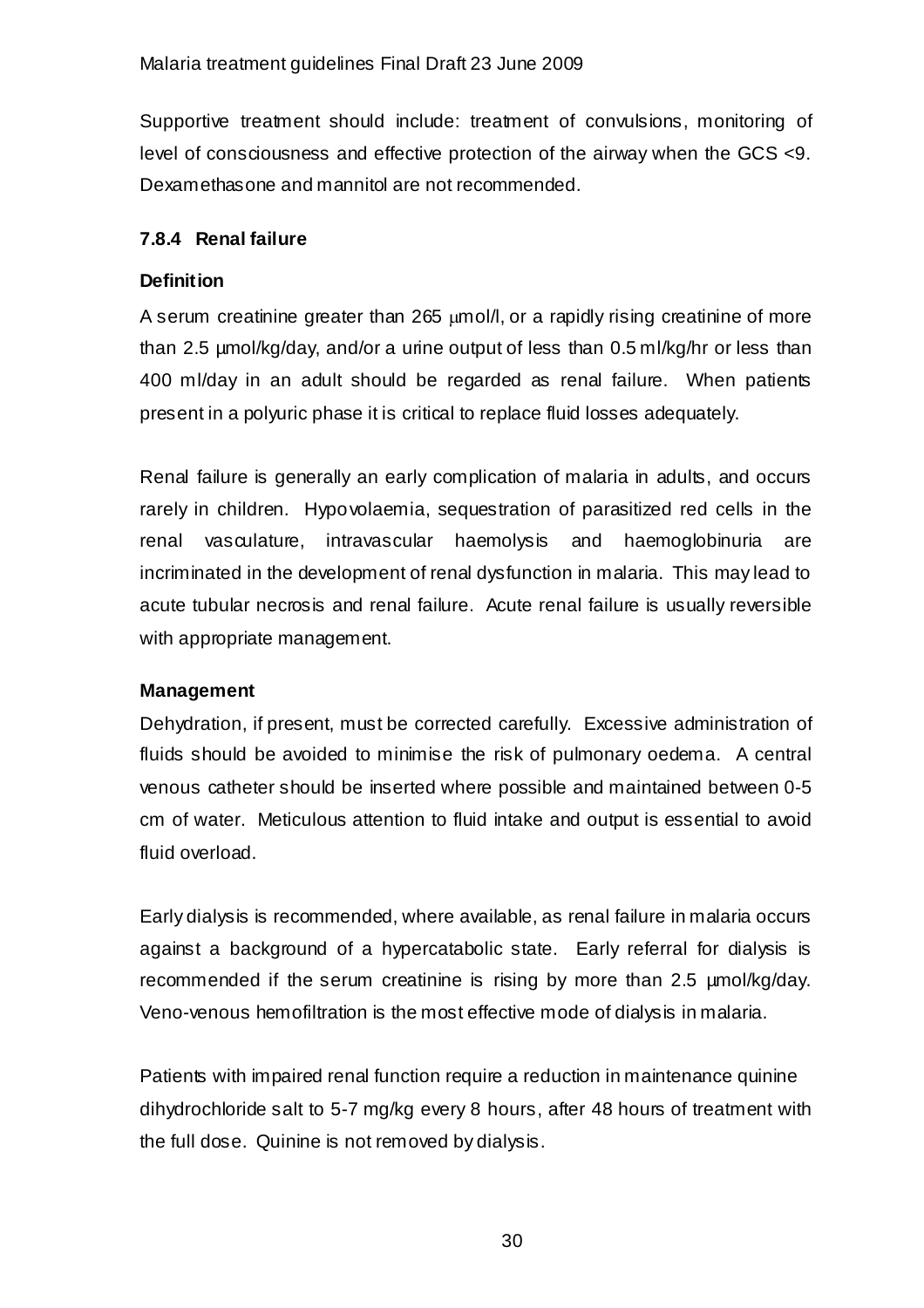# **7.8.5 Circulatory collapse**

# **Definition**

Systolic blood pressure less than 80 mmHg in adults and children >13 years. In younger children (<13 years) clinical assessment can be a more reliable indication of circulatory collapse than blood pressure measurement because, firstly, the correct cuff size is often unavailable and secondly, children are able to maintain normal blood pressure in the face of severe circulatory collapse more efficiently than adults. Use the following signs to indicate circulatory collapse in children:

- Tachycardia
- Cool/cold and clammy extremities e.g. limbs
- Mottled/pale skin indicating poor perfusion

An exact cut-off point for systolic blood pressure in children is difficult as blood systolic blood pressure increases with age from approximately 75 mmHg (at birth) to 124 mmHg at 13 years. However a systolic blood pressure <50 mmHg at any age indicates severe circulatory collapse.

Circulatory collapse may be seen in patients with metabolic acidosis, severe anaemia, dehydration, ARDS, a ruptured spleen or septicaemia.

# **Management**

Ideally, a central venous catheter should be inserted and hypovolaemia corrected with an appropriate volume expander (blood or plasma) or isotonic saline. Start inotropes if the CVP is >5 cm of water and the patient is still shocked, and start broad-spectrum antibiotics e.g.3<sup>rd</sup> generation cephalosporin.

# **7.8.6 Metabolic acidosis**

Measurement of acid-base status is a very useful tool in assessing a patient with malaria. Metabolic acidosis, especially lactic acidosis, is an important indicator of severe malaria, even if no other complications are present, and is a poor prognostic sign. **Metabolic acidosis may present as shock and/or respiratory distress;** in children severe anaemia may present with metabolic acidosis.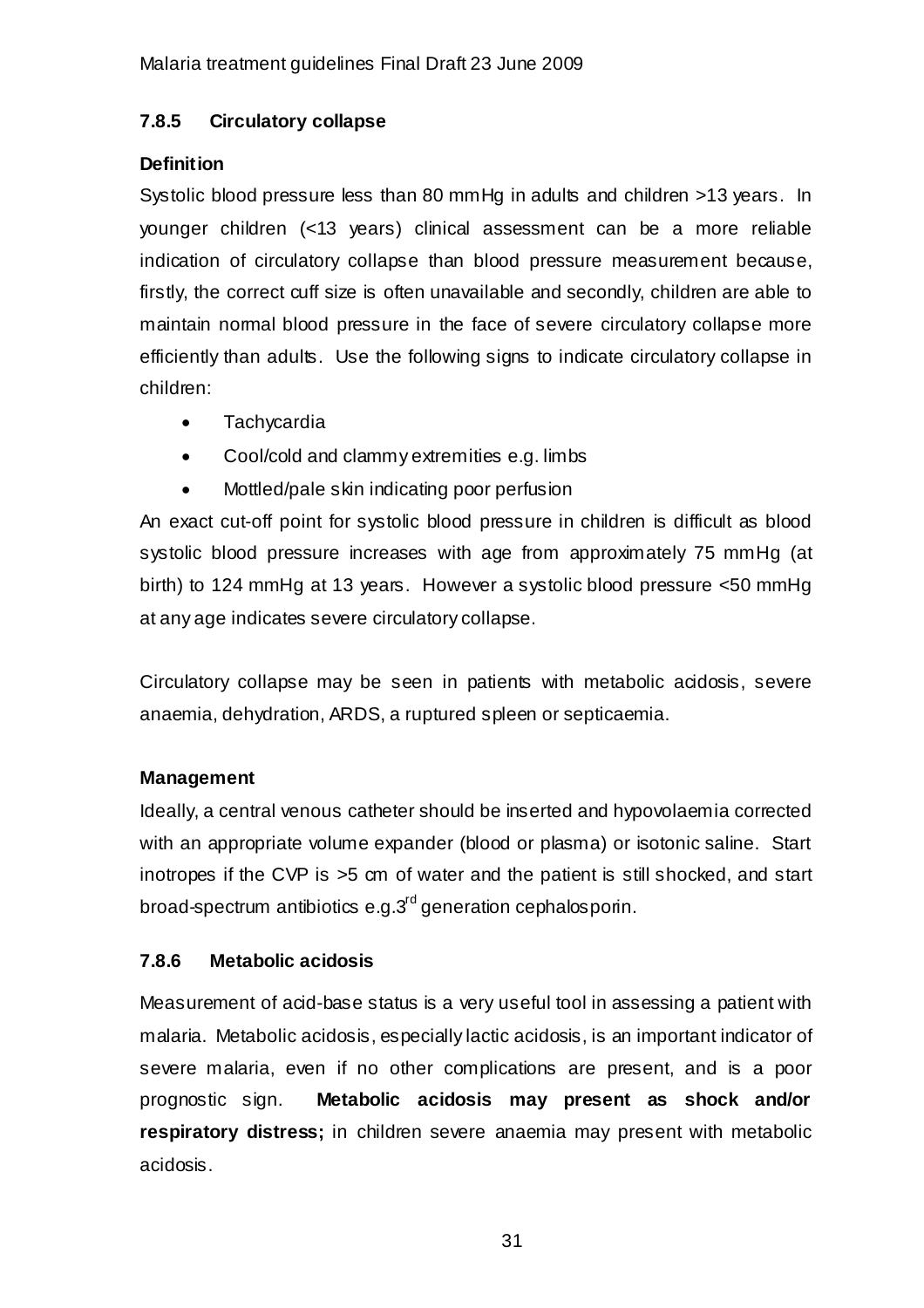## **Management**

- **Correct any reversible cause of acidosis, in particular dehydration, convulsions and severe anaemia. Take care not to give excessive fluid. The routine use of bicarbonate is not recommended. Anaemia contributes to metabolic acidosis in children and should be managed as follows:** 
	- $Hb \leq 6/dl$ 
		- Packed cells 10-20 ml/kg over 4-6 hours ivi.
		- If deep breathing, reduced skin turgor, cool peripheries or disturbed consciousness
			- 10 ml/kg ivi over 1 hour, Then
			- 10 ml/kg ivi over 1-4 hours
	- $\bullet$  Hb > 6g/dl
		- Crystalloid (0,9% saline) or Ringers lactate 10-20 ml/kg ivi over 4 hours. (rate of infusion based on clinical judgment)

Exclude metabolic acidosis with a blood gas. Other causes for increased respiratory rate may be excluded with a chest X-ray.

# **7.8.7 Respiratory complications**

Acute respiratory distress syndrome (ARDS) is an uncommon, but often-fatal complication of severe malaria, and is a particularly severe problem in pregnancy. ARDS may appear several days after chemotherapy has been started, and the general condition of the patient appears to have improved.

An increase in the respiratory rate, bilateral crepitations, clinical and laboratory evidence of cyanosis, confusion, agitation, or an arterial oxygen saturation of less than 90%, should alert the clinician to the possibility of ARDS. Pulmonary oedema as a result of iatrogenic fluid overload, or pneumonia, should also be considered.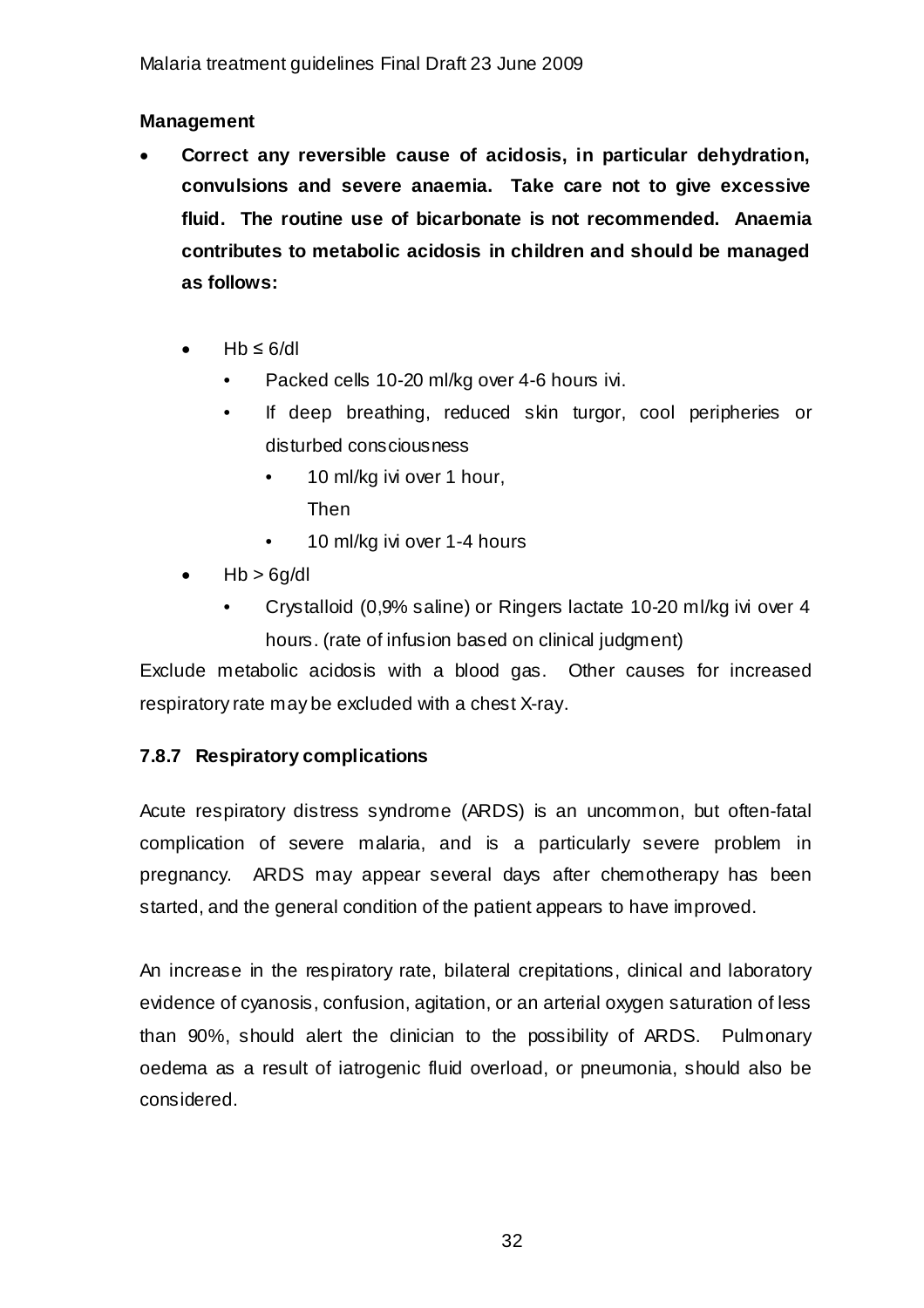## **Management**

Treatment depends on the severity of the respiratory complications. Fluids must be restricted. Diuretics should be given where indicated. Oxygen should be administered, and in some patients ventilatory support may be required.

# **7.8.8 Hepatic dysfunction**

Although a raised indirect bilirubin due to haemolysis is a frequent finding in malaria, the clinical presence of jaundice or the finding of raised hepatic transaminases ( $\geq$  3 x normal) should alert the clinician of the probability of severe malaria. **The presence of jaundice combined with renal failure and acidosis is cause for great concern.** 

# **7.8.9 Disseminated intravascular coagulation (DIC)**

DIC is rare in patients with severe malaria. Moderate degrees of thrombocytopenia are noted in the majority of cases of uncomplicated malaria, but bleeding is not common. However severe degrees of thrombocytopenia may be an indication of severe malaria and may be associated with bleeding. With effective malaria treatment, platelet counts retum to normal within a few days. DIC is mostly associated with multi-organ failure, or hyperparasitaemia, and may in some cases be due to secondary bacterial infection or septicaemia.

# **Management**

Fresh whole blood if indicated, and available; and platelet transfusions if the platelet count is very low or there is evidence of bleeding; alternatively red cell concentrate plus fresh dried plasma and vitamin K.

# **7.8.10 Secondary infections**

Secondary bacterial infections may complicate malaria: aspiration pneumonia, urinary tract infections in catheterised patients, and nosocomial infections in hospitalised patients. Secondary bacterial infections are a particular problem in HIV co-infected patients. In a significant number of patients with severe malaria, especially in children, bacteraemia and septicaemia have been noted, and Gram-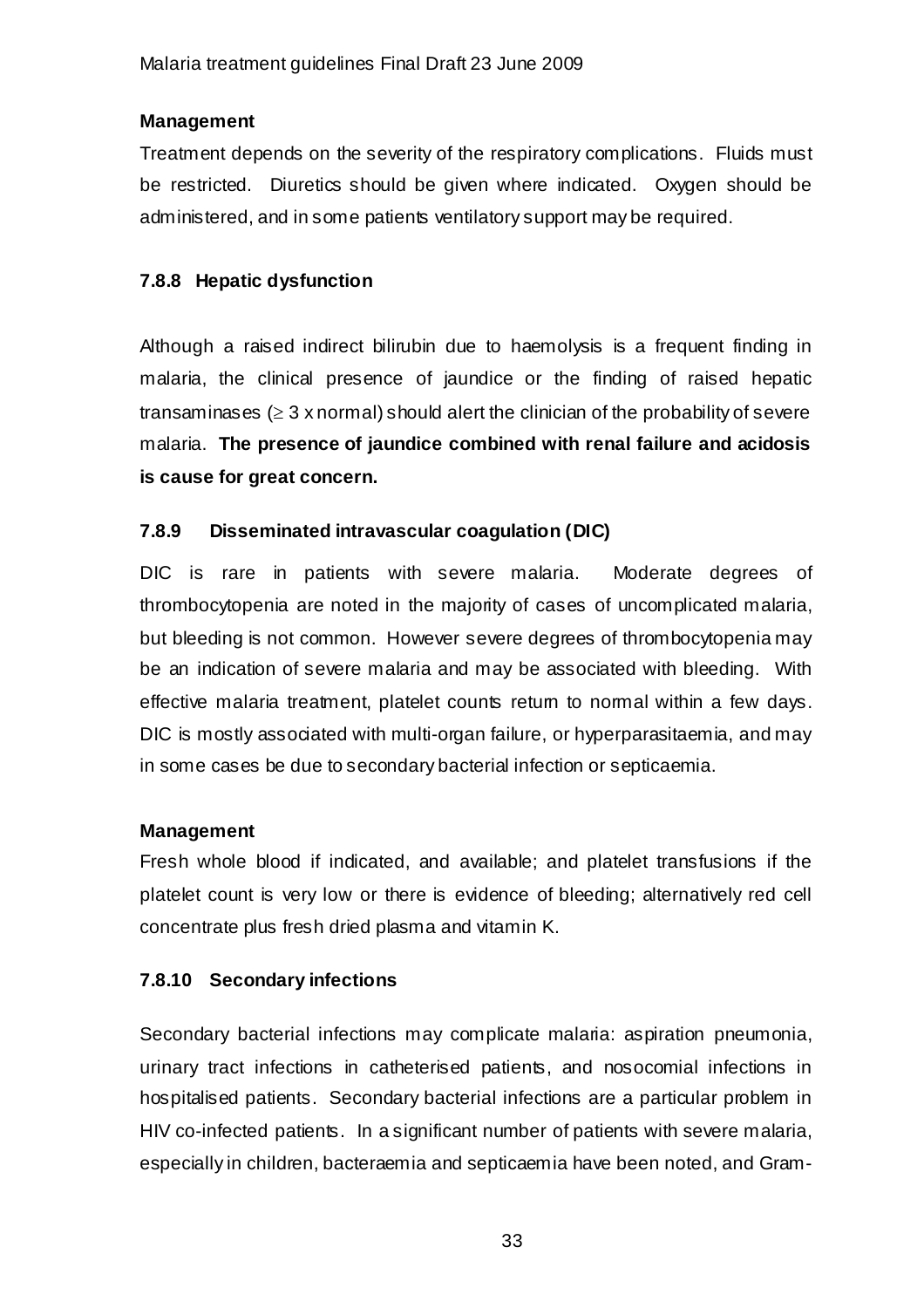negative and Gram-positive bacteria have been cultured. This syndrome is associated with high mortality, and is a particular problem in children.

## **Management**

Antibiotics  $3<sup>rd</sup>$  generation cephalosporin) should be administered to all children with severe malaria, HIV-positive patients and to any patient in whom septicaemia is suspected. Although this is a bigger problem in children, most guidelines recommend antibiotics for adults too as the features of bacterial and malarial sepsis overlap. A broad-spectrum antibiotic should be administered to cover both Gram-positive and Gram-negative bacteria e.g. a  $3<sup>rd</sup>$  generation cephalosporin.

## **7.8.11 Hyperparasitaemia**

In general, peripheral parasite counts above 5% should be regarded as severe malaria as this is associated with increased morbidity. Low parasite counts do not exclude severe malaria or complications, and a parasite count must always be interpreted together with the clinical picture and other laboratory findings. Parasite counts are not always accurate, and counts can vary cyclically, depending on when the smear is taken.

The peripheral parasite count does not accurately reflect the parasite load. In highly endemic malarious areas, semi-immune persons may tolerate high parasite densities, without clinical symptoms and complications. The presence of schizonts of *P. falciparum* in a peripheral blood smear is an important indicator of severe malaria.

## **Management**

The patient should be managed with a rapidly acting effective anti-malarial drug. The use of artemether-lumefantrine in hyperparasitaemia has not yet been studied and it is possible that the course of artemisinsin-derivative would be too short to see the same benefits of 7 days of artesunate. As hyperparasitaemia increases the risk of malaria complications (which are often underdiagnosed) and of malaria mortality, initial intravenous quinine therapy should be considered. The patient should be especially closely monitored for complications, even if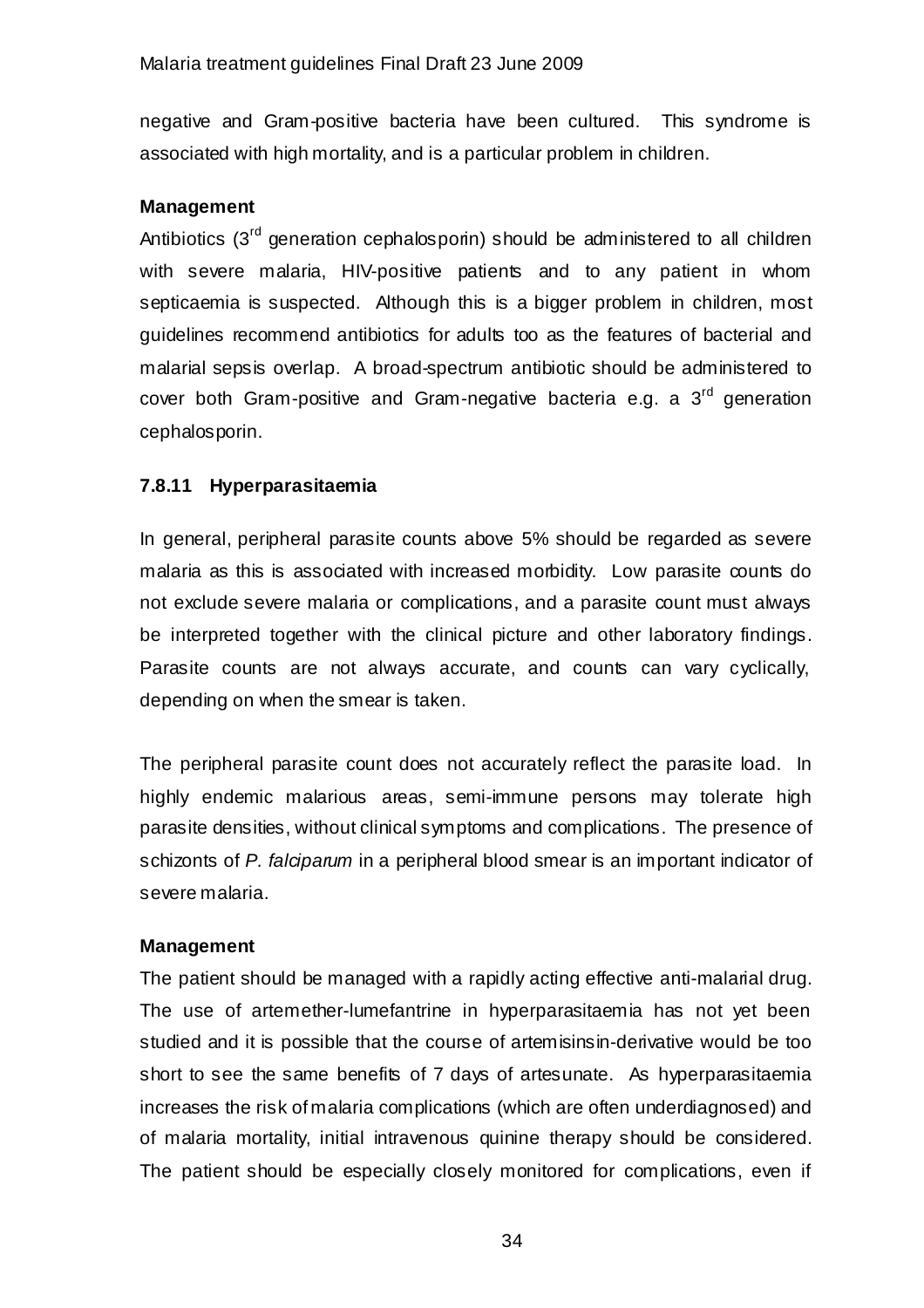these are not present initially. Exchange transfusion possibly has a role to play in patients with hyperparasitaemia whose parasite counts increase or fail to decrease significantly despite appropriate therapy.

# **7.8.12 Malarial haemoglobinuria**

The pathogenesis is unknown. The condition is seen in patients with G-6-PD deficiencies, which are treated with anti-malarial drugs, notably oxidant drugs like primaquine. The condition occasionally occurs in patients with severe malaria and in those with malaria treated with quinine. Intravascular haemolysis leads to anaemia, passage of haemoglobin in the urine, and varying degrees of renal failure.

# **Management**

Continue appropriate malaria chemotherapy: quinine may be continued (primaquine must be avoided in patients with G-6-PD deficiency). Supportive therapy should include blood transfusions for severe anaemia, adequate fluids and renal dialysis where indicated.

# **7.8.13 Exchange transfusion**

The role of exchange transfusion in severe malaria is controversial and there are no controlled studies to support its use.

Exchange transfusion may be considered for use in selected patients e.g. patients with hyperparasitaemia in whom the parasite count increases despite appropriate chemotherapy, and patients who develop multi-organ dysfunction despite appropriate chemotherapy.

The requirements for exchange transfusion indude a safe blood supply, a skilled operator and a haemodynamically stable patient. The exchange volume should be 4-10 litres of blood for an adult.

# **7.8.14 Splenic rupture**

Splenic rupture is a rare complication of malaria, and is more common in *P. vivax* infections.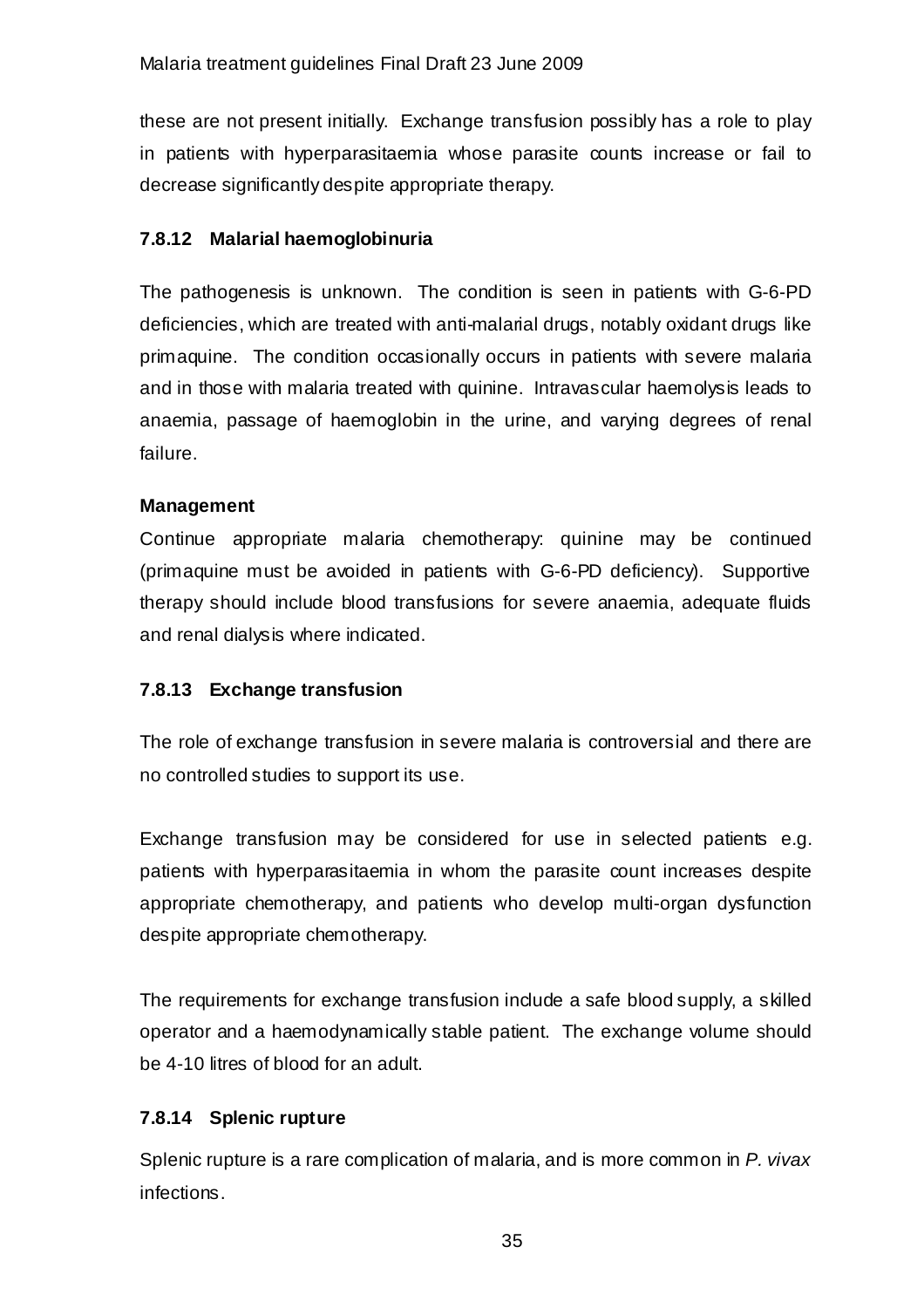(Page 52 WHO TREA TMENT GUIDELINES 2006)

| Manifestation/complication                                                           | Immediate management <sup>a</sup>                                                                                                                                                                                                                                     |
|--------------------------------------------------------------------------------------|-----------------------------------------------------------------------------------------------------------------------------------------------------------------------------------------------------------------------------------------------------------------------|
| Coma (cerebral malaria)                                                              | Maintain airway, place patient on his or her side,<br>exclude other treatable causes of coma (e.g.<br>hypoglycaemia, bacterial meningitis); avoid harmful<br>ancillary treatment such as corticosteroids, heparin<br>and adrenaline; intubate if necessary.           |
| Hyperpyrexia                                                                         | Administer tepid sponging, fanning, cooling blanket<br>and antipyretic drugs.                                                                                                                                                                                         |
| Convulsions                                                                          | Maintain airways; treat promptly with intravenous<br>or rectal diazepam or intramuscular paraldehyde.                                                                                                                                                                 |
| Hypoglycaemia (blood<br>glucose concentration of<br>$<$ 2.2 mmol/l; $<$ 40 mg/100ml) | Check blood glucose, correct hypoglycaemia and<br>maintain with glucose-containing infusion.                                                                                                                                                                          |
| Severe anaemia<br>(haemoglobin < $5 g$ /100ml or<br>packed cell volume <15%)         | Transfuse with screened fresh whole blood                                                                                                                                                                                                                             |
| Acute pulmonary oedema <sup>b</sup>                                                  | Prop patient up at an angle of 45°, give oxygen, give<br>a diuretic, stop intravenous fluids, intubate and add<br>positive end-expiratory pressure/continuous positive<br>airway pressure in life-threatening hypoxaemia.                                             |
| Acute renal failure                                                                  | Exclude pre-renal causes, check fluid balance and urinary<br>sodium; if in established renal failure add haemofiltration<br>or haemodialysis, or if unavailable, peritoneal dialysis.<br>The benefits of diuretics/dopamine in acute renal failure<br>are not proven. |
| Spontaneous bleeding<br>and coagulopathy                                             | Transfuse with screened fresh whole blood (cryopre-<br>cipitate, fresh frozen plasma and platelets if available);<br>give vitamin K injection.                                                                                                                        |
| Metabolic acidosis                                                                   | Exclude or treat hypoglycaemia, hypovolaemia and<br>septicaemia. If severe add haemofiltration or<br>haemodialysis.                                                                                                                                                   |
| Shock                                                                                | Suspect septicaemia, take blood for cultures; give<br>parenteral antimicrobials, correct haemodynamic<br>disturbances.                                                                                                                                                |
| Hyperparasitaemia                                                                    | See section 8.14.                                                                                                                                                                                                                                                     |

<sup>a</sup> It is assumed that appropriate antimalarial treatment will have been started in all cases.

b Prevent by avoiding excess hydration.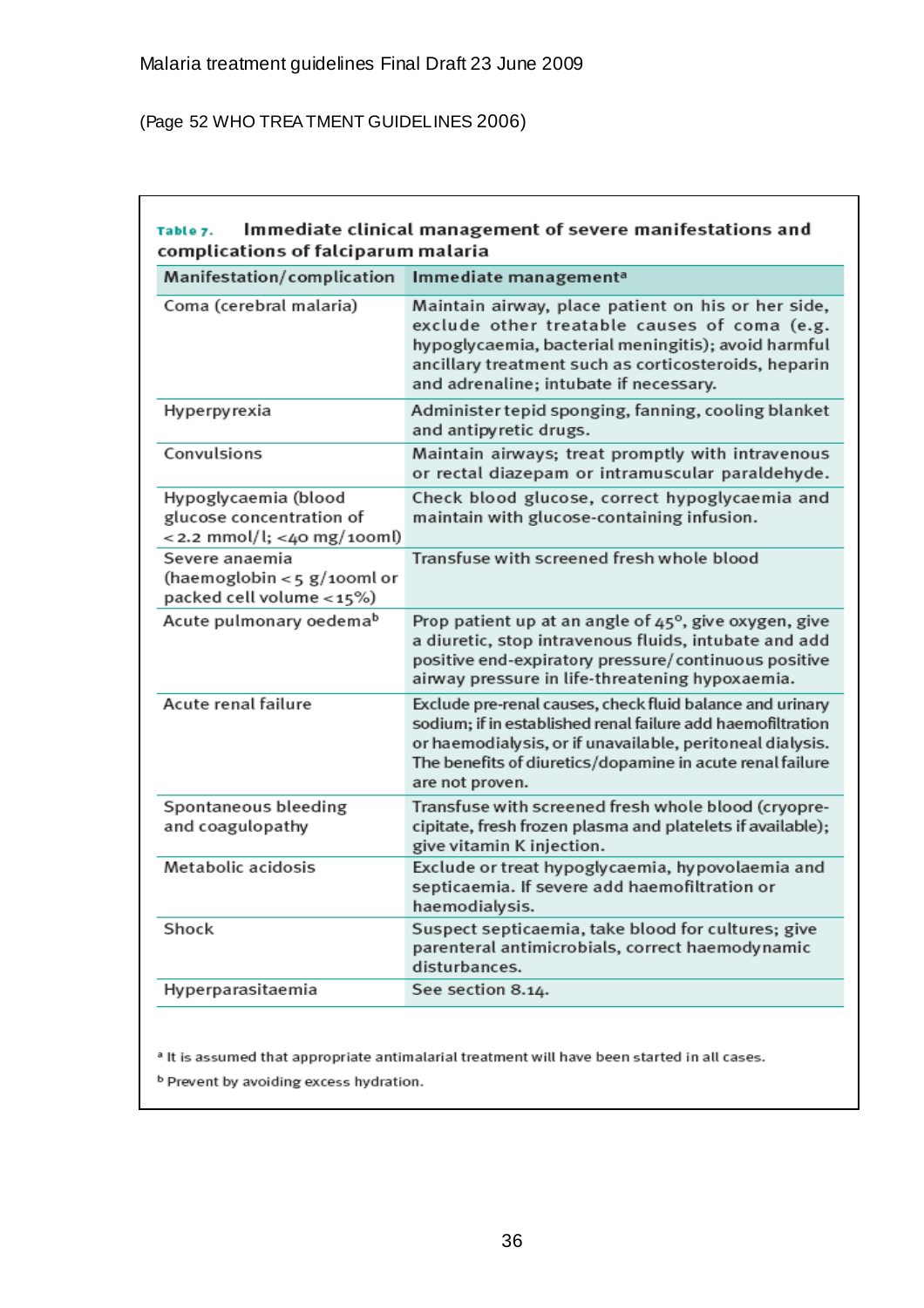## **8. REFERENCES**

Baird JK, Hoffman SL. Primaquine therapy for malaria. *Clinical Infectious Diseases* 2004; **39**: 1336 – 1346

Barnes KI et al. Efficacy of rectal artesunate compared to parenteral quinine in initial treatment of moderately severe malaria in African children and adults: a randomised study. *Lancet* 2004; **363**: 1598 – 1605

Beg MA et al. Cerebral involvement in benign tertian malaria. *American Journal of Tropical Medicine and Hygiene* 2002; **67**: 230 – 232

Boland ME, Roper SM, Henry JA. Complications of quinine poisoning. *Lancet* 1985; **1**: 384 – 385

Boland PB et al. Maternal HIV infection and infant mortality in Malawi: evidence for increased mortality due to placental malaria infection. *AIDS* 1995; **9**: 721 – 726

Cohen C, Karstaedt A, Frean J, et al. Increased prevalence of severe malaria in HIV-infected adults in South Africa. *Clinical Infectious Diseases* 2005; **41**: 1631 – 1637

English M and Marsh K. Childhood malaria - pathogenesis and treatment, *Current Opinion Infectious Diseases* 1997; **10**: 221-225

Falade C, Makanga M, Premij Z, et.al. Efficacy and safety of artemetherlumefantrine (Coartem<sup>®</sup>) tablets (six-dose regime) in African infants and children with acute, uncomplicated falciparum malaria. *Transactions of the Royal Society of Tropical Medicine and Hygiene* 2005; **99(6)**: 459-67

Gaye O et al. Diagnosis of *Plasmodium falciparum* malaria using ParaSight F, ICT malaria PF and malaria IgG CELISA assays. *Parasite* 1998; **5**: 189 – 192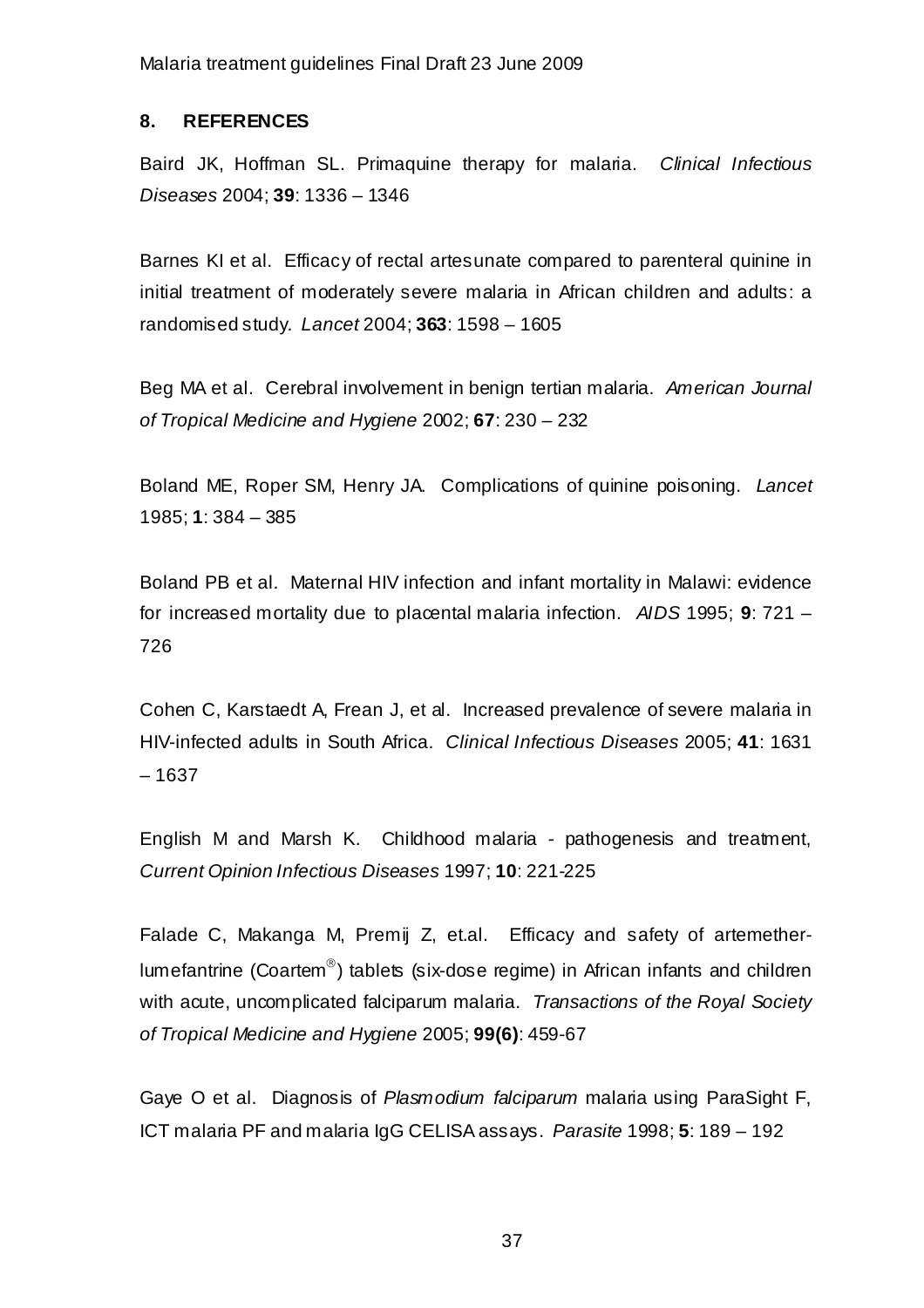Grimwade K et al. HIV infection as a cofactor for severe falciparum malaria in adults living in a region of unstable malaria transmission in South Africa. *AIDS* 2004; **18**: 547 – 554

Grimwade K et al. Childhood malaria in a region of unstable transmission and high humans' immunodeficiency virus prevalence. *Pediatric Infectious Disease Journal* 2003; **22**: 1057 – 1063

Hien TT et al. Comparative pharmacokinetics of intramuscular artesunate and artemether in patients with severe falciparum malaria. *Anti-microbial Agents and Chemotherapy* 2004; **48**: 4234 – 4239

Igbal J, Khalid N, Hira PR. Comparison of two commercial assays with expert microscopy for confirmation of symptomatically diagnosed malaria. *Journal of Clinical Microbiology* 2002; **40**: 4675 – 4678

Krishna S, White N J. Pharmokinetics of quinine, chloroquine and amodiaquine. Clinical implications. *Clinical Pharmokinetics* 1996; **30**: 263-299

Marsh K et al. Clinical Algorithm for malaria in Africa. *Lancet* 1996; **34**: 1327 – 1329

McGready R, Cho T, Keo N K et al. Artemisinin anti-malarials in pregnancy: a prospective treatment study of 539 episodes of multi-drug resistant *Plasmodium falciparum*. *Clinical Infectious Diseases* 2001; **33(12)**: 2009-16

Newton PN et al. Randomized comparison of artesunate and quinine in the treatment of severe falciparum malaria. *Clinical Infectious Diseases* 2003; **37**: 7 – 16

Pasvol G et al. Quinine treatment of severe falciparum malaria in African children: a randomized comparison of three regimens. *American Journal of Tropical Medicine and Hygiene* 1991; **45**: 702 – 713

 $38<sup>2</sup>$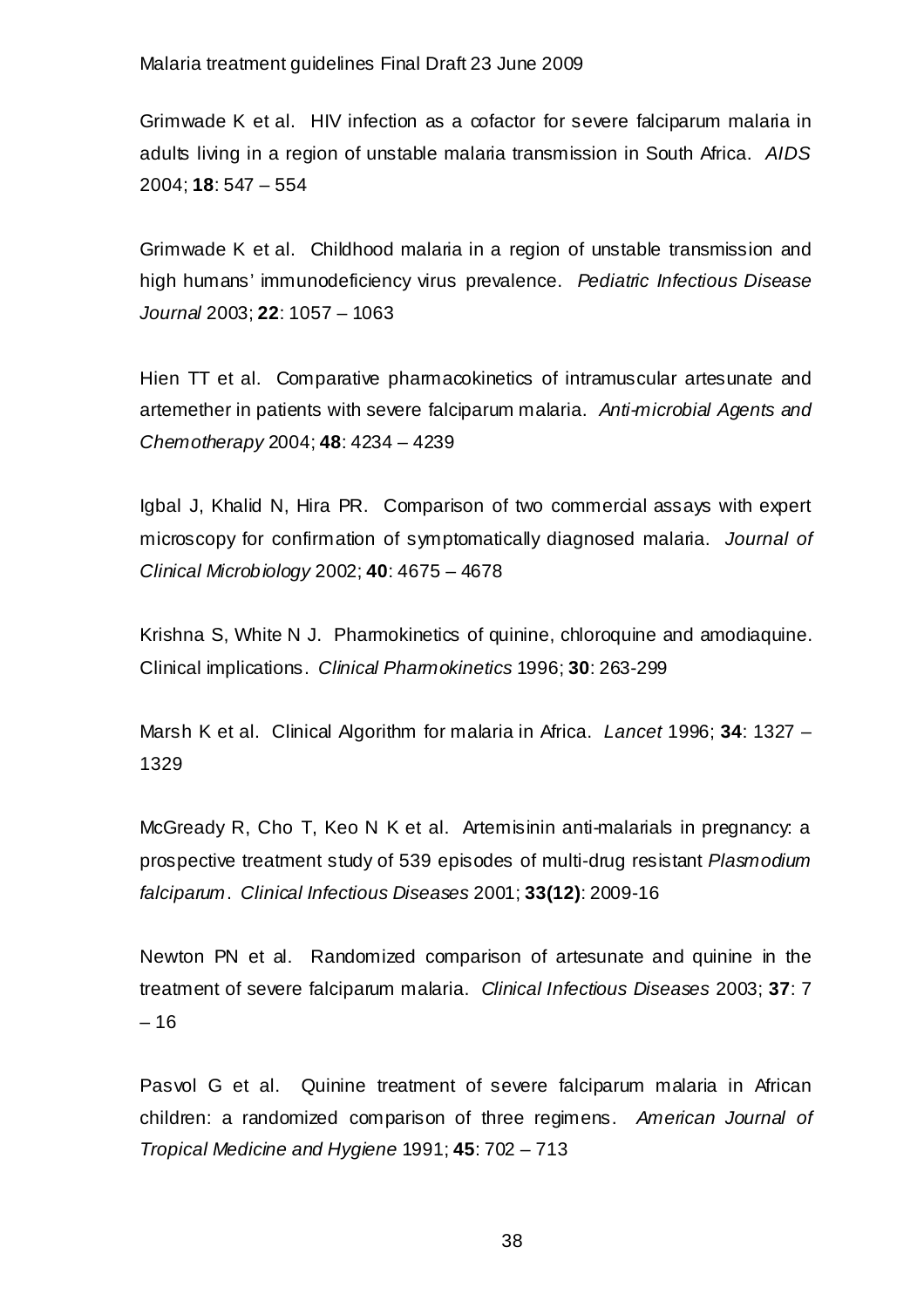Phan GT et al. Artemesinin or chloroquine for blood stage *Plasmodium vivax* malaria in Vietnam. *Tropical Medicine and International Health* 2002; **7**: 858 – 864

Riddle MS, Jackson JL *et al*. Exchange transfusion as an adjunct therapy in severe Plasmodium *falciparum* malaria: a meta-analysis. *Clinical Infectious Diseases* 2002; **34**: 1192-1198

Ringwald P. Monitoring anti-malarial drug efficacy. *Clinical Infectious Diseases* 2004, **38**: 1192 – 1193

Ter Kuile F et al. The burden of co-infection with human immunodeficiency virus type 1 and malaria in pregnant women in sub-Saharan Africa. *American Journal of Tropical Medicine and Hygiene* 2004; **71**: 41 – 54

Taylor WR. Anti-malarial drug toxicity: a review. *Drug Safety* 2004; **27**: 25 – 61

Toovey S, Jamieson A. Co-artemether has been used in ambulatory treatment of falciparum malaria. *British Medical Journal* 2002*;* 324: 1585A

van Hensbroek M B et al. Quinine pharmacokinetics in young children with severe malaria *American Journal of Tropical Medicine and Hygiene* 1996; **54**: 237 – 242

van Hensbroek M B, Onyiorah E, Jaffar S. *et al*. A trial of artemether versus quinine in children with cerebral malaria. *New England Journal of Medicine* 1996; **335:** 69-75

von Seidlein L et al. A randomized controlled trial of artemether/benflumetol, a new anti-malarial, and pyrimethamine/sulphadoxine in the treatment of uncomplicated falciparum malaria in African children; *American Journal of Tropical Medicine and Hygiene* 1998; **58**: 638 – 644

<u>39 and 2012</u>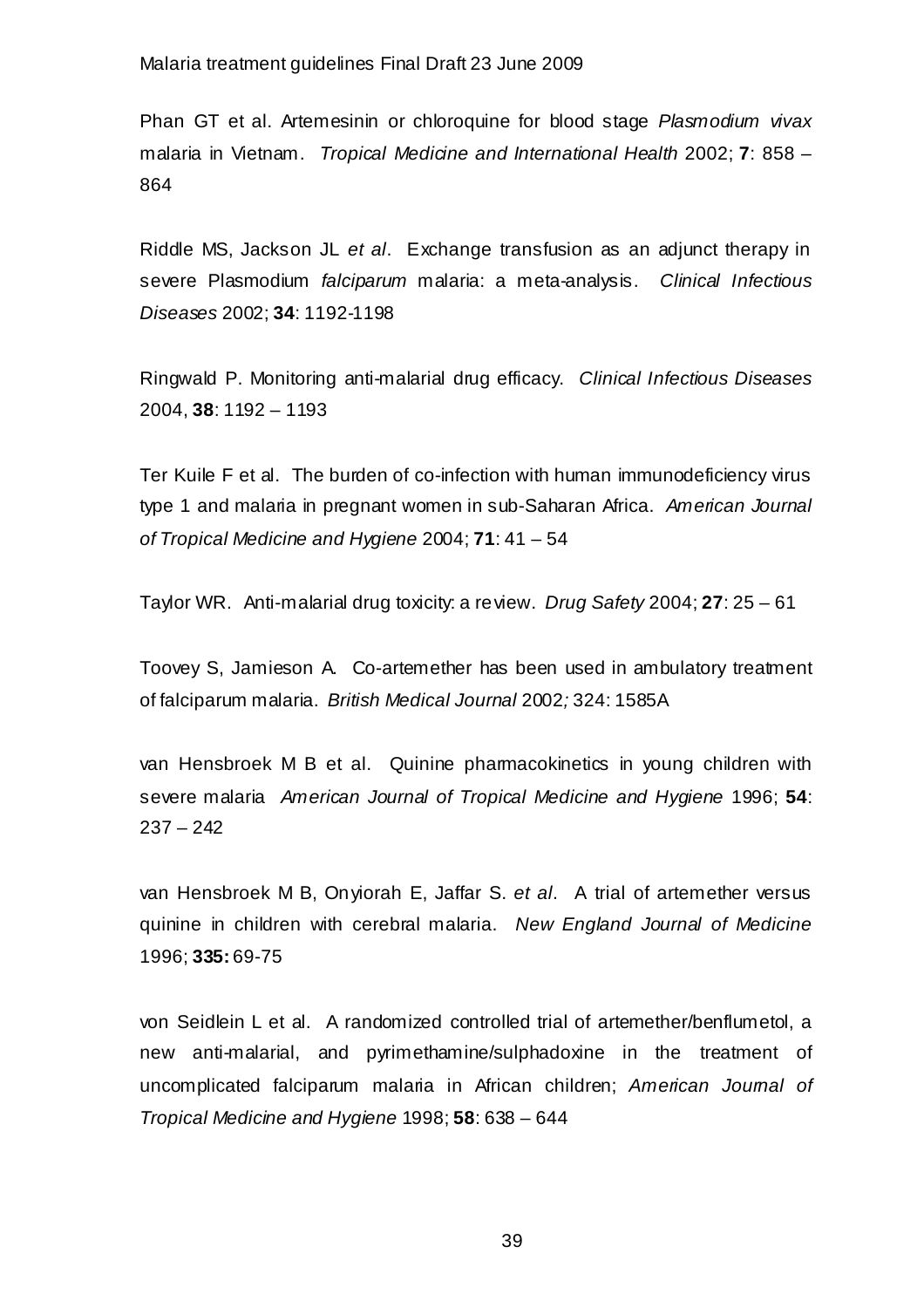van Vugt M, Wilairatana P, Gemperli B, et al. Efficiency of six doses of artemether-lumefantrine (benflumetol) in multidrug-resistant Plasmodium *falciparum* malaria. *American Journal of Tropical Medicine and Hygiene* 1999; **60(6)**: 936-942

van Vugt M, Looareesuwan S, Wilairatana P, et al. Artemether-lumefantrine for the treatment of multidrug-resistant falciparum malaria. *Transactions of the Royal Society of Tropical Medicine and Hygiene* 2000; **94**: 545-548

van Vugt M et al. A case-control auditory evaluation of patients treated with artemisinin derivatives for multi-drug resistant *Plasmodium falciparum* malaria. *American Journal of Tropical Medicine and Hygiene* 2000; **62**: 65-69

van Vugt MV et al. Efficacy of six doses of artemether-lumefantrine (benflumetol) in multidrug-resistant *Plasmodium falciparum* malaria. *American Journal of Tropical Medicine and Hygiene* 1999; **60**: 936 – 942

White NJ. Optimal regimes for parenteral quinine. *Transactions of the Royal Society of Tropical Medicine and Hygiene* 1995; **89**: 462 – 464

White NJ. The treatment of malaria. *New England Journal of Medicine* 1996; **335**: 800 - 806

White NJ. The assessment of anti-malarial drug efficacy. *Trends in Parasitology* 2002; **18**: 458 – 464

White NJ, Olliaro PL. Strategies for the prevention of anti-malarial drug resistance: rationale for combination chemotherapy for malaria. *Parasitology Today* 1996; **12**: 399-401

White NJ, Looareesuwan S, Warrell DA, *et al*. Quinine loading dose in cerebral malaria. *American Journal of Tropical Medicine and Hygiene* 1983; **32**: 1-5.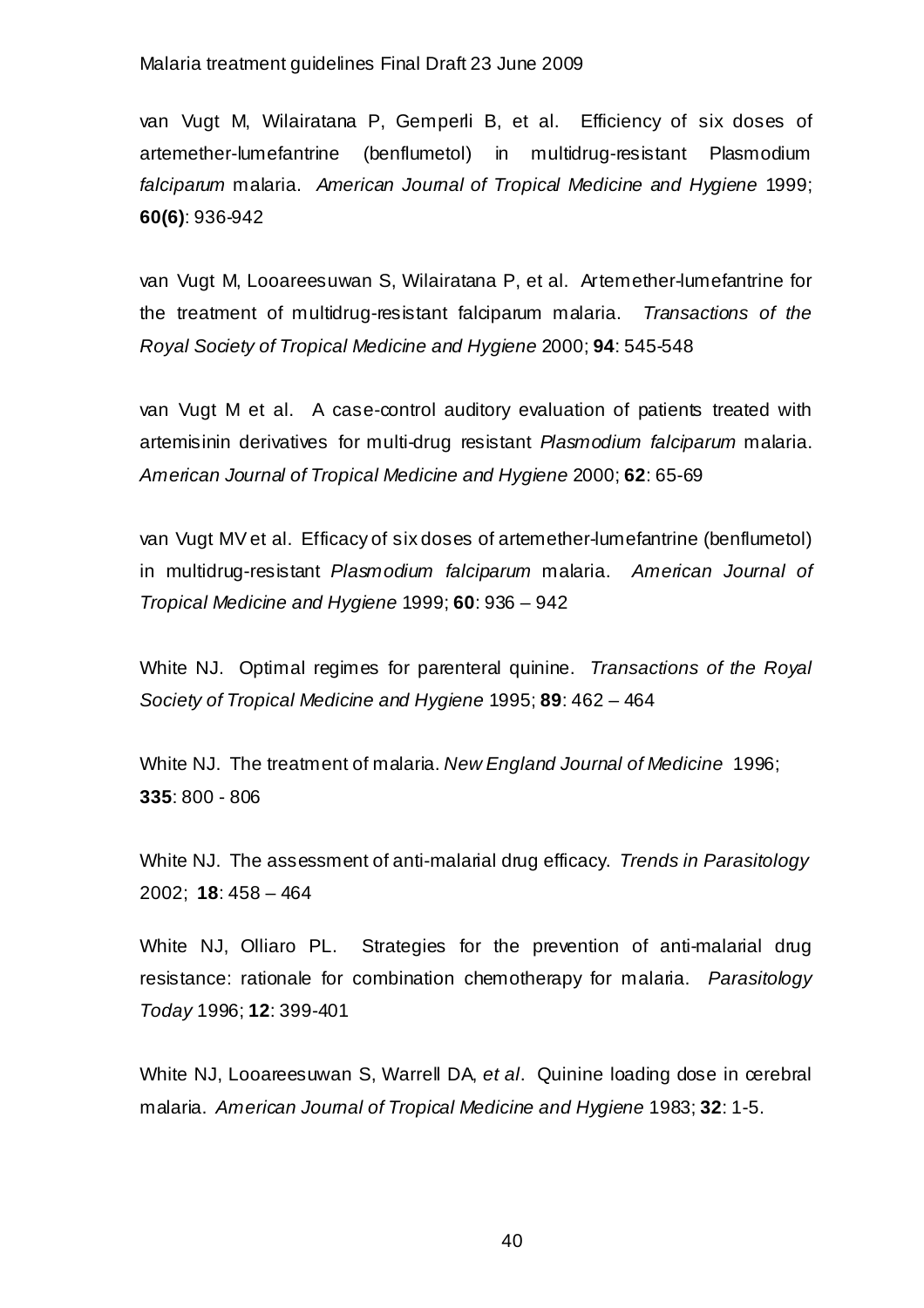WHO Expert Committee on Malaria. Twentieth Report. Geneva, *World Health* 

*Organization* 2000; (WHO Technical Report, Series No. 892)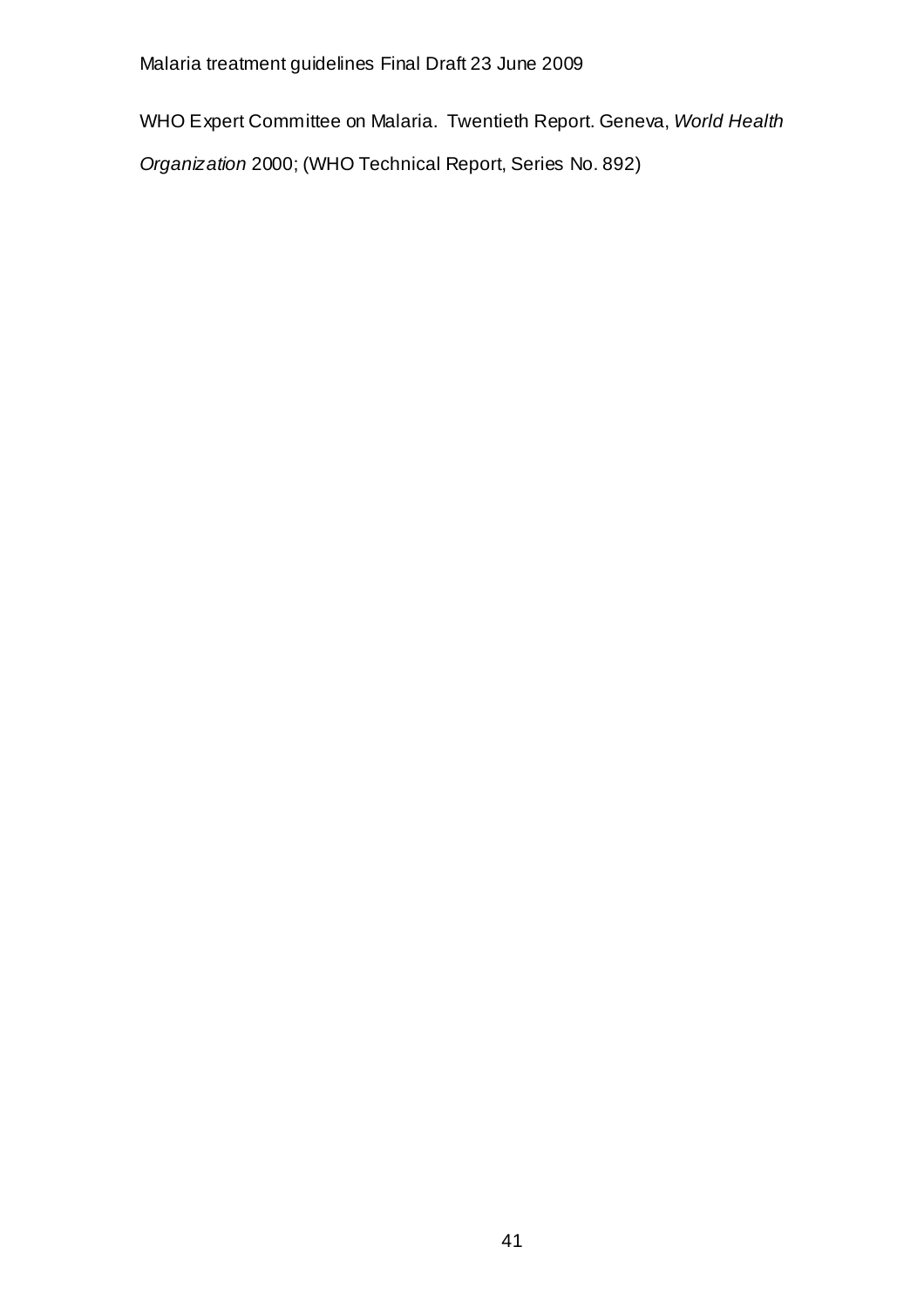# **DOSAGE GUIDELINES FOR THE TREATMENT OF MALARIA (JUNE 2009)**

| <b>DRUG</b>                 | <b>ADULT DOSAGE</b>                                                                                                        | <b>PAEDIATRIC DOSAGE</b>                                           |
|-----------------------------|----------------------------------------------------------------------------------------------------------------------------|--------------------------------------------------------------------|
| <b>QUININE</b> (parenteral) | Loading dose: Quinine dihydrochloride salt 20 mg/kg by IV                                                                  |                                                                    |
| 1 ampoule (1 ml)            | infusion over 4 hours in 5% dextrose saline:                                                                               |                                                                    |
| usually contains 300        | <b>Important Note:</b> No loading dose to be given if the patient has                                                      |                                                                    |
| mg quinine                  | definitely received treatment doses of mefloquine, quinine (more                                                           |                                                                    |
| dihydrochloride             | than 40 mg/kg in the previous 2 days), or quinidine or halofantrine                                                        |                                                                    |
|                             | (in the last 24 hours). If in doubt the loading dose should be                                                             |                                                                    |
|                             | given.]<br><b>Maintenance dose:</b> Eight hours after the start of the loading                                             |                                                                    |
|                             | dose, give 10 mg/kg quinine dihydrochloride salt infused over 4-6                                                          |                                                                    |
|                             | hours, repeated every 8 hours until the patient can take oral                                                              |                                                                    |
|                             | quinine.                                                                                                                   |                                                                    |
|                             | <b>Important Note:</b> If a treatment dose of mefloquine has been                                                          |                                                                    |
|                             | taken in the 12 hours before severe malaria treatment starts, ECG                                                          |                                                                    |
|                             | monitoring would be advisable.]                                                                                            |                                                                    |
|                             |                                                                                                                            | The required dose, diluted preferably in 5% dextrose to            |
|                             |                                                                                                                            | counteract hypoglycaemia, is given in a total volume of 5-10 ml/kg |
|                             |                                                                                                                            | (depending on patient's fluid balance) by infusion into a large    |
|                             | vein.                                                                                                                      |                                                                    |
|                             |                                                                                                                            | Where facilities for IV infusion do not exist, quinine can be      |
|                             |                                                                                                                            | given IM in the same dosage. The required dose, diluted to         |
|                             |                                                                                                                            | between 60 mg and 100 mg/ml, should be given as half the           |
|                             | dose in each anterior thigh.                                                                                               |                                                                    |
|                             | Total quinine (parenteral and/or oral) duration at least 7-10                                                              |                                                                    |
|                             | days, or until smears are negative.<br>Paediatric dose: Same as adult dose.                                                |                                                                    |
|                             | $\bullet$                                                                                                                  |                                                                    |
|                             | All patients should ideally have cardiac monitoring.<br>٠                                                                  |                                                                    |
|                             | The dose of IV quinine should be reduced by 1/3-1/2 (to 5-7<br>$\bullet$                                                   |                                                                    |
|                             | mg/kg) on the third day of treatment if parenteral therapy is<br>required for more than 48 hours because there has been no |                                                                    |
|                             |                                                                                                                            | significant improvement in the clinical condition of the patient,  |
|                             | or acute renal failure has developed.                                                                                      |                                                                    |
| <b>QUININE</b> (oral)       | 600 mg (i.e. usually 2 tablets)                                                                                            | 10 mg salt/kg body weight every                                    |
| 1 tablet usually            | every 8 hours for 7 days or 10                                                                                             | 8 hours for 7 days. The tablets                                    |
| contains 300 mg             | mg salt/kg (maximum usually                                                                                                | may be crushed with banana,                                        |
| quinine sulphate            | 600 mg) 8 hourly for 7 days                                                                                                | jam or chocolate syrup.                                            |
| <b>DOXYCYCLINE</b>          | Commence as soon as can be                                                                                                 | Do not use in children under 8                                     |
| (Use in combination         | tolerated after starting quinine.                                                                                          | years old.                                                         |
| with quinine)               | 200 mg stat; followed by 100-                                                                                              | 4 mg/kg stat, then 2 mg/kg daily                                   |
|                             | 200 mg daily for 7 days. Avoid                                                                                             | for at least 7 days or until                                       |
|                             | in pregnancy.                                                                                                              | negative smears.                                                   |
| <b>CLINDAMYCIN</b>          | Commence as soon as can be                                                                                                 | 10 mg/kg bd for 7 days or 5                                        |
| (Use in combination         | tolerated after starting quinine                                                                                           | mg/kg tds for 7 days.                                              |
| with quinine in             | 10 mg/kg bd for 7 days or 5                                                                                                |                                                                    |
| pregnancy and               | mg/kg tds for 7 days.                                                                                                      |                                                                    |
| children <8 years)          |                                                                                                                            |                                                                    |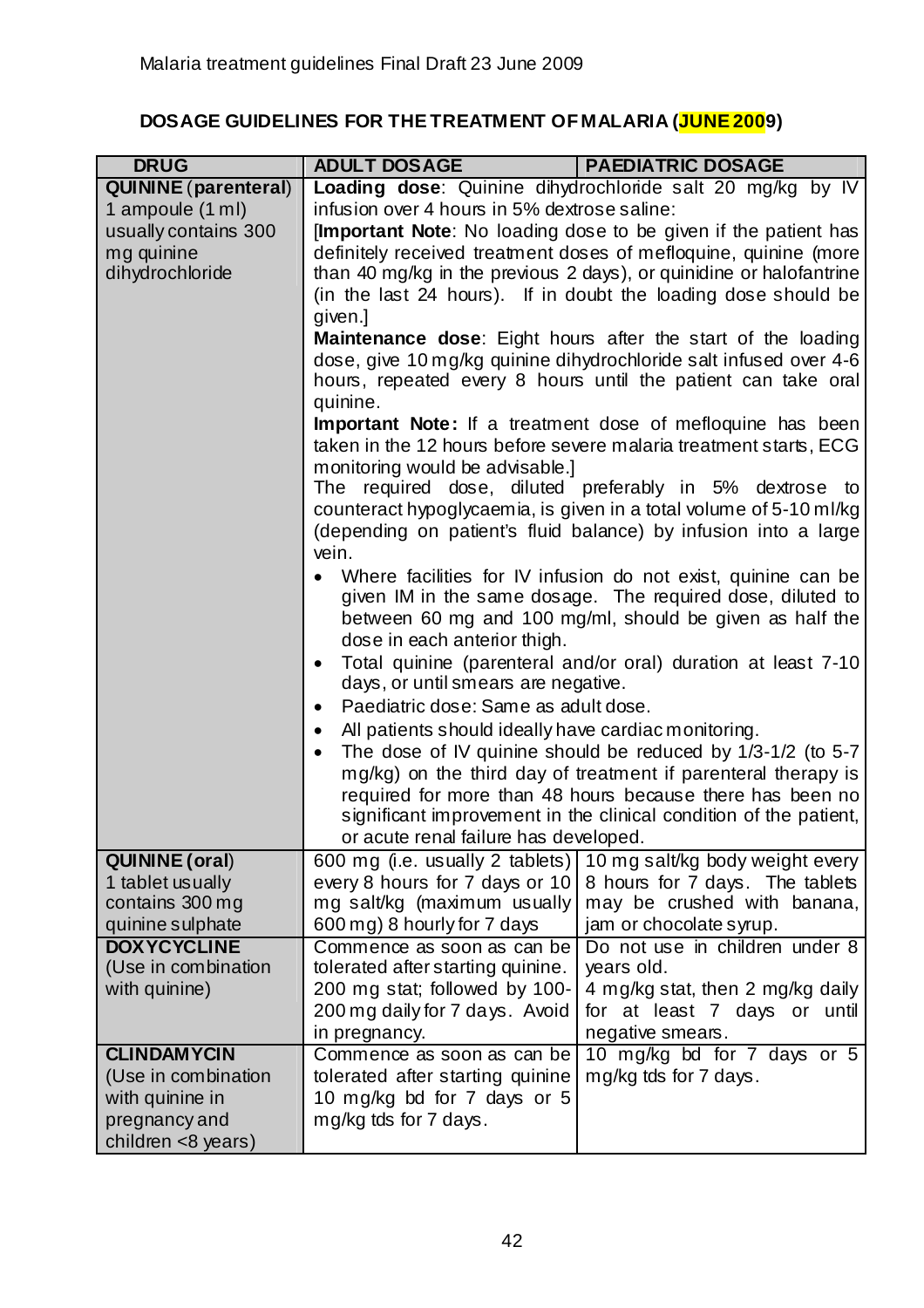# **DOSAGE GUIDELINES FOR THE TREATMENT OF MALARIA (continued)**

| <b>DRUG</b>                                                                                                                                                   | <b>ADULT DOSAGE</b>                                                                                                                                                                                                                                                                | <b>PAEDIATRIC DOSAGE</b>                                                                                                                                                                                                           |
|---------------------------------------------------------------------------------------------------------------------------------------------------------------|------------------------------------------------------------------------------------------------------------------------------------------------------------------------------------------------------------------------------------------------------------------------------------|------------------------------------------------------------------------------------------------------------------------------------------------------------------------------------------------------------------------------------|
| <b>ARTEMETHER</b><br><b>LUMEFANTRINE</b><br>1 tablet contains                                                                                                 | $course = 6$ tablets)                                                                                                                                                                                                                                                              | 10 - <15 kg: One tablet stat, followed by one after 8 hours and<br>then one twice daily on each of the following two days (total                                                                                                   |
| artemether 20 mg plus<br>lumefantrine 120 mg.                                                                                                                 | 15-<25 kg: Two tablets stat, followed by two after 8 hours and<br>then two twice daily on each of the following two days (total<br>$course = 12$ tablets)                                                                                                                          |                                                                                                                                                                                                                                    |
|                                                                                                                                                               | 25-<35 kg: Three tablets stat, followed by three after 8 hours and<br>then three twice daily on each of the following two days (total<br>$course = 18$ tablets)                                                                                                                    |                                                                                                                                                                                                                                    |
| 35-<65 kg: Four tablets stat, followed by four after 8 hours and<br>then four twice daily on each of the following two days (total<br>$course = 24$ tablets). |                                                                                                                                                                                                                                                                                    |                                                                                                                                                                                                                                    |
|                                                                                                                                                               | treatment response.                                                                                                                                                                                                                                                                | $>65$ kg: Dose as for $> 35$ kg above, although inadequate<br>experience in this weight group justifies doser monitoring of                                                                                                        |
|                                                                                                                                                               | Administer with food/milk containing at least 1.3g fat to ensure<br>adequate absorption.                                                                                                                                                                                           |                                                                                                                                                                                                                                    |
| <b>CHLOROQUINE</b><br>(non-falciparum<br>malaria only)<br>1 tablet contains 150<br>mg chloroquine base                                                        | Orally: 1.5g over 3 days, as<br>follows:<br>initially<br>600<br>mg,<br>followed by 300 mg 6-8 hours<br>later, and 300 mg once daily on<br>second and third days.                                                                                                                   | Initial dose: 10 mg base/kg<br>then 5 mg base/kg at the same<br>dosage intervals as the adult<br>regimen.                                                                                                                          |
| <b>PRIMAQUINE</b><br>1 tablet usually<br>contains 26.3 mg<br>primaquine phosphate<br>$= 15$ mg primaquine<br>base.                                            | Orally: 15 mg base daily for 14<br>days following standard<br>treatment or 0.25 mg base/kg<br>daily for 14 days.<br>In mild G-6-PD Deficiency (10-<br>60% residual G-6-PD activity):<br>45 mg base weekly/0.5-0.8 mg<br>base/kg body weight once a<br>week for six to eight weeks. | children<br>Contra-indicated<br>$\overline{m}$<br>under 1 year old.<br>0.25-0.3 mg base/kg daily for<br>14 days following<br>standard<br>treatment.<br>In mild G-6-PD Deficiency: 0.5-<br>base/kg weekly for<br>0.8 mg<br>8 weeks. |
| <b>MEFLOQUINE</b> (not<br>registered for<br>treatment of malaria in<br>South Africa)<br>1 tablet contains 250<br>mg base                                      | Oral, 25 mg/kg base (maximum<br>total dose $1.5$ g) in 2-3 divided<br>doses<br>6-8 hours<br>apart as<br>follows: loading dose, 750 mg;<br>then 500 mg after 6-8 hours<br>and 250 mg after a further 6-8<br>hours.                                                                  | Oral, 25 mg/kg base as a single<br>dose or 2 divided doses.                                                                                                                                                                        |

*Adapted with permission from the Malaria Update, edited by A. Swart of the Medicines Information Centre, UCT.*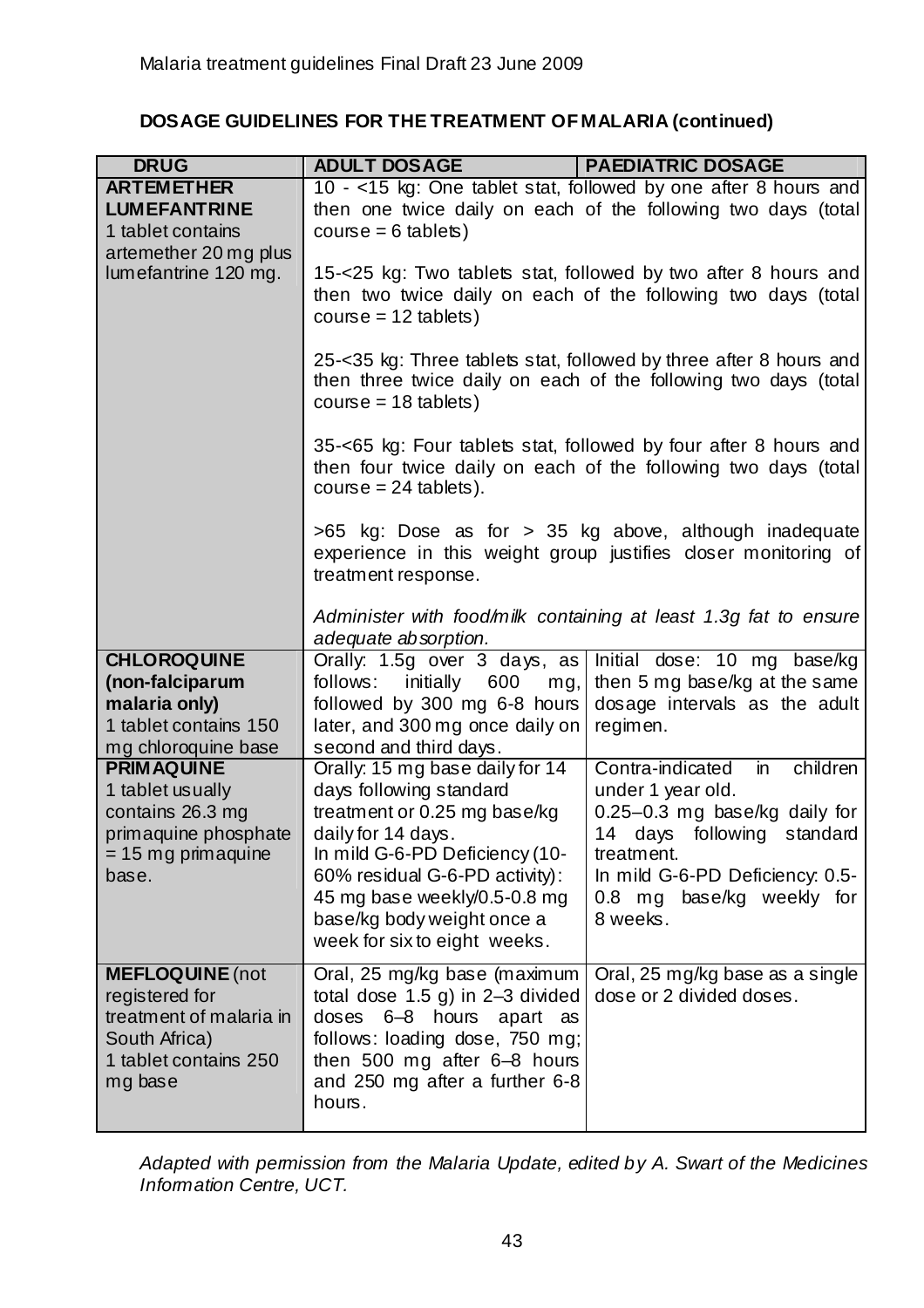# **Important Notes:**

- Patients, who vomit less than 30 minutes after receiving the drug orally, should be given a second full dose. If they vomit 30-60 minutes after the dose, an additional half-dose should be given.
- When treating severe malaria, oral treatment should be substituted as soon as the patient can take tablets by mouth and at least 3 doses of parenteral quinine have been given.
- For *P. vivax* malaria acquired in Oceania and southeast Asia the dose of primaquine should be increased to 0.33-0.5 mg base/kg daily for 14 days.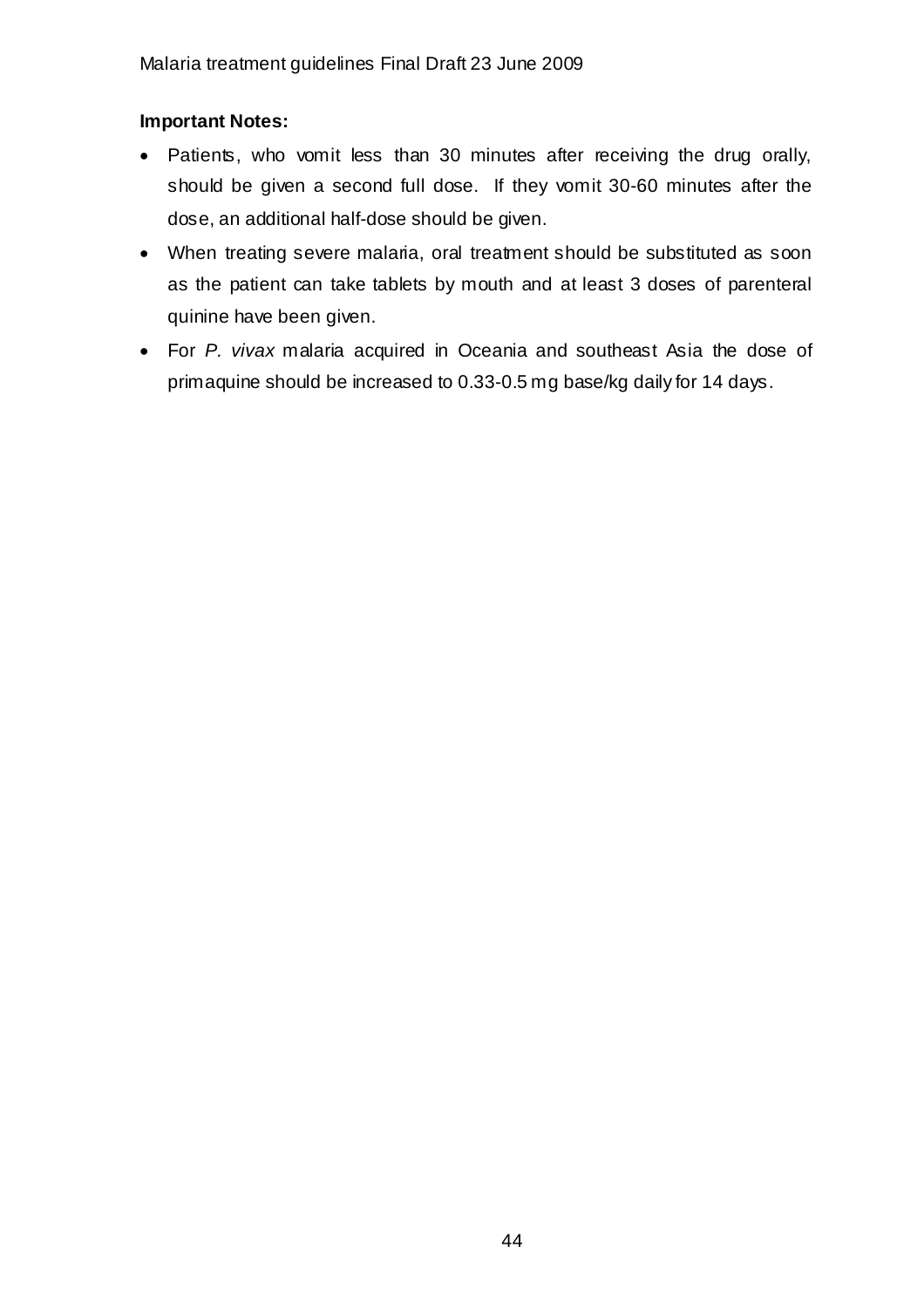# **Summary of Malaria Treatment Guidelines**

# **Early diagnosis and prompt correct treatment are crucial**

Malaria is a progressive and unpredictable disease.

Complications may develop despite treatment.

Severity of disease is frequently underestimated, so careful monitoring of all patients is mandatory.

# **Uncomplicated malaria**

Only patients with malaria who are ambulant, with normal mental state, adequate urine output, able to take oral medication, and not vomiting excessively can be considered as uncomplicated. *Note: All pregnant women and children < 1 year should be regarded as high-risk patients and treated with quinine at the highest level of care available.* 

# **Indicators of severe malaria**

- $\triangleright$  Decreased level of consciousness (prostration, extreme weakness, restlessness, confusion, convulsions, coma)
- ¾ Severe vomiting, diarrhoea or dehydration, decreased urine output (<0.5 ml/kg/hr), or impaired renal function
- $\triangleright$  Unable to take oral medication
- $\triangleright$  Respiratory distress (respiratory rate  $>$  30 per minute)
- $\triangleright$  Circulatory compromise (low BP, cold peripheries)
- $\triangleright$  Spontaneous bleeding (disseminated intravascular coagulation)
- $\triangleright$  Jaundice
- $\triangleright$  Parasitaemias of 5% or greater

# **General Management of Severe Malaria**

# **Manage patients in highest level of care available**

1. Monitor fluid balance carefully. Avoid over- OR under-hydration. Fluid overload is extremely dangerous as it may precipitate potentially fatal respiratory failure. Hypovolaemia is also dangerous and may potentiate renal failure, metabolic acidosis and circulatory collapse. Accurate recording of fluid input and output is essential. Frequent central venous pressure monitoring is recommended; maintain between 0 and 5 cm  $H_2O$ .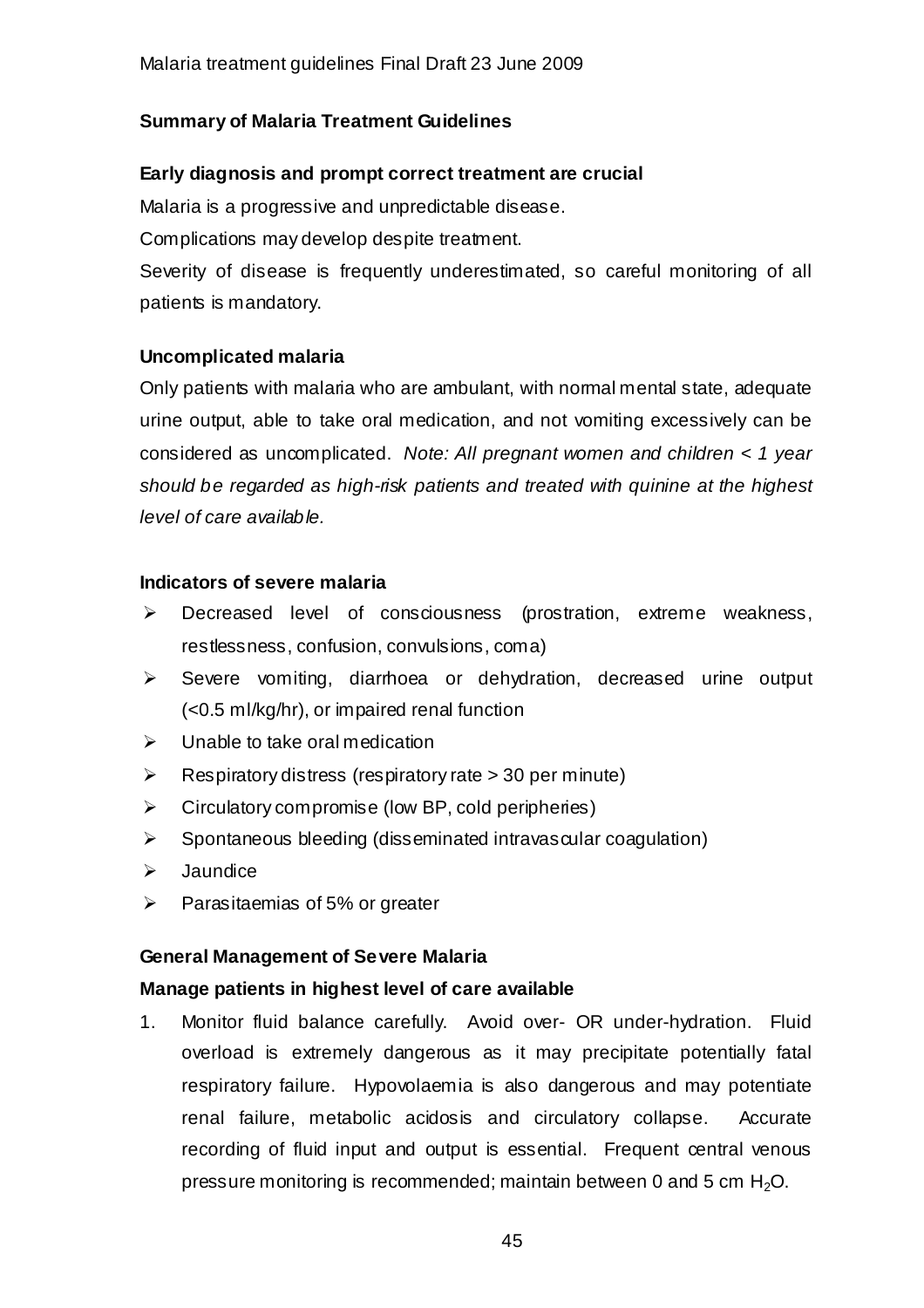- 2. A rapid initial measurement of blood glucose level and 4-6 hourly monitoring for hypoglycaemia are essential.
- 3. Regular monitoring of temperature, respiratory rate, blood pressure, and level of consciousness is mandatory.
- 4. Look for and manage any associated infections. Where indicated, bacterial meningitis should be excluded by lumbar puncture, or covered by appropriate empiric antibiotic treatment.
- 5. Reduce fever > 39 °C by tepid sponging, and paracetamol.
- 6. Transfuse if haemoglobin ≤ 6 g/dl (haematocrit < 20%) or anaemia associated with haemodynamic compromise.
- 7. Laboratory tests: Regular monitoring of haemoglobin, urea and electrolytes, acid-base status, and an initial assessment of liver function.
- 8. Level of parasitaemia should be assessed daily; at 72 hours, level of parasitaemia should be less than 25% of baseline.
- 9. Early dialysis (haemo- or peritoneal dialysis) is recommended and may be life-saving. Indications for dialysis include metabolic acidosis, hyperkalaemia, fluid overload, rapidly rising creatinine or patients who remain anuric after adequate re-hydration.
- 10. Treat seizures promptly with intravenous benzodiazepines (check for hypoxia and hypoglycaemia).
- 11. Respiratory failure (ARDS/pulmonary oedema): Administer oxygen, furosemide, assisted ventilation (PEEP) if required.

As malaria complications develop rapidly, regular monitoring and urgent interventions may be lifesaving.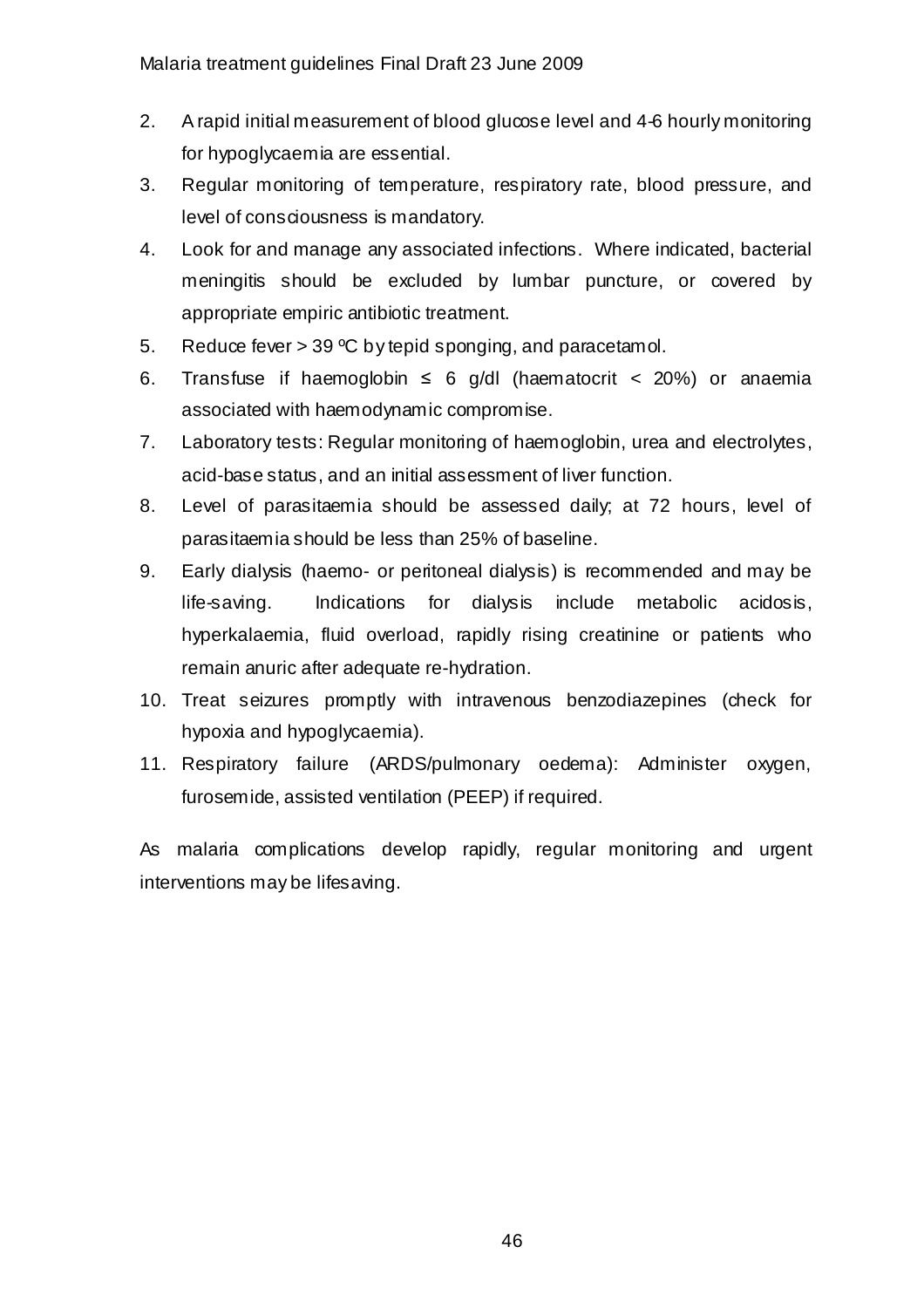